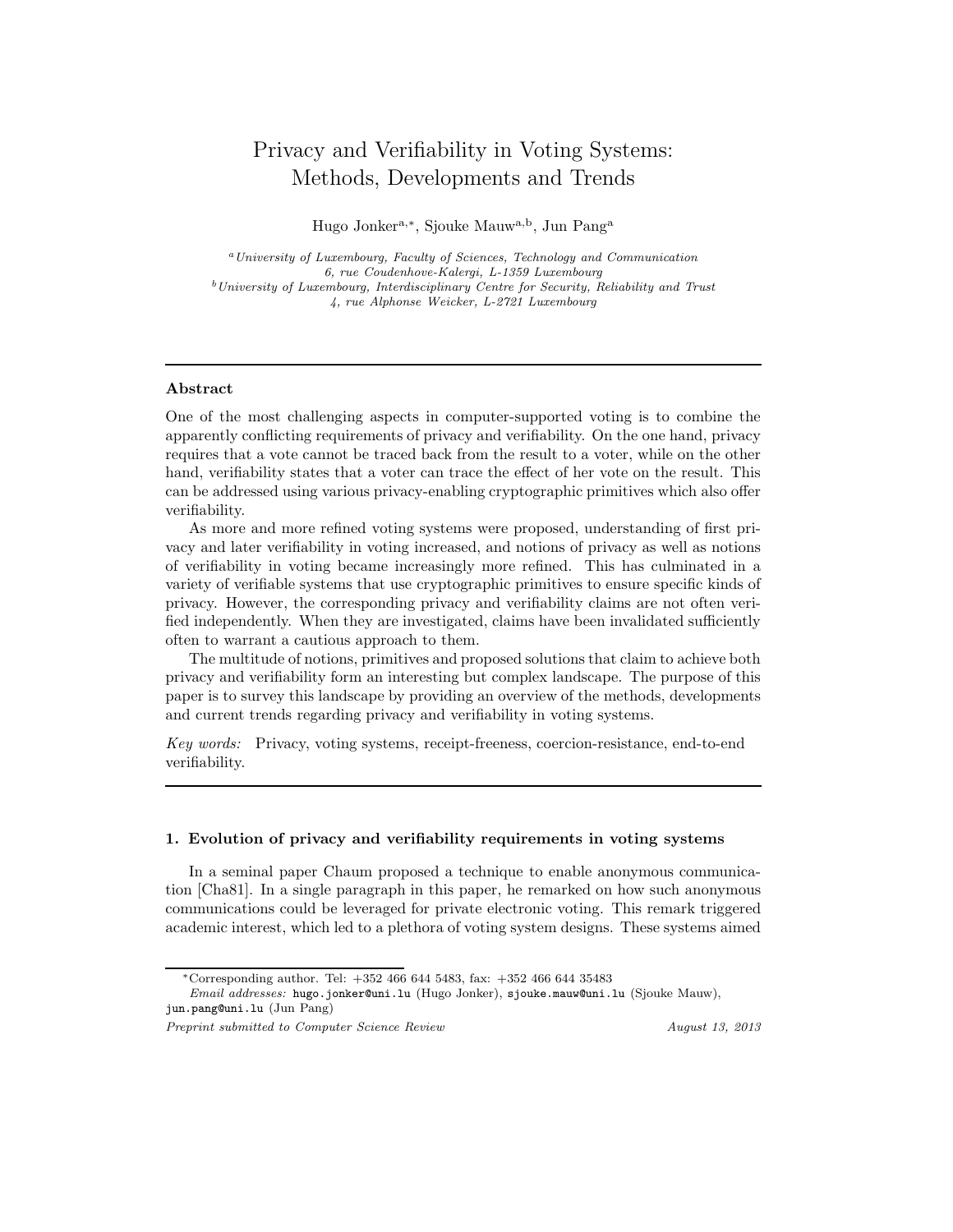

Figure 1: Evolution of privacy notions (top) and verifiability notions (bottom) in voting systems.

to achieve ballot-privacy – keeping the ballot's contents secret – while allowing voters to verify their vote counted towards the final result.

In order to ensure voter trust, most designs offered traceability of the voter's vote. Upon voting, the voter acquires a receipt, which she could use to trace her vote to the results. Benaloh and Tuinstra showed in [BT94] that such receipts can be used to nullify vote-privacy, when the voter shows her receipt to another party. They had the insight that vote-privacy is not optional, but must be enforced by the system. None of the classical systems that had been proposed up to then satisfied this requirement. BT94 led to a new direction in voting systems: receipt-free voting systems. These are systems that do not allow the voter to prove how she voted. Later, Juels, Catalano and Jakobsson [JCJ05] further refined the notion of privacy by identifying the need for coercion-resistance. This property extends the notion of receipt-freeness, by requiring protection against forced abstention, against forced randomised voting and against being forced to give up voter credentials. The evolution of these privacy notions is sketched in the top row in Figure 1.

Ensuring correctness of receipt-free and coercion-resistant systems is achieved by complex cryptographic operations. These operations also enable systems to satisfy individual and universal verifiability. Individual verifiability ensures that a voter can verify that her vote counts correctly, while universal verifiability (first recognised explicit by Sako and Kilian [SK95]) ensures that any observer (who may be a voter) can verify that the result is a correct reflection of the set of cast votes. However, the complexity of the cryptographic verification process hindered the adoption of theoretical voting systems in real-world elections. Practical and theoretical developments were not converging. Both Chaum [Cha04] and Neff recognised this as a problem and sought to address this, with the former's work setting a trend. Chaum's work [Cha04] ("Cha04" in Figure 1) took inspiration from both election practice and theoretical developments and proposed a voting system which offers a far easier approach (visual cryptography) to verify that the encryption of a vote does indeed contain that vote. Neff [Nef04] used a challenge/response protocol to achieve the same end. Their works led to a refinement of the notions of verifiability into cast-as-intended (as above), recorded-as-cast (the voter can verify that the encryption of the vote was properly stored), and *tallied-as-recorded* (anyone can verify that the announced result is correct w.r.t. the set of received votes). Chaum's and, to a lesser degree, Neff's works inspired a shift in focus, from systems focused on achieving strong privacy notions while being verifiable, to systems that focus on practical verifiability while satisfying strong privacy notions, such as receipt-freeness. Such systems are called end-to-end verifiable [Uni05] voting systems. The evolution of these verifiability notions is sketched in the bottom row in Figure 1.

All these developments led to a wide variety of proposed voting systems. However, a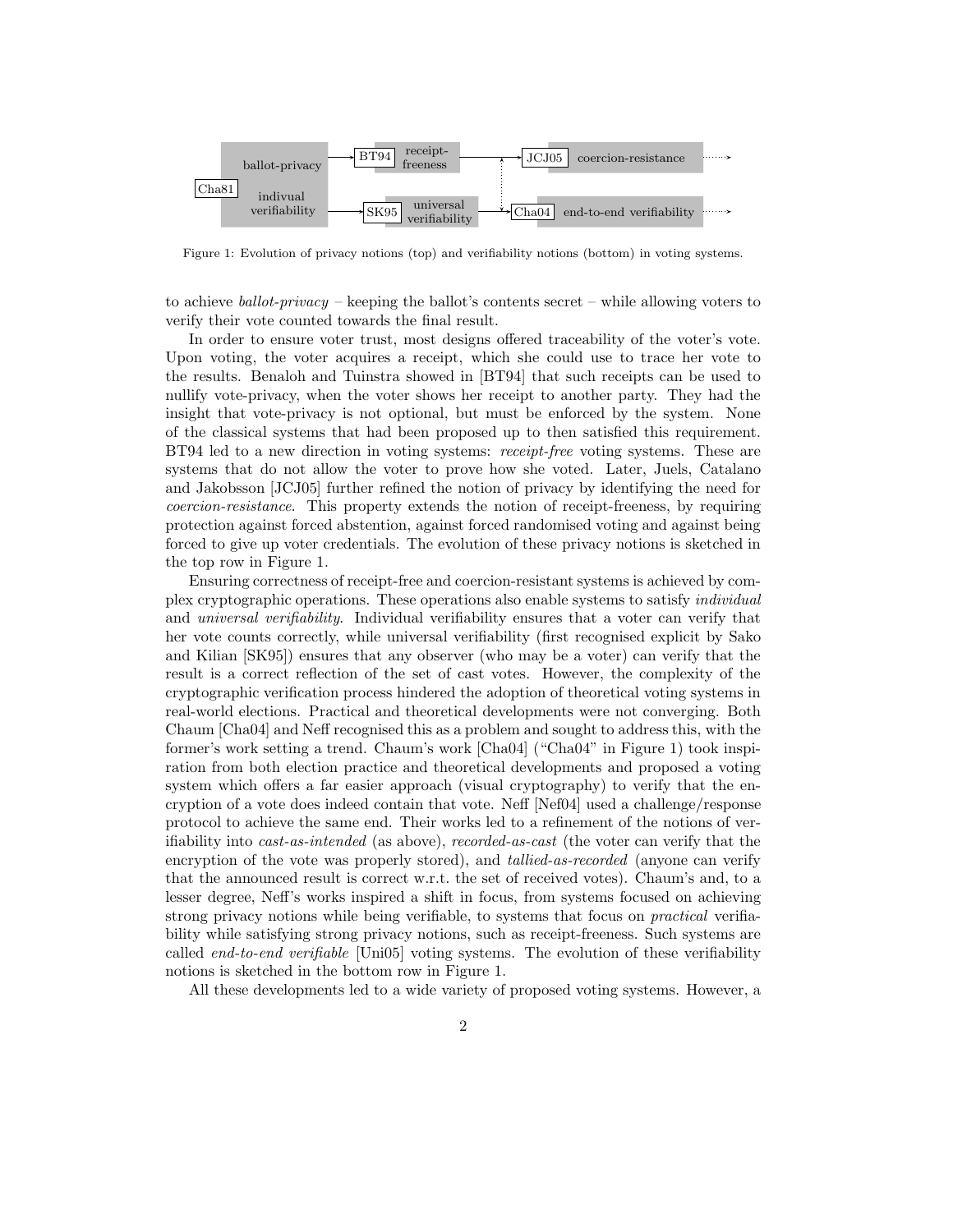current overview that describes these trends accurately, that is, that highlights firstly how strong notions of privacy were achieved, and later, how verifiability was made practical, is to the best of our knowledge missing. This survey investigates and clarifies the highlights of the above developments to provide such an overview. To that end, we distinguish two classes of systems along the lines of the developments sketched in Figure 1: systems focusing on privacy, and systems focusing on verifiability. We remark that privacy-oriented systems tend towards theoretical results (e.g., satisfying receipt-freeness), whereas verifiability-oriented systems additionally focus on practicality of implementation (e.g., satisfying receipt-freeness without requiring a voter to perform cryptographic computations). We consider a selection of voting systems, namely those proposed in recent years that notably offer an innovative approach to privacy and/or verifiability. We focus on the communication behaviour of each system, that is, which messages are exchanged by the involved parties. The systems are described in order of year of publication. The description of a system not only includes a sketch of how its salient features work and what claims it makes, but also refers to those studies (including non-security studies) we were aware of at the time of writing. Security breaks found by these studies are mentioned explicitly. Finally, we focus on democratic elections (e.g., voting systems to elect the government). Application areas such as boardroom-style voting are thus out of the scope of this survey.

Related surveys. In recent years, there have been few in-depth studies of developments in voting literature. Three notable exceptions are the studies by Sampigethaya et al. [SP05], by Smith [Smi05b], and by Cha et al. [CA12]. Smith's study focuses on the cryptographic blocks used to achieve privacy and verifiability. Cha et al. provide a brief survey of methods to determine the result of an election given the number of votes per candidate. Finally, the study by Sampigethaya et al. is closest of these three to our aim. They classify systems according to whether they hide voter, vote or both. Their study focuses on the cryptographic computations of the considered system.

In contrast, we set forth to sketch the recent developments and trends in voting literature, focusing on privacy and verifiability requirements. As such, we selected a group of papers that (in our view) have proven to be influential in the field, or added a novel approach towards privacy and/or verifiability. Moreover, in line with the intruder model due to Dolev and Yao [DY83], we focus on how communication flows and abstract away from the cryptographic details. The goal of our study is threefold:

- (1) To help the reader understand various approaches to achieving privacy and verifiability in voting systems;
- (2) To help the reader understand where these approaches originated, and how they developed further;
- (3) To help the reader to make a high-level comparison of the discussed voting systems.

Structure. The survey is organised as follows: we begin with explaining how we view voting protocols in Section 2. In Sections 3 and 4, we review building blocks that are commonly used in voting systems to achieve privacy and verifiability, respectively. Next, voting systems are discussed. We distinguish between systems focused on achieving privacy goals from systems additionally striving for verifiability. In Section 5, we survey noteworthy voting systems focused on privacy, describing their operation and listing their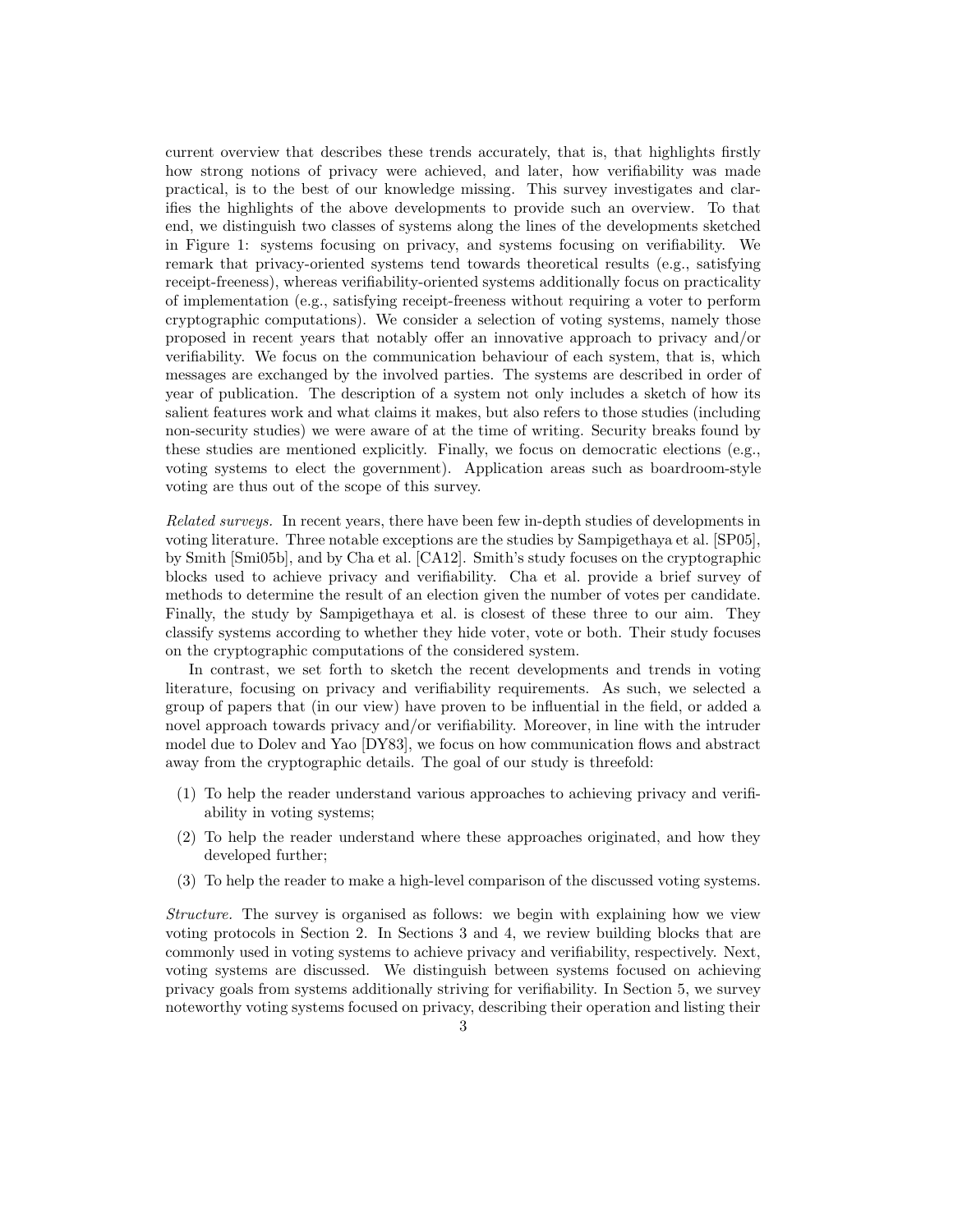claims. This is followed by a survey of verifiability-oriented voting systems in Section 6. We conclude the paper in Section 7 with trends and developments observed in voting.

# 2. Terminology and notation

#### 2.1. Terminology

As discussed above, this paper focuses on privacy and verifiability requirements. As remarked by Chevalier et al. [CFS<sup>+</sup>06], absolute privacy (no information leaked) cannot coexist with verifiability (sufficient information leaked to verify the result). The goal of voting system design is to find a way to enable as much privacy and verifiability simultaneously as possible. To this end, several terms for privacy and verifiability have arisen. In particular, we use the following terms:

# Privacy:

- Ballot-privacy (BP): no outside observer can determine for whom a voter voted.
- Receipt-freeness (RF): a voter cannot prove *after the election* how she voted.
- Coercion-resistance  $(CR)$ : a voter cannot interact with a coercer during the election to prove how she is voting.

Note that if a voter cannot prove how she voted, she must have had ballot-privacy (otherwise the empty proof suffices as such a proof). As such, we will view a claim of RF or CR as a claim of BP as well.

# Verifiability:

- Individual verifiability (IV): a voter can verify that the ballot containing her vote is in the published set of "all" (as claimed by the system) votes.
- Universal verifiability (UV): anyone can verify that the result corresponds with the published set of "all" votes.
- End-to-end verifiability: a voter can verify that:
	- cast-as-intended (CAI): her choice was correctly denoted on the ballot by the system,
	- recorded-as-cast (RAC): her ballot was received the way she cast it,
	- tallied-as-recorded (TAR): her ballot counts as received.

Note that Kremer et al. [KRS10] identify another type of verifiability, eligibility verifiability: anyone can verify that each vote in the published set of "all" votes was cast by an eligible voter, and anyone can verify that each eligible voter cast at most one vote. Due to a lack of systems proposed in literature that claim to satisfy this requirement, we consider this type of verifiability not in scope for the current study.

Since the introduction of the notion of coercion-resistance, efforts have been made towards formal verification of privacy notions. This work has progressed along two lines. Firstly, there are efforts to model privacy properties in process algebras, such as in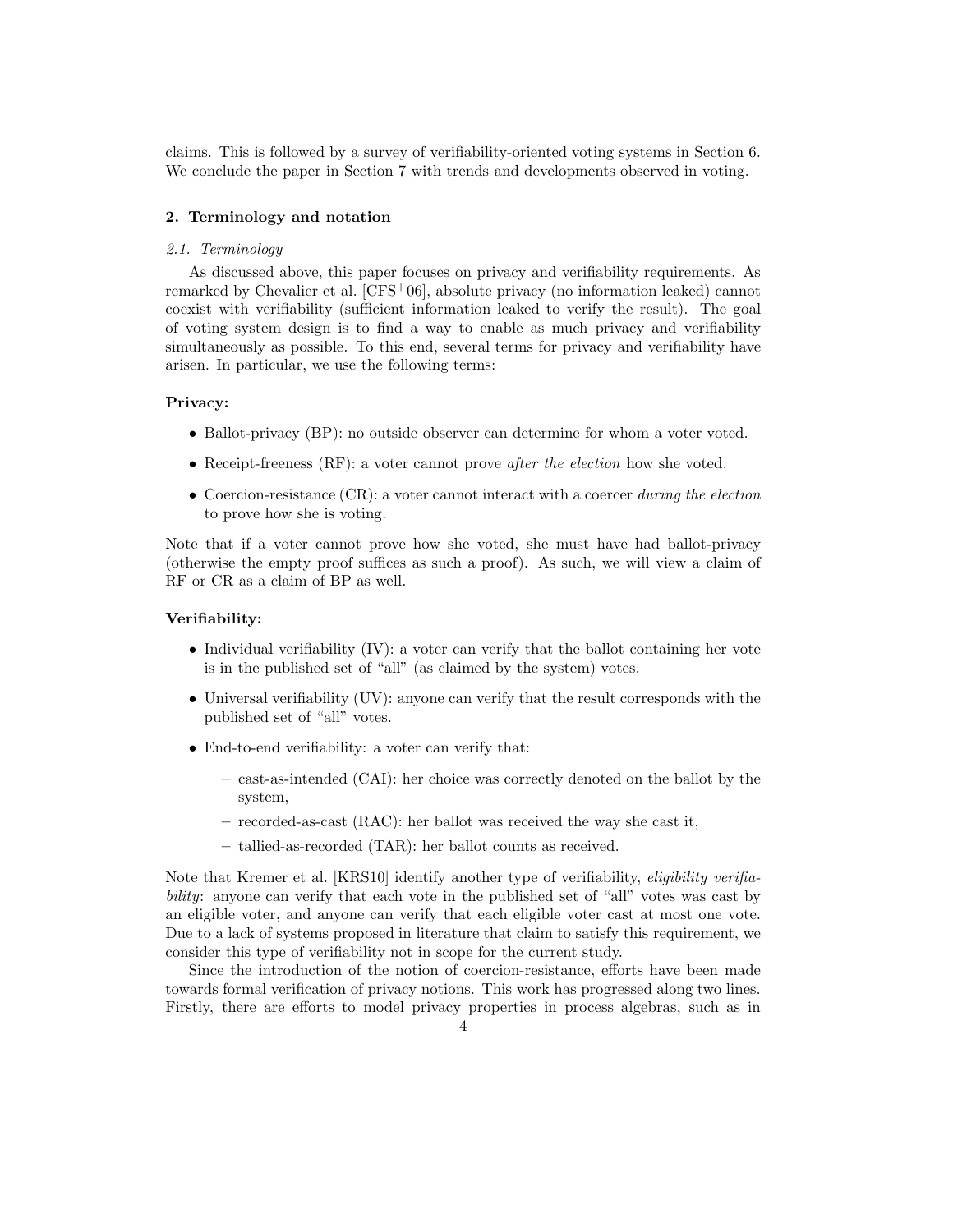applied  $\pi$  by Kremer and Ryan [KR05] and later Kremer, Ryan and Delaune [DKR06, DKR09], and in a specifically designed process algebra by Jonker, Mauw and Pang [JMP09b]. Verification using process algebras culminated in the successful automatic verification of protocols by Backes, Hritcu and Maffei [BHM08]. Secondly, there are works formalising privacy in logics, including work by Jonker and De Vink  $JdV06$  and Bräunlich and Grimm [BG11] in first-order logic, and privacy in epistemic logic by Jonker and Pieters [JP06] and later Baskar, Ramanujam and Suresh [BRS07].

In addition to privacy and verifiability claims, there are a plethora of other security requirements for voting systems. For the sake of completeness, we list the claimed security requirements as well. Please be advised: we use the appellations the authors gave these, and, unlike for privacy and verifiability, make no attempt to harmonise terminology.

## 2.2. Notation

Encryption of a message m with key k is denoted as  $enc_k(m)$ . This ciphertext can be decrypted using the decryption key  $k^{-1}$ . In the case of symmetric cryptography, the encryption key k is equal to its inverse  $k^{-1}$ . For asymmetric cryptography, we denote the public key and private key of an agent A as  $pk(A)$  and  $sk(A)$ , respectively.



Figure 2: Legend for the interaction diagrams.

As an aid to comprehension, we provide interaction diagrams [MB01] for most of the privacy-oriented systems. The legend for these interaction diagrams is shown in Figure 2. From this legend, we emphasise that there exist a variety of actions, including the verification of signatures, validity checks, and publication of a message. Precise communication details concerning publication of a message are hardly ever given. To avoid suggesting or inadvertently introducting such details, we denote publication by one action.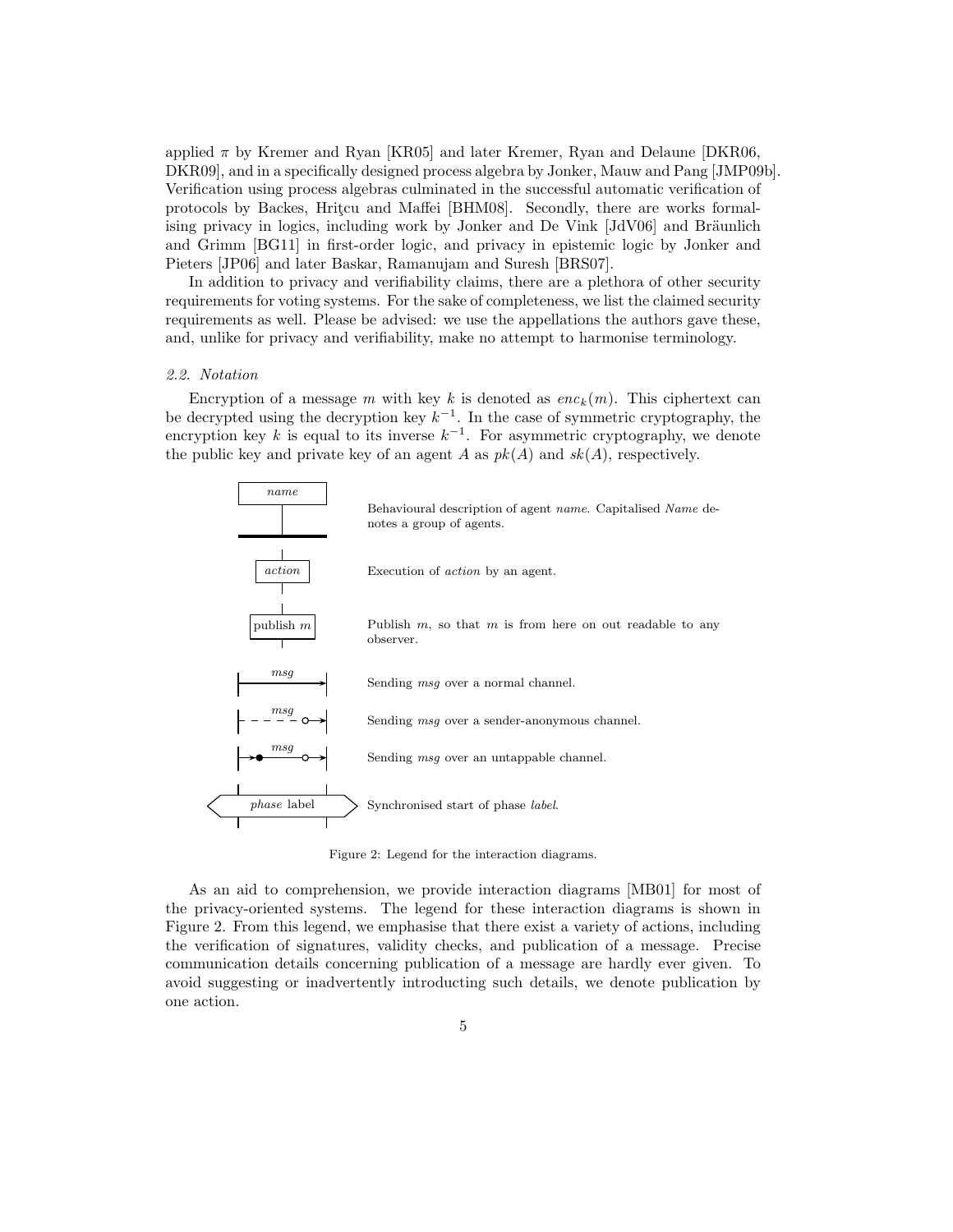Note that unless otherwise stated, all agents know their own private key and all other public keys (that is, key generation/distribution is not part of the diagrams).

# 3. Privacy building blocks

Several techniques have been introduced that enable electronic voting systems to provide privacy whilst preserving verifiability. In this and the next section we introduce some of the concepts that are prevalent in current voting systems. While we categorise these as privacy building blocks or verifiability building blocks, we stress that many of them specifically maintain privacy while allowing some form of verification, and can in fact be leveraged for both privacy and verifiability.

This section discusses building blocks for privacy. The building blocks here are homomorphic encryption, re-encryption, blind signatures, zero knowledge proofs, designated verifier proofs, secret sharing, mixnets, communication channels with privacy properties, and tamper-resistant hardware. Verifiability building blocks are discussed in the next session.

# 3.1. Homomorphic encryption

In a homomorphic cryptosystem, there is a homomorphism between an algebra based on the plaintext domain and an algebra based on the ciphertext domain. More precisely, using ⊕ to denote an appropriate operation on plain text messages and ⊗ to denote an appropriate operation on ciphertext messages, the following equality is the defining property of homomorphic encryption:

$$
enc_k(m_1) \otimes enc_k(m_2) = enc_k(m_1 \oplus m_2).
$$

This property allows two encrypted messages to be combined meaningfully (using ⊗) into one encrypted message without using a key. The actual operations represented by ⊗ and ⊕ depend on the used cryptographic system. Examples of homomorphic cryptographic systems include RSA [RSA78] (where both  $\otimes$  and  $\oplus$  are multiplication), ElGamal [ElG85] (where  $\otimes$  is component-wise multiplication, and  $\oplus$  is multiplication in the underlying group), and Paillier [Paigg] (where  $\otimes$  is multiplication and  $\oplus$  is addition). A detailed survey of homomorphic systems is given in [FG07].

Homomorphic encryption can be applied to tally votes using asymmetric cryptography. In such a setting, every voter  $v$  can encrypt her vote  $vote_v$  with the election public key  $pk(C)$ , which yields  $enc_{pk(C)}(vote_v)$ . Using the homomorphic property of the encryption system, the authorities can add all votes together without opening the individual votes. This results in the encrypted tally:

$$
enc_{pk(C)}(vote_1) \otimes \ldots \otimes enc_{pk(C)}(vote_n) = enc_{pk(C)}(vote_1 \oplus \ldots \oplus vote_n).
$$

Anyone can verify the calculation of the tally and thus verify that her vote contributes to the result. However, no one except for the authorities that possess the decryption key can see for which candidate a particular voter voted. This preserves vote-privacy while offering verifiability.

There is one caveat with such processing of encrypted votes though: each encrypted vote must contain precisely one valid candidate. This is to avoid encryptions that contain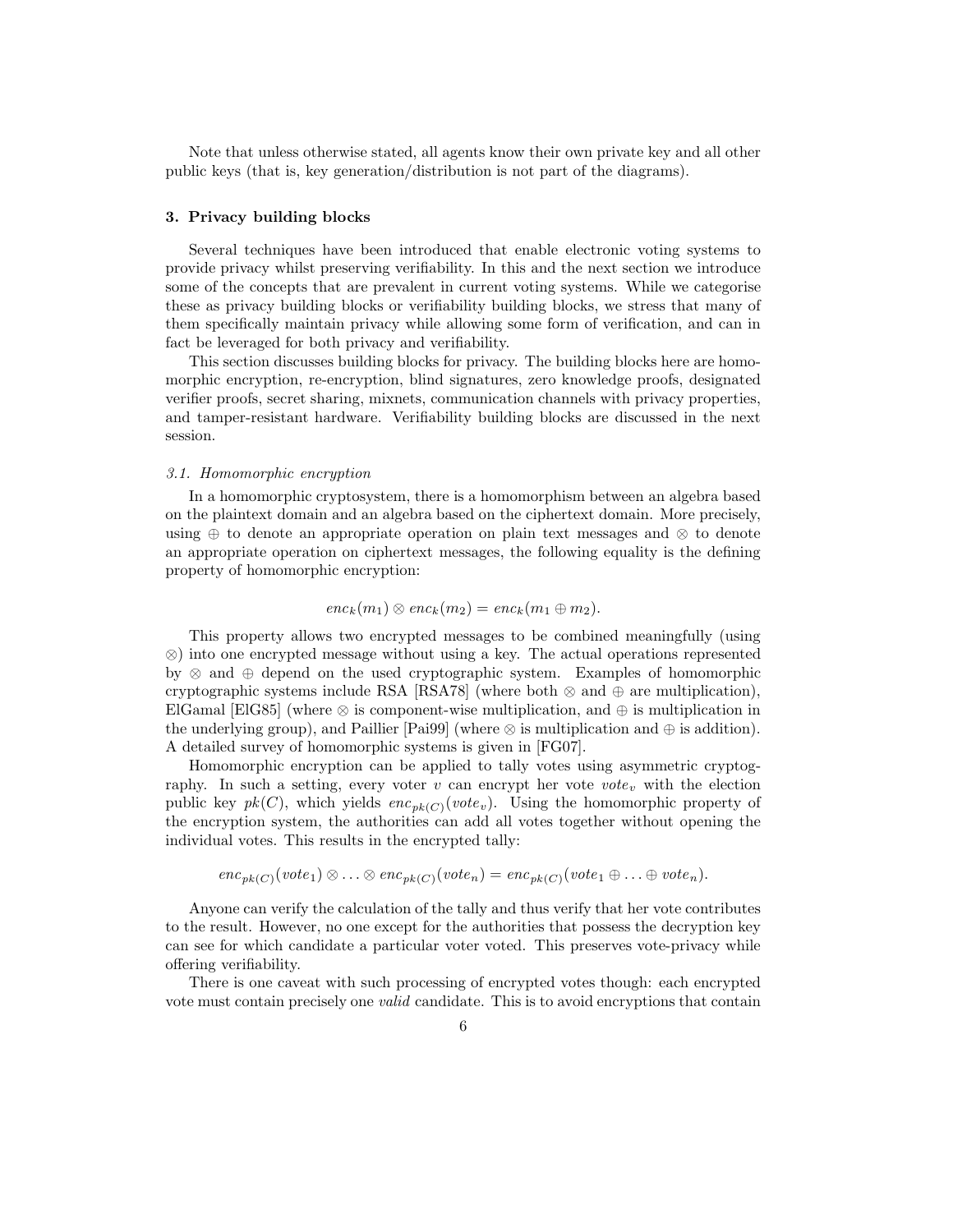votes for two candidates, encryptions of a negative number (which translates as a "minus" vote for a candidate), and other such shenanigans. To ensure such fraudulent encryptions can be detected, each voter must also submit a *proof of validity* – a proof that her encrypted vote contains precisely one valid candidate (see e.g. [CGS97]).

#### 3.2. Re-encryption

Re-encrypting a message means changing the ciphertext, without changing the corresponding plaintext. Knowledge of the decryption key is not needed for re-encryption, though the encryption key must be known. Recall that in symmetric cryptoschemes these keys are the same, so in any symmetric cryptosystem that allows re-encryption, the agent performing the re-encryption must possess the decryption key.

Re-encryption is related to probabilistic encryption, in which the ciphertext not only depends on the plaintext, but also on some random factor. More precisely, if a cryptosystem is not probabilistic, there is no random factor in the ciphertext that can be changed without changing the plaintext. We use  $enc_{k,r}(m)$  to denote the probabilistic encryption of message  $m$  with key  $k$  and random factor  $r$ . A re-encryption of this message results in enc<sub>k,r'</sub>(m), where r' is the new random factor  $(r' \neq r)$ . The re-encryption with random factor r of a given ciphertext c is denoted by  $renc_{k,r}(c)$ . A re-encrypted ciphertext is distinct from the original ciphertext. However, both decrypt to the same plaintext. The most relevant property of re-encryption is

$$
renc_{k,r'}(enc_{k,r}(m)) = enc_{k,r''}(m),
$$

where  $r''$  denotes the random factor of the re-encrypted ciphertext, which depends only on r and r'. When the encryption key k is clear from the context, we will often write renc<sub>r</sub>(c) for renc<sub>k,r</sub>(c).

Examples of cryptographic systems allowing re-encryption include ElGamal [ElG85], Goldwasser-Micali [GM84], and Paillier [Pai99]. In fact, in any homomorphic cryptosystem which is probabilistic (that is, there are multiple encryptions  $c$  for every plaintext  $m$ ), one can just homomorphically add encryptions of 0 to any ciphertext to obtain a different ciphertext without changing the plaintext.

In voting, re-encryption is used to break the link between a voter and her cast vote. By re-encrypting a cast vote, the vote remains unchanged, while the encrypted message can no longer be linked to the message sent by the voter while casting her vote.

#### 3.3. Blind signatures

A party can authenticate a message by applying its digital signature to that message. Assuming an agent a's signing key  $sk(a)$  and the corresponding public verification key  $pk(a)$ , we denote the signing of a message m by  $sign_{sk(a)}(m)$ . This signature can be verified with the operation *checksign*<sub>pk(a)</sub>, satisfying the following equation:

$$
checksign_{pk(a)}(sign_{sk(a)}(m)) = m.
$$

If the keys and message are clear from the context, we will use  $signature-ok$ ? to denote the verification of a signature by testing the above equality.

A blind signature [Cha82] is a way for a party to sign a message without knowing the message. Compare this to a sealed envelope, containing a piece of carbon paper and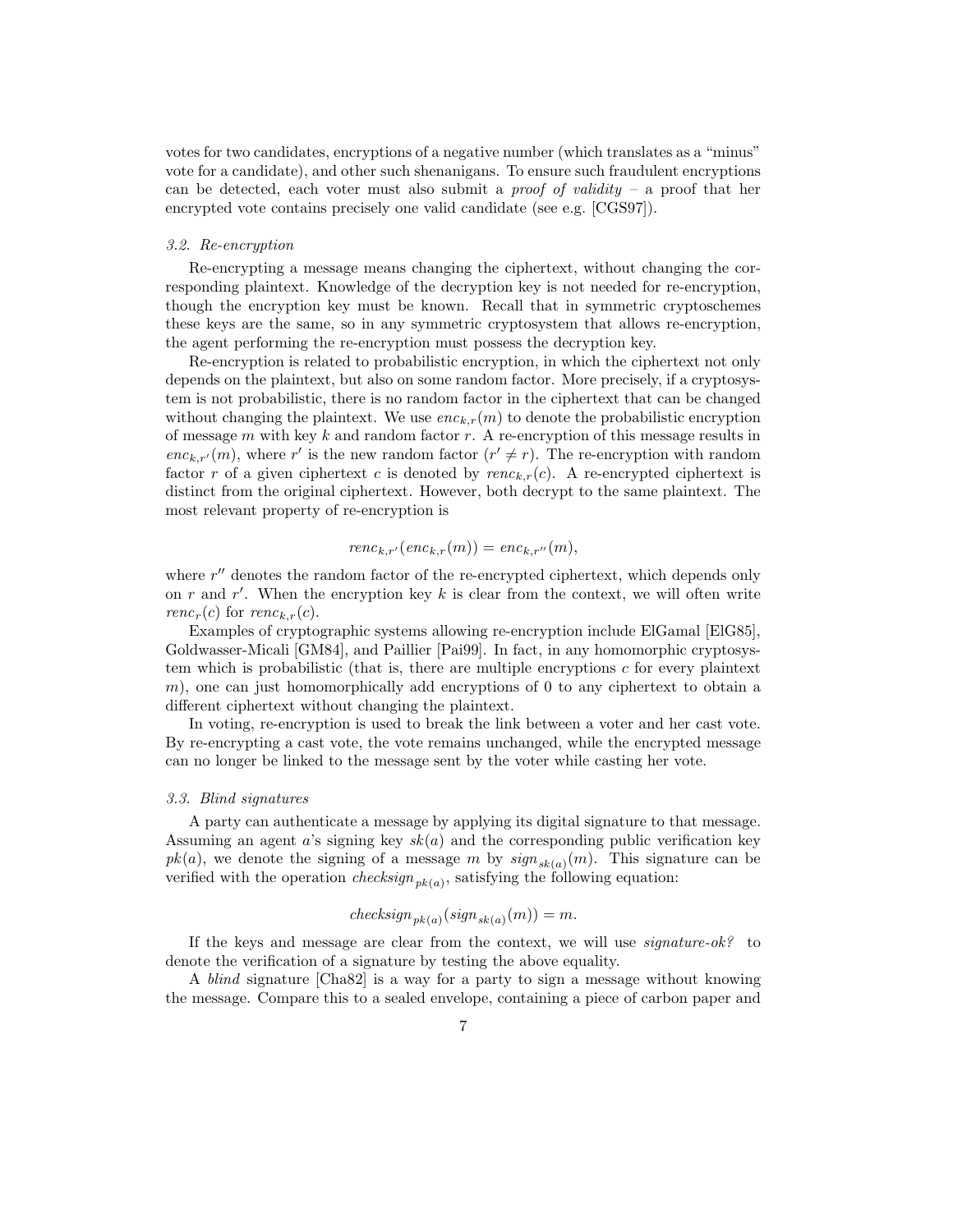a message to be signed. The carbon paper will copy anything written on the envelope to the message, including a signature. Thus, a notary can sign the envelope, while the secret message is not revealed to him. The envelope (the blind) can later be removed, revealing a signed message.

We denote a message m blinded with blinding key b by  $\text{blim}_{h}(m)$ . If a blinded message is signed, the message can be unblinded without removing the signature. For a message m, signed with agent a's key  $sk(a)$ , we have the following:

$$
deblind_b(sign_{sk(a)}(blind_b(m))) = sign_{sk(a)}(m).
$$

Blind signatures can be used to ensure that only eligible voters can vote (see Figure 3; the used notation is explained in Figure 2). A voter v blinds her vote vote<sub>v</sub> using blinding key b. She signs that and sends her signed, blinded vote to the registrar. The registrar separates the blinded message and the signature, and verifies that the voter is eligible and has not yet voted. If so, the registrar signs the blinded vote and sends it back to the voter. The voter unblinds the received message using  $b$  and sends the signed vote to a counter.



Figure 3: An example of the use of blind signatures.

#### 3.4. Zero knowledge proofs

A zero knowledge proof (ZKP) is a proof of a statement s which reveals nothing about statement s, except that it is true. An informal example is the following: the prover sets out to prove to a color-blind friend that two billiard balls have a different color. The friend takes one ball in each hand, showing the prover which ball is in which hand. Then, the friend puts the balls behind his back and may or may not switch them. Finally, the friend shows the balls again, and the prover has to tell whether the balls were switched.

In the example, if the balls are truly indistinguishable, the prover only has a 50% chance of guessing correctly. Therefore, by repeating this process a few times, the friend can reduce the chance of the prover guessing correctly as much as he wishes.

Remark that in the example, a zero knowledge proof deals with some public knowledge and some private knowledge. In the example, the order of the balls in the beginning is public knowledge, while the knowledge of whether they switched hand is private. In general, a zero knowledge proof proves a boolean statement over publicly and privately known arguments, without revealing the private knowledge.

A common type of zero knowledge proofs is based on a commit-challenge-response cycle: the prover commits to a certain solution based on his secret knowledge, the verifier challenges the prover, and the prover reveals a part of the commit, showing it is consistent with the prover's claim. With repeated execution the verifier becomes more and more assured that the claim is true. Zero knowledge proofs based on such interactions are called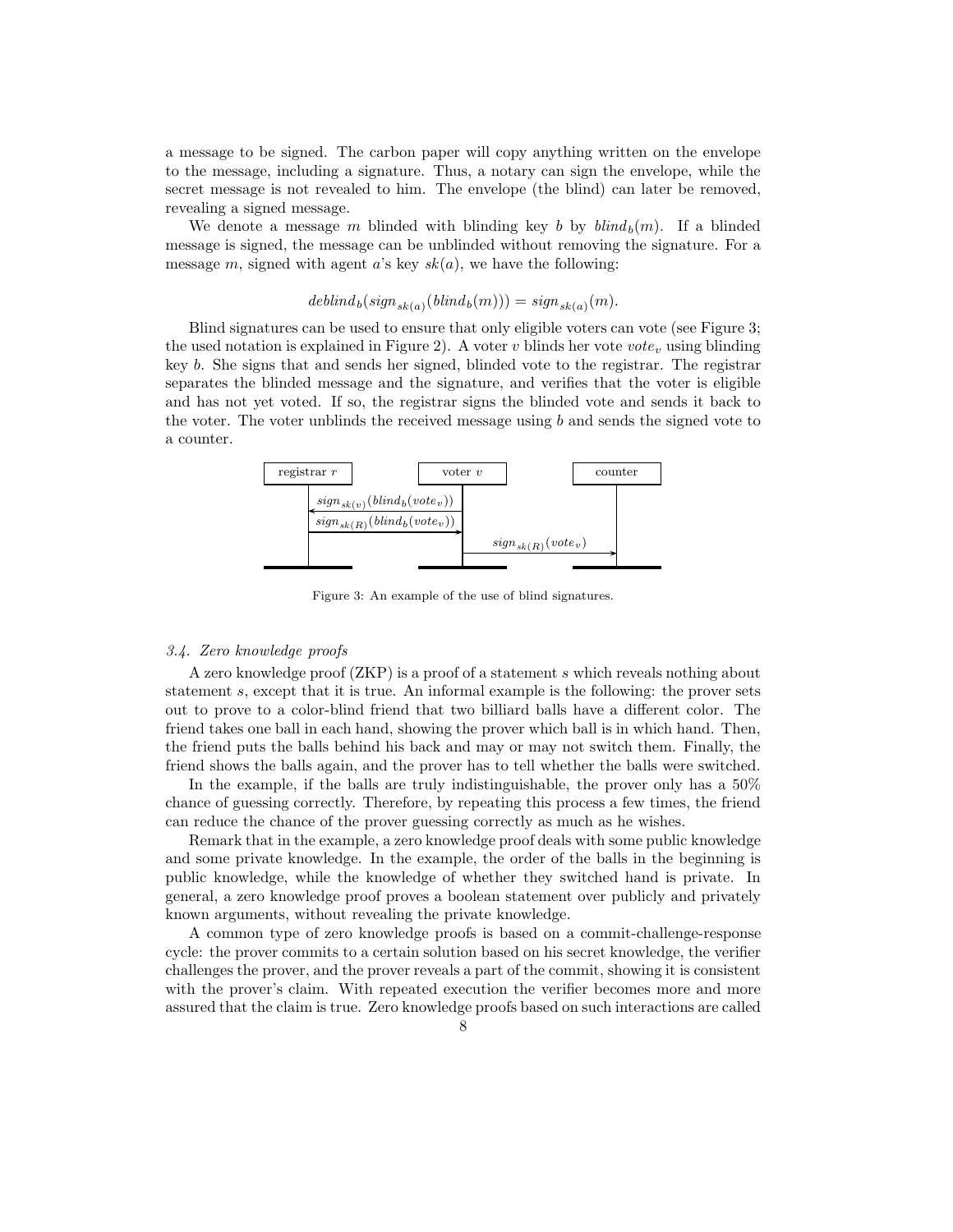interactive. Fiat and Shamir [FS86] proposed a method to transform such interactive proofs into non-interactive zero knowledge proofs. This relies on the prover generating a (to him) unpredictable challenge based on his commitment and public knowledge, such as the hash of the commitment. Since this is unpredictable, the prover cannot tweak the commitment to give him an advantage.

Zero knowledge proofs are often used in voting to prove to a voter how her vote is being processed by the system. This enables a voter to verify that her vote is being handled correctly, without her being able to prove to an outsider how she voted. An example of this is proving a certain ciphertext is indeed a correct (re-)encryption of a message, without revealing the encryption key. This is done in mixnets (see Section 3.7).

#### 3.5. Designated verifier proofs

Regular non-interactive proofs are transferable, i.e., a voter who possesses a proof of a boolean statement can transfer that proof to anyone. This is not always desirable, for example a voter selling a proof of how she voted. Suppose prover  $P$  wants to prove the truth of statement s to verifier  $V$ , but doesn't want  $V$  to be able to prove s to anyone else. What  $P$  can do, is prove the following to  $V$ :

# "I am V OR s."

As the verifier knows that the prover is not  $V$ , the statement s must be true. As "I am  $V$ " holds true for the verifier, the verifier can prove "I am  $V$  OR  $x$ ." for any  $x$  (by proving that the verifier is  $V$ ). Hence,  $V$  cannot use the above proof to convince anyone else of statement s. Such a non-transferable proof is called a designated verifier proof [JSI96].

#### 3.6. Secret sharing

Secure operation of a system can often only be guaranteed under the assumption that one of the agents is trusted. An authority in a voting system is an example of such a trusted agent. However, access to information is sometimes deemed too sensitive to be left to one agent. Compromising a single agent then would suffice for an attacker to break the system's security. To avoid this, cryptographic mechanisms have been developed that allow the sharing of a secret by a number of authorities. This is done in such a way that only by putting their shares together, the authorities can recover the secret [Sha79, Bla79].

A simple way to share a secret is to encode the secret into a bitstring, and choose the shares such that the *exclusive or* of all shares produces the secret. While this works, this requires each agent holding a share to be honest about their share. Failing one share, the secret becomes unrecoverable.

To counter this, more complex secret sharing schemes have been proposed. One method works by interpolation of polynomials (see Figure 4). To share a secret over  $n$ parties, the secret is encoded as a number  $m$ . Then, a random polynomial of degree  $t$  is chosen that covers the point  $(0, m)$  (in Figure 4:  $-0.2x^3 + 0.5x^2 + 0.7x + 1$ ). Each share is then given by a random point on the polynomial. The example shows a polynomial of degree three. There are four shares, since a polynomial of degree three is fully determined by four points.

To avoid a block by any one share holder, a random polynomial of lower degree can be used (e.g. of degree 2) to share the secret. In this case, only three of the four shares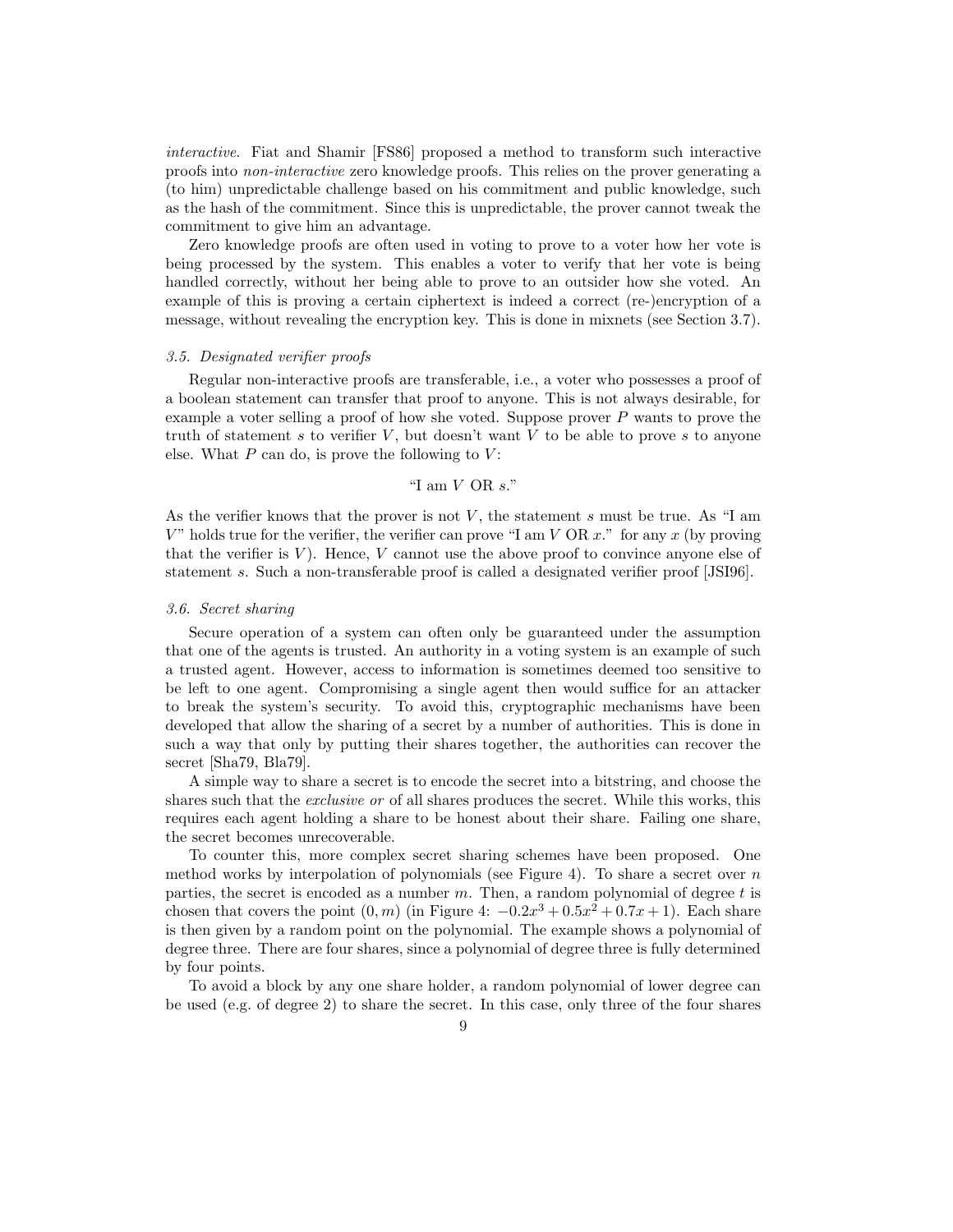

Figure 4: Secret m shared over  $s_0, s_1, s_2$  and  $s_3$  using polynomial  $-0.2x^3 + 0.5x^2 + 0.7x + 1$ .

are needed to recover the secret. This is called threshold cryptography. Often, a secret sharing scheme is referred to as  $(t, n)$  meaning that t (for threshold) shares are needed, and that there are n shares in total.

Secret sharing can be used in voting to distribute a decryption key. Suppose all voters encrypt their votes with the same public key. The corresponding private key is then split over all authorities, to ensure that only the authorities acting in concert can decrypt the votes. In some cryptosystems such as ElGamal, it is even possible to decrypt a ciphertext without reconstructing the key – see e.g. [CGS97].

Example of decryption without reconstructing the key. Encryption in ElGamal works as follows. The public key is given by raising the generator  $g$  of a given group to the private key k:  $g^k$ . Encrypting message m results in  $(g^r, (g^k)^r m)$ , where r is chosen by the encrypting agent. To decrypt, one raises the first element  $g<sup>r</sup>$  to the power k, which results in the term  $g^{rk}$ . Then, the second element  $(g^k)^r m$  is divided by  $g^{rk}$ , resulting in  $m$ . Note that the private key  $k$  is not needed for decryption. Decryption only requires  $g^{rk}$ , which is derived from k.

A joint decryption of  $(g^r, (g^k)^r m)$  without reconstructing the key transpires as follows. Assume the private key k is split into n shares  $s_1, \ldots, s_n$ , such that  $g^k = g^{s_1+s_2+\cdots+s_n}$ . Each shareholder *i* raises  $g^r$  to his share and sends  $(g^r)^{si}$  to the others. Now, the shareholders can compute  $\Pi_i(g^r)^{si} = (g^r)^k$ , which is the term needed to decrypt  $(g^r, (g^k)^r m)$ . In this fashion, the message can be recovered without constructing  $k$ .

## 3.7. Mixnets

A simple way to achieve privacy of one's vote is to shuffle it with a number of votes from other voters. This can be achieved by the use of mixes [Cha81]. A mix shuffles its input in such a way that no element of the output can be linked back to an element in the input. To ensure that the link between the input list and the output list is not trivially retrieved, the mix needs to change the appearance of every message without changing the meaning of any message.

There are basically two ways in which the shuffling can be implemented, viz. using re-encryption mixes and using decryption mixes. A re-encryption mix works as follows. To shuffle a list, a mix receives encrypted elements, re-encrypts them, and randomises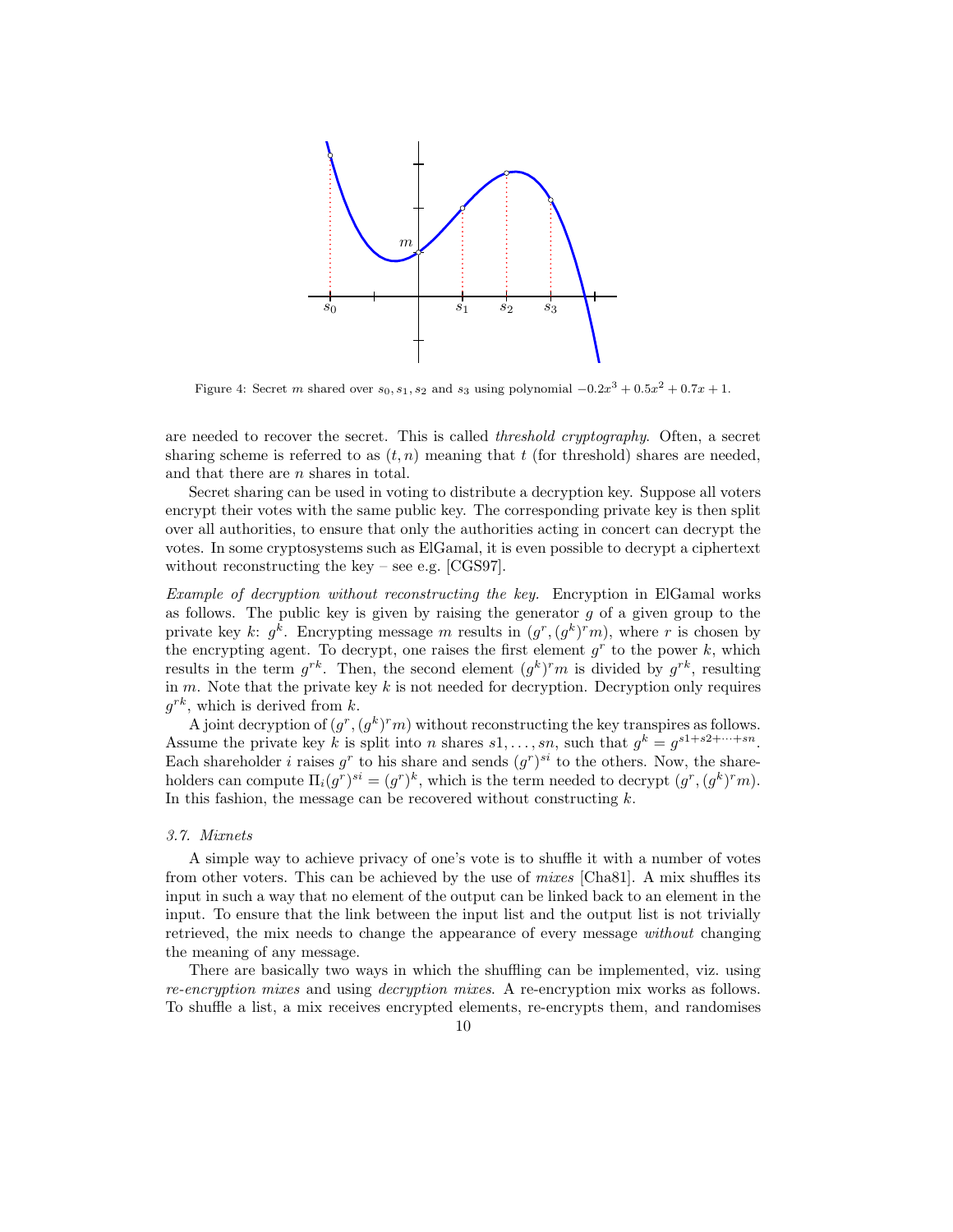

Figure 5: An example of a mixnet in operation (adapted from [HS00]).

the order in which the elements are output. In order to ensure that no single entity can recover the ordering, multiple mixes can be chained to form a mixnet. The final output elements then can only be linked to their corresponding input elements if all mixes collude.

When using decryption mixes, the initial input consists of several layers of encryption, each layer specifically targeted at one mix. On its way through the mixnet, the original message changes its shape because each mix peels off one layer of encryption. This approach is used in onion routing [SGR97], which provides anonymous routing.

Figure 5 sketches the working of a mixnet. The first mix takes an input list of messages (here,  $w, x, y, z$ ) and outputs a shuffled list  $(x, w, y, z)$  in such a way that the individual messages cannot be linked to its input (denoted in Figure 5 by rotation of the messages). The output of the first mix becomes the input of the second mix, which in turn provides the input to the last mix. The output of the last mix is not linkable to the input of the first mix, nor to any of the intermediate stages.

To prove that the output is indeed a permutation of the input, the mix can use zero-knowledge proofs or designated verifier proofs. A pair of mixes has another option available, called randomised partial checking [JJR02]: they shuffle and publish their results. An independent party then selects for each message in the intermediate set (i.e., the output of the first mix, which is the input of the second mix) whether the link to the input or the link to the final output is revealed. A variant of this is shown in Figure 25. As the mixes do not know in advance which link they must reveal, the likelihood of being caught should they mix fraudulently is substantial. At the same time, input messages cannot be linked to the output messages as only one of the two links necessary for linking is revealed for any message.

Mixnets are used to provide anonymity in various ways in voting systems. One approach is to use mixnets to construct an anonymous channel (a communication channel that hides who put a message on the channel). Another use is to shuffle the list of candidates on a specific ballot. The order of the candidate is then revealed to the voter (using a designated verifier proof) and correctness of the shuffle is proven publicly (using zero knowledge proofs). A third option, proposed in [Nef01], is to mix voter credentials together, such that the voters are no longer individually identifiable, but only as a group.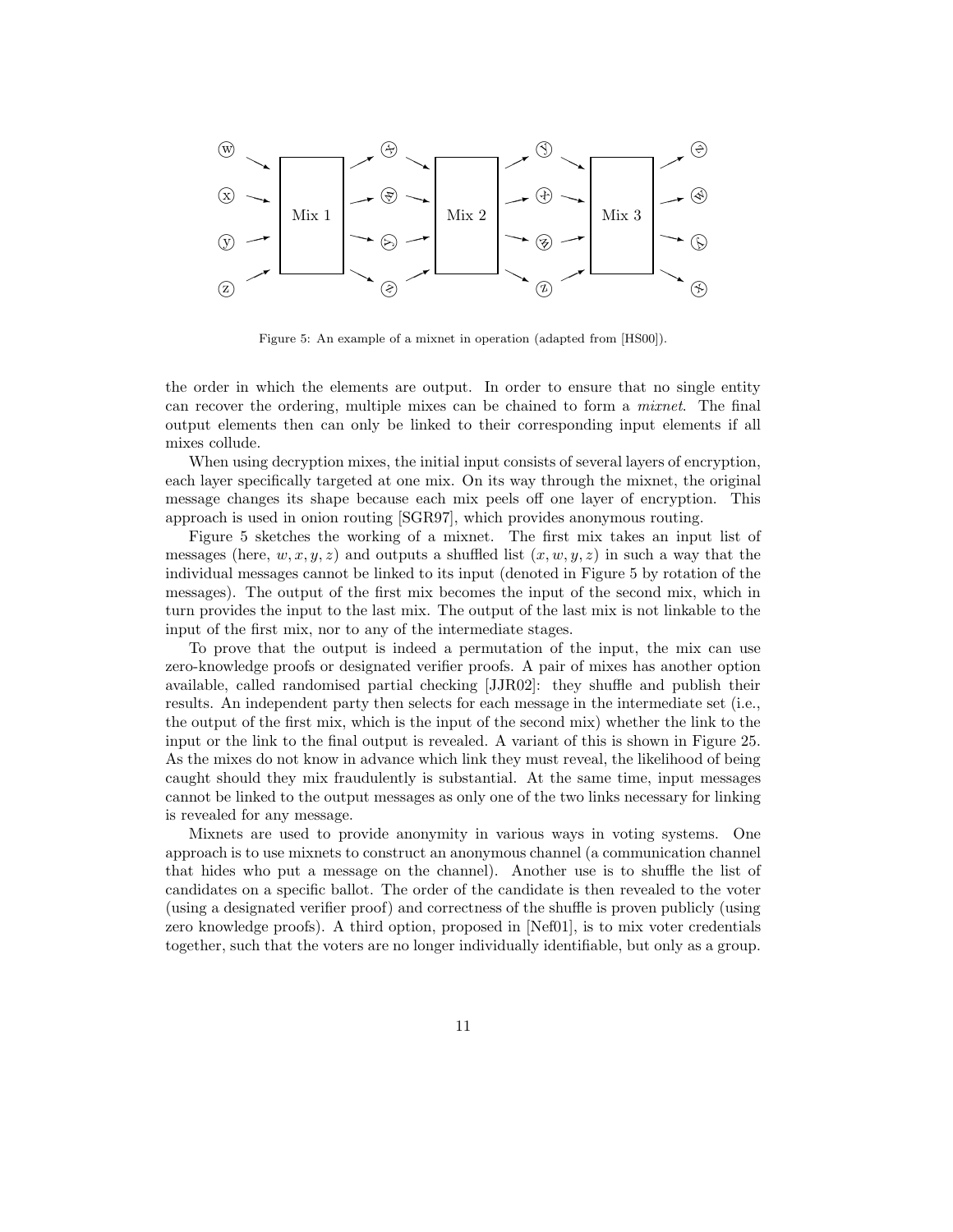## 3.8. Anonymous and untappable communication channels

To ensure privacy, many voting systems rely on communication channels with special properties: anonymous channels and untappable channels. Sender-anonymous channels hide the sender of a message, and can be implemented using a mixnet as first suggested by Chaum [Cha81]. An untappable channel is a channel where no party except sender and receiver can learn anything about the communication, including whether communication occurred or not. One approach to achieve this, is to offer multiple channels, where the sender picks one at random. Under the assumption that an adversary cannot tap all channels simultaneously, the adversary cannot be certain that none of the channels was used. Nevertheless, an untappable channel remains a very strong physical assumption. Replacing this with less strict assumptions (such as by a threshold homomorphic deniable encryption scheme as suggested by [CGS97]) remains currently an open problem.

#### 3.9. Tamper-resistant hardware

Another approach to achieving privacy is to rely on special hardware, designed so that it is very difficult to modify or inspect the internal functioning of the hardware (tamper-resistant). An everyday example of this is a smart card. Given the assumption of tamper-resistance, the hardware can be viewed as a trusted computing base whose computations can neither be inspected nor disturbed. Voting systems can leverage this to re-encrypt a vote, ensuring that the voter cannot prove how she voted by decrypting her vote.

#### 3.10. Security implications of cryptographic primitives

The cryptographic primitives discussed above depend on specific assumptions and may introduce their own limitations. For example, homomorphic encryption, re-encryption (and thus re-encryption mixnets) and blind signatures each allow a ciphertext to be altered in a meaningful way without access to the decryption key. Cryptographic systems with this property are called *malleable* [DDN00]. Malleability of the cryptographic system can be leveraged for privacy, because ciphertext(s) can be meaningfully changed (e.g., adding two ciphertexts together) by someone who does not know the plaintext(s). However, a malleable ciphertext can be changed in a meaningful way by an attacker as well. Therefore, such cryptosystems must be used with care and awareness of their limitations and vulnerabilities.

Moreover, most of the cryptographic primitives are *computationally secure*. This means that security relies on a mathematical problem (such as factorisation, or discrete log) believed to be intractable to solve. In contrast, a primitive that cannot be broken even when the adversary has unlimited computing power is called informationtheoretically secure.

Finally, remark that a *deterministic* cryptosystem – that is, a cryptosystem such that for every plaintext  $p$  there is precisely one ciphertext  $c -$  will trivially reveal who voted for whom. The attacker simply encrypts each possible vote, and so acquires a mapping from each candidate to his ciphertext. The attacker can then use this mapping to decrypt any ciphertext. Therefore, any cryptosystem used in voting must be non-deterministic.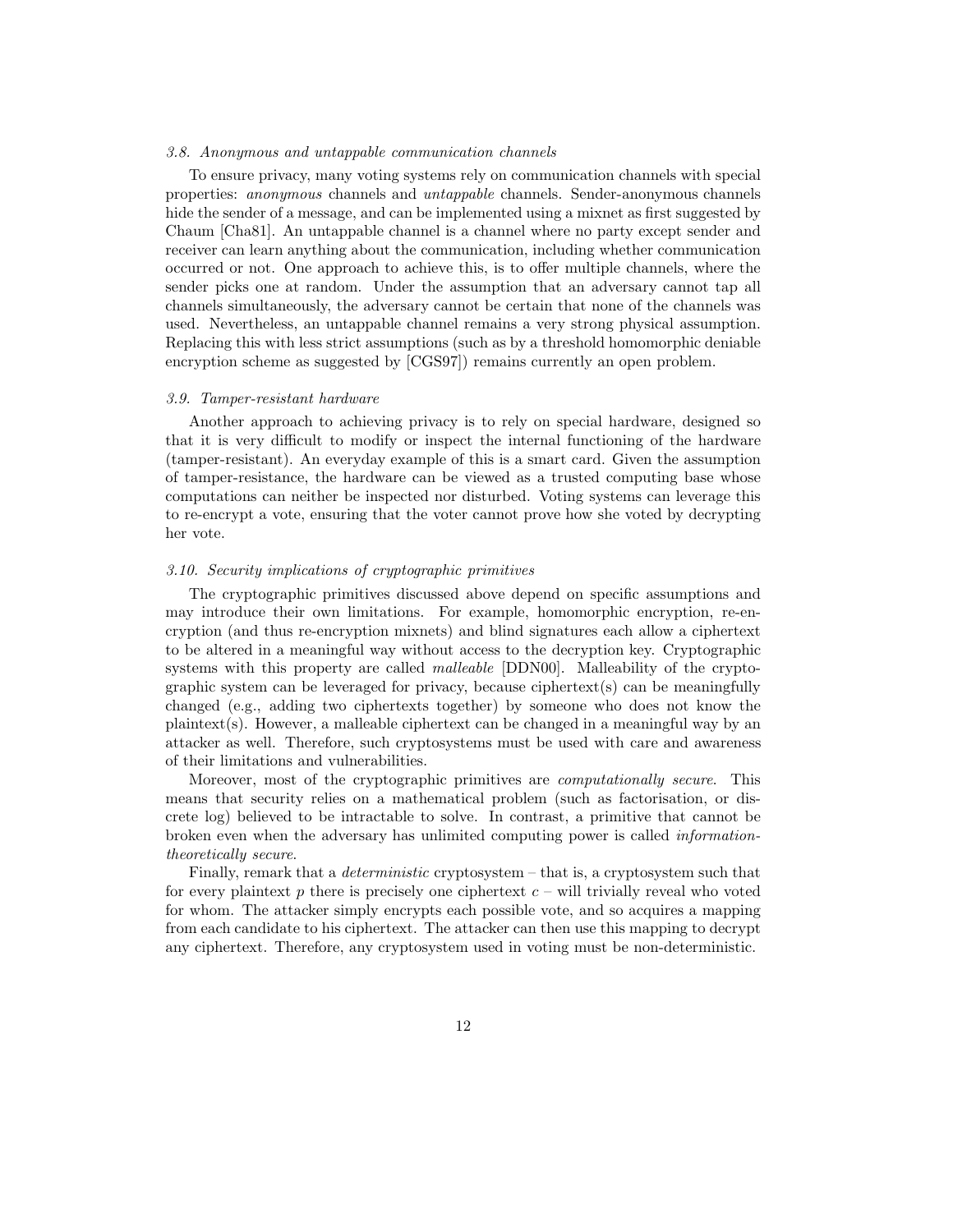## 4. Building blocks for verifiability

The building blocks for verifiability discussed below are secure bulletin boards, ballot auditing (cast-or-audit, continuous auditing, Markpledge-style auditing), plaintext equivalence tests, and commitment schemes.

# 4.1. Bulletin boards

Many voting systems from literature assume the use of secure bulletin boards. Typically, this is used to provide a verifiable log of communications. To this end, a secure bulletin board provides an append-only, publicly available communication medium with memory. The basic properties (see e.g. [JP11]) are:

- information cannot be removed or modified, only added to the board;
- anyone may read the board,
- the board provides a consistent view to everyone.

Most systems discussed in this survey state that there is a bulletin board, but not how to communicate with it. To avoid suggesting any specific type of interaction, in the interaction diagrams the act of publishing is denoted by an action "publish " (cf. Figure 2).

# 4.2. Ballot auditing and ballot verification

To preserve privacy, many systems opt to record a voter's choice in an encrypted way. As Chaum [Cha04] pointed out, there should be some mechanism to ensure the voter that the encryption indeed contains the voter's choice. This can be achieved with cryptographic proofs (e.g., visual cryptography as Chaum proposed, zero-knowledge proofs or designated-verifier proofs), but such proofs cannot convince voters who are not cryptographic experts. In literature, three alternative approaches have been proposed: verification by means of short strings (Markpledge), continuous auditing (Prêt à Voter), and cast-or-audit (Benolah challenges).

Verification using short strings. Neff [Nef01] proposed the Markpledge system (Section 6.5), that uses short strings to enable voters to verify that the ballot posted publicly was the one they saw in the voting booth. While full verification relies on helper organisations, this approach does put some power in the hands of the voter as follows: the voter makes her choice for candidate A. Next, the voting system prints a ballot that contains encryptions for all candidates. The machine prints a commitment to the encryption of the chosen candidate. The voter inserts her challenge (a short string), and the machine prints the challenge and the answer for the chosen candidate. Finally, the machine prints a cryptographic proof that the printed receipt contains precisely one "yes" vote. (To preserve privacy, the machine also computes fake commitments matching the challenge and prints fake answers for the other candidates.)

As the challenge string is short, the voter can easily remember it. This lets the voter easily verify that the challenge printed is indeed the one she put in. In addition, she can take the printed receipt to a helper organisation, who verifies the cryptographic details (there is only one "yes" vote, and all the answers match the commitments and the challenge).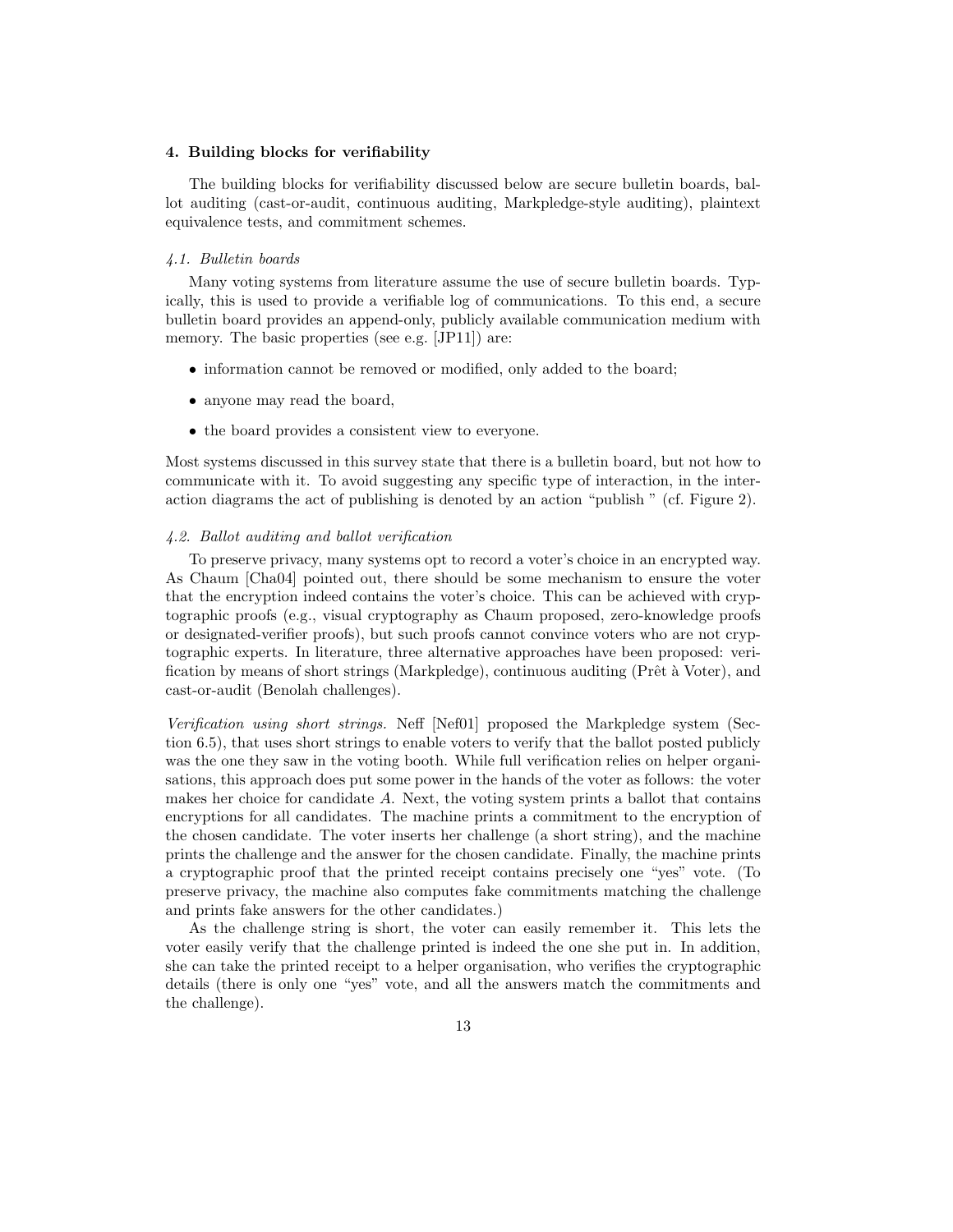Continuous auditing (Prêt à Voter). Ryan [Rya05] suggested to have continuous audits of the ballot encryptions in the Prêt à Voter (Section 6.6) system. In Prêt à Voter, the authorities prepare ballots in which the candidate order is randomised, and encrypted. To be sure that the order that is claimed is indeed the order that is encrypted, voters can submit a blank ballot and have that ballot's order decrypted, spoiling the ballot. After repeated testing, the voter is convinced that the candidate order shown on the form is the one encrypted. At this point, the voter selects a random blank ballot, marks her choice and casts her vote.

Cast-and-audit (Benaloh challenges). Benolah [Ben06, Ben07] elaborated this auditing approach to a system where the voter marks her choice, the system prepares the ballot, and then the voter is presented with the option to either decrypt the prepared ballot, or to cast the prepared ballot.

The paper coming out of the voting device can now act either as a ballot or as an auditing tool. Since the voting device is irrevocably committed to a particular encryption, and as the device cannot predict whether the voter will choose to cast or choose to audit, any cheating by the voting device has a 50% chance of being audited (and, thus, detected). By repeating the audit as often as desired, the voter can test the machine as often as desired and thus increase her confidence in the correctness of the machine's operation.

#### 4.3. Plaintext equivalence tests

A plaintext equivalence test (PET) is a test of two ciphertexts, that results in true if the two respective plaintexts are equal, without revealing anything else. In other words,

$$
PET({ma}_k, {mb}_k) \equiv ma = mb.
$$

Such tests are used in various systems. For example, the JCJ05 system uses such tests to identify and remove duplicate votes from the bulletin board without revealing anything about the duplicated votes.

#### 4.4. Encoding candidates

To ease the tallying process, candidates can be encoded as numbers, while the operator ⊕ represents addition. If we assume, for instance, 3 candidates and 9 voters, then a vote for the first candidate is represented by 1, a vote for the second candidate by 10, and a vote for the third candidate by 100. The addition of nine such votes then results in a number with at most 3 digits that represents the outcome of the voting process. For instance, if the sum of the votes equals 315, then there were 5 votes for the first candidate, 1 for the second and 3 for the third. The generalisation of this encoding to more voters requires the numbers to be represented in a different base. Such an encoding is due to Baudron et al.  $[BFP<sup>+</sup>01]$ , and can be combined with homomorphic tallying to enable anyone to verify correctness of the result.

Note that if the encoded votes are encrypted, care must be taken to ensure only correctly encoded votes are accepted (see the remark on processing encrypted votes in Section 3.1).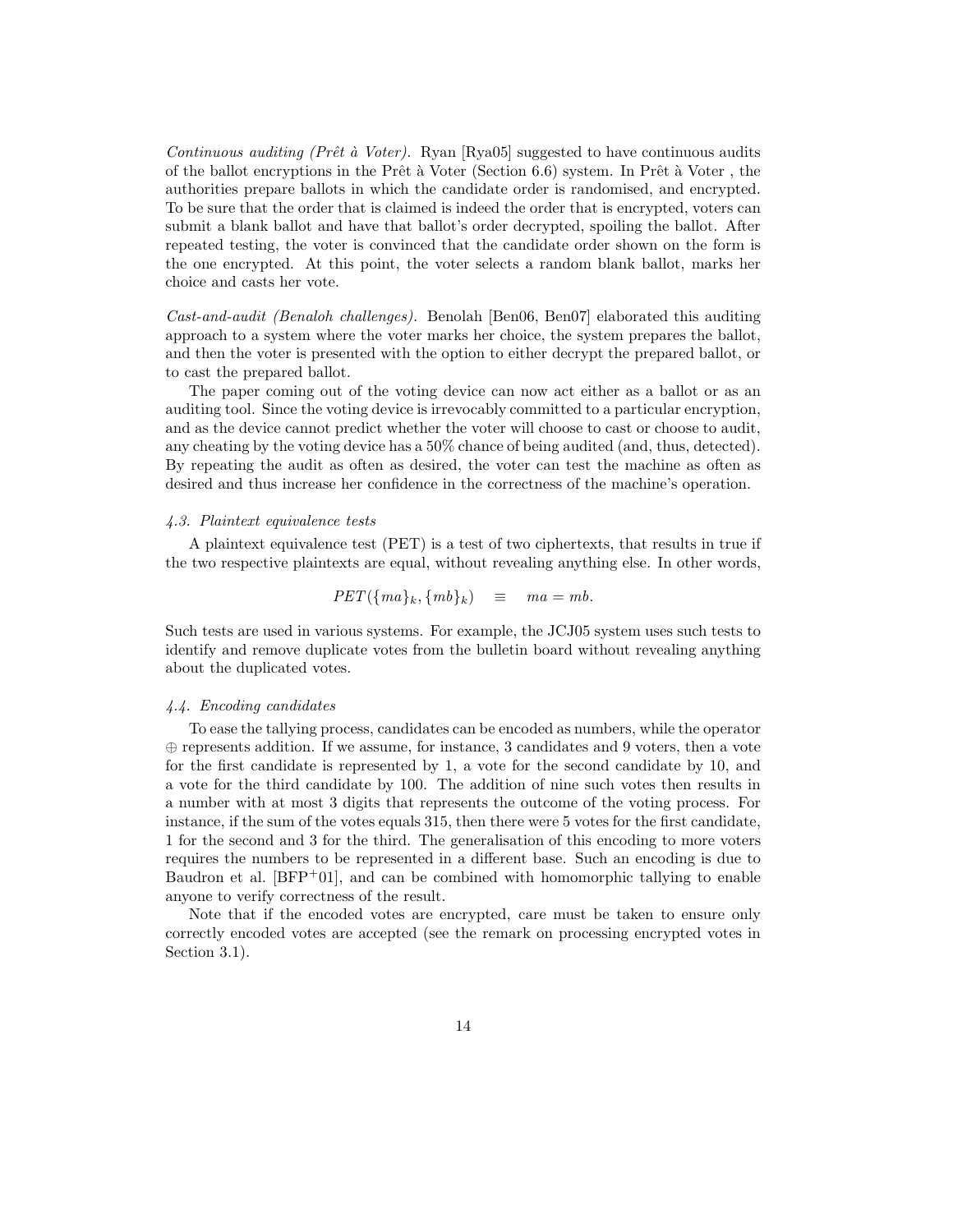# 4.5. Commitment schemes

In proofs, it is often necessary that the prover first commits to a certain statement  $m$  (e.g., the candidate order) and later reveals that commitment. Given a commitment key  $c$ , which is normally a random string chosen by the prover, the main property of a commitment scheme is:

 $decommit_c(commit_c(m)) = m.$ 

Whenever the commitment key  $c$  is not relevant for understanding the protocols, we will leave it out. Another property of commitment schemes is that the prover cannot deny this commitment later, that is, the prover cannot find  $m'$ , c' such that

decommit<sub>c'</sub>  $(commit_c(m)) = m'$ .

This property can be achieved using regular encryption to commit, and afterwards revealing the decryption key. However, encryption schemes are by nature only computationally hiding: given enough computational resources, the decryption key will be found. Commitment schemes (e.g., [Ped91]) can be "perfectly" hiding: no amount of computation can decide which value was committed to. This can be achieved, for example, because the commitment can be opened in any way:

 $\forall m' \exists c' \text{ decommit}_{c'}(commit_c(m)) = m',$ 

but to find such a  $m'$ ,  $c'$  pair is computationally hard. Thus, while the prover cannot find such an alternative pair in time to lie about his commitment, anyone trying to break the commitment later will find that the commitment could have been to any message. Several voting systems (e.g., [CFSY96, MN06, MN07]) let the voter cast commitments instead of encryptions. For these systems, even if the commitments are made public and linked to the casting voter, no one can ever find out how a voter voted.

Trapdoor commitments. An interesting variety of commitment schemes are trapdoor commitment schemes. In these schemes, knowledge of a trapdoor does allow the committer to open the commit in any way. To assign her vote to a candidate, the voter sends the decommit value  $c$  privately to the election authorities. Using this decommit value, the commit will open to the chosen candidate. But for every other candidate  $m'$ , the voter can compute an appropriate  $c'$  such that the commit can be opened as if it is a vote for  $m'$ . In this way, the commits to candidates can be made public, without the voter being able to prove which candidate she committed to. This approach was used in a.o. [Oka96, Oka97].

# 5. Survey of voting systems focusing on privacy

This section surveys the class of voting systems focusing on privacy, with a particular focus on receipt-free and coercion-resistant systems. In line with the goal of this paper, this section focuses on the properties of and relations between the most noteworthy, interesting, and innovative systems. As is common, systems built upon the ideas and concepts of their predecessors. In Figure 6, we sketch the stronger of such influences – tracing those ancestor systems whose ideas contributed significantly to a particular system. There is one exception: to maintain legibility, we did not trace the influences of Chaum's initial paper ("Cha81" in the figure).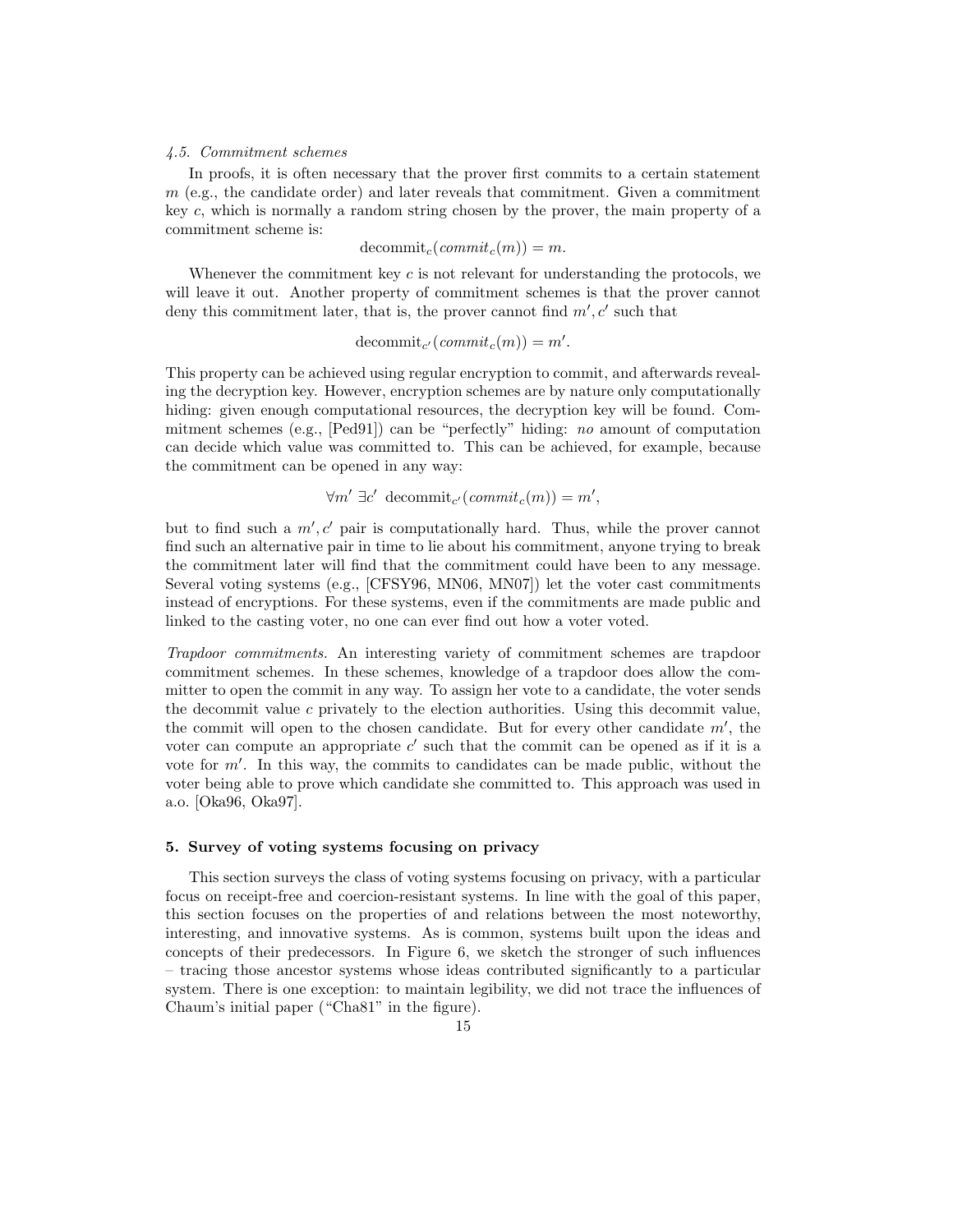

Figure 6: Influences between notable voting systems focussed on privacy.

#### 5.1. Overview

There is a vast body of voting literature concerned with ballot-privacy. Most works published after the seminal work of Benaloh and Tuinstra (BT94) address their stronger privacy requirements. The systems are discussed in order of publication year.

Naturally, design of receipt-free systems is influenced by their (non-receipt-free) predecessors. Below we discuss two influential predecessor systems: the FOO92 system [FOO92] and the CGS97 system [CGS97]. The FOO92 system was designed with the intent of actual use. It has been used as the basis for implementation of two voting systems (Sensus [CC97] and Evox [Her97]). CGS97 was designed with the intent of being as efficient as possible. As such, CGS97 has been used as a basis by various theoretical systems (including HS00, LK00, MBC01) that aim to incorporate receipt-freeness.

But the main focus is on receipt-free systems. We discuss the seminal work by Benaloh and Tuinstra (BT94) [BT94]. This is followed by an alternative proposal by Niemi and Renvall (NR94) [NR94], which appeared around the same time and addressed the same concerns. From then on, research into voting became quite prolific, and we highlight the influential receipt-free systems that followed their work: Oka96/Oka97, HS00, MBC01, BFP01. In addition, to illustrate a typical development cycle, we highlight the sequence of systems LK00, LK02, LBD03, ALBD04.

After discussing receipt-freeness, we outline JCJ05, the work of Juels, Catalano and Jakobsson [JCJ05]. Their introduction of the notion of coercion-resistance has led to a new direction in voting. Then we examine the MN06 and MN07 systems by Moran and Naor [MN06, MN07] on achieving unconditional privacy – at the cost of having computational (instead of unconditional) verifiability. Finally, we discuss Civitas, an implementation of JCJ05 with some modifications. We end our survey of privacy-focused systems here, as we find that the focus of the community began shifting. The community is steadily moving towards combining existing understanding of privacy with practical verifiability, and away from further refining privacy.

## 5.2. FOO92: anonymity using blind signatures

The FOO92 system [FOO92] by Fujioka, Okamoto and Ohta aims to combine privacy with verifiability. To achieve this, it uses blind signatures as follows (see Figure 7). The voter encrypts her vote (using a commitment scheme), blinds that encryption and sends the blinded, encrypted vote to the registrar (the first message of Figure 7). The registrar verifies that the voter is an eligible voter and that she hasn't voted yet. If so, the registrar signs the blinded, encrypted vote and sends the signed version to the voter  $(2^{nd}$ message). The voter then unblinds this message and obtains an encrypted vote, signed by the registrar. She sends this via an anonymous channel to the counter  $(3<sup>rd</sup>$  message).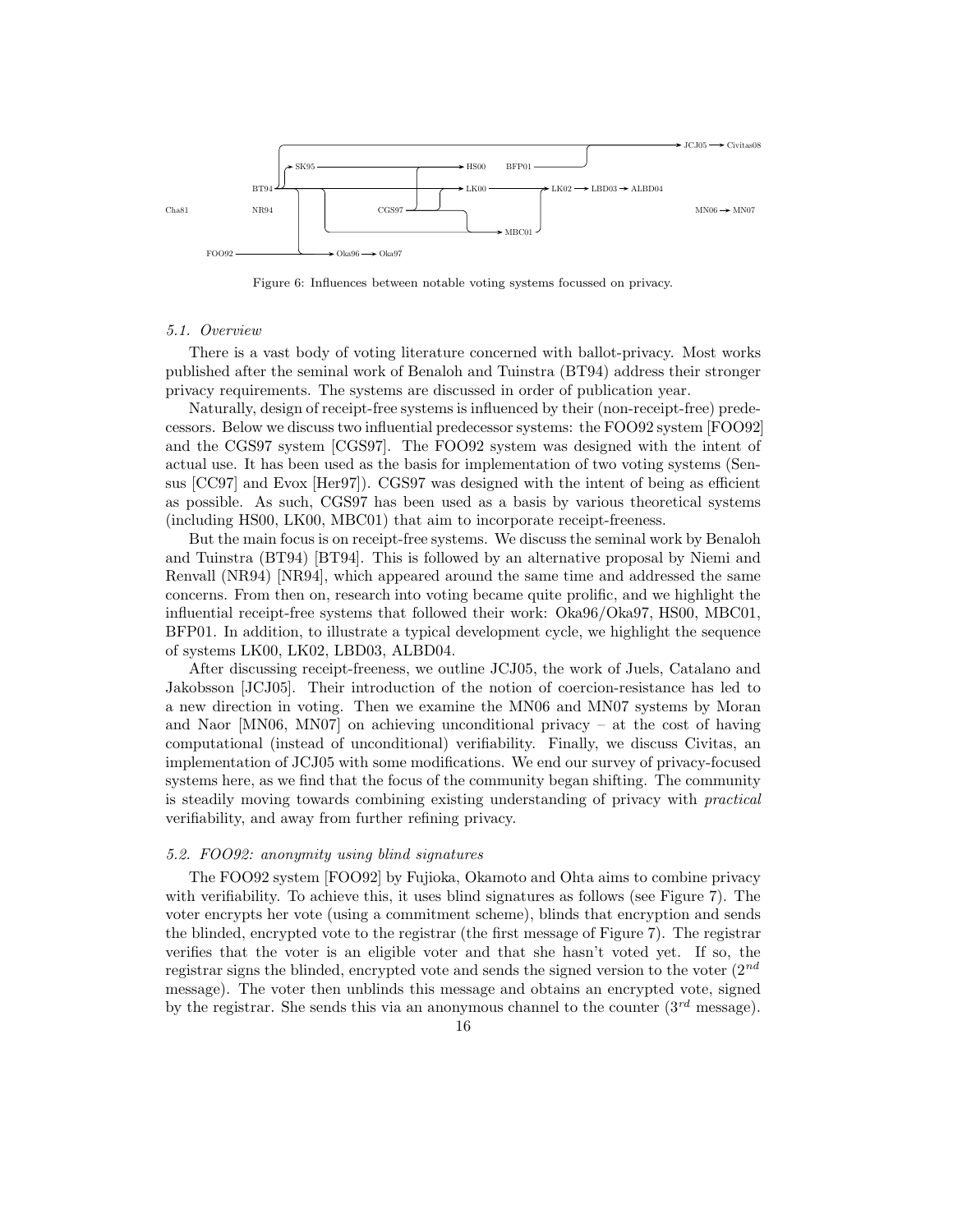

Figure 7: The FOO92 system.

Then, after the voting period has ended, the counter publishes the list of all signed, encrypted votes that he received. After publication, the voter sends the decryption key for her vote to the counter (the last message in Figure 7). This allows the counter to open the vote and count the votes.

FOO92 serves as the basis for two implemented voting systems: Sensus [CC97] and Evox [Her97]. Evox implements the anonymous channel as a trusted third party; Sensus omits the anonymous channel completely. As such, both implementations deviate from the FOO92 specification in a manner that negatively impacts voter-privacy.

The FOO92 system has some peculiarities avoided in later voting systems. For example, all voters must take action twice, once to cast their votes and once to send the used encryption key. Furthermore, the system predates the introduction of stronger privacy requirements. Consequently, it is not receipt-free: the decryption key of a particular vote constitutes sufficient receipt [JdV06]. As such, the FOO92 system is not considered secure, even though it may satisfy all its original security goals.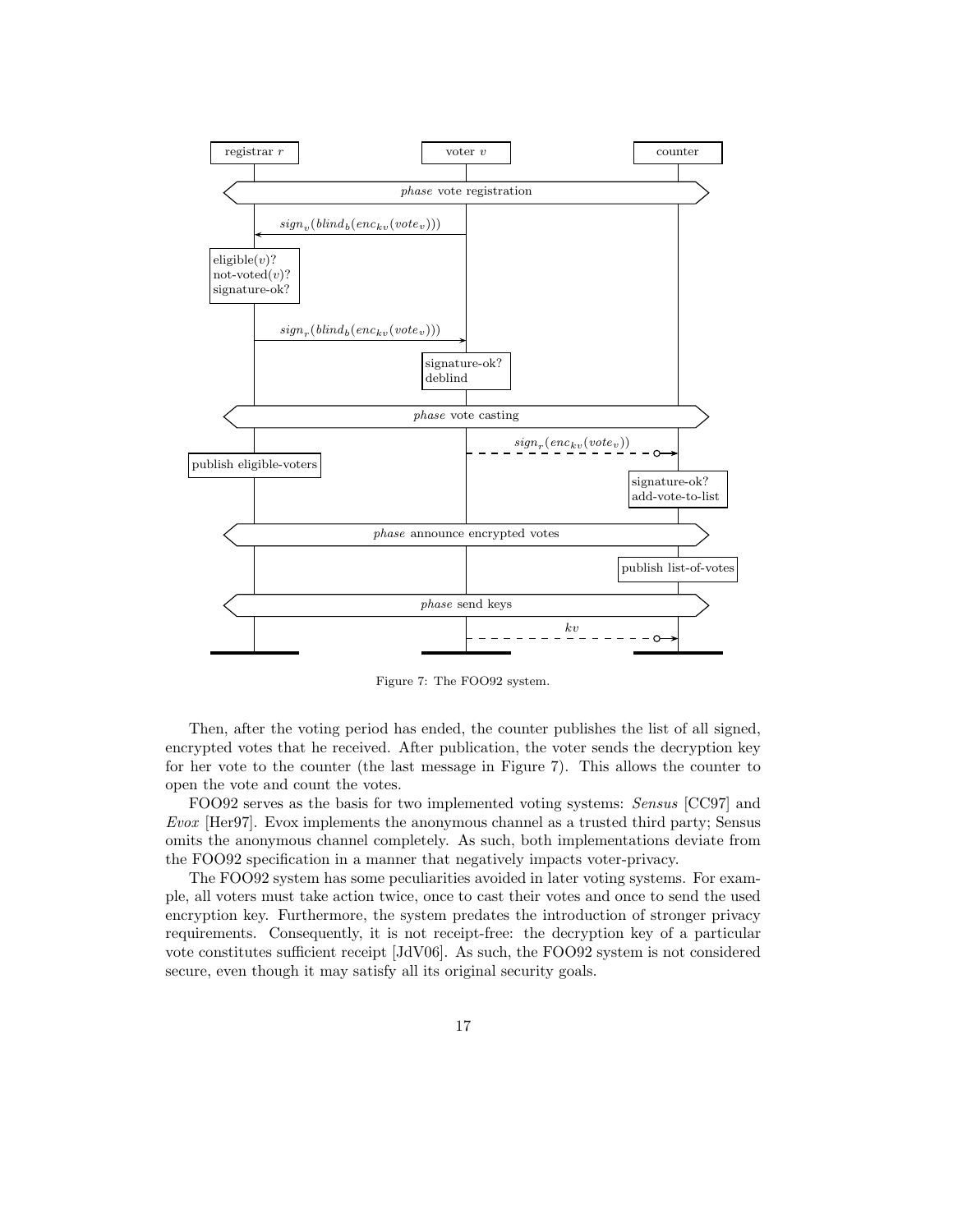Claims. FOO92 claims ballot-privacy (BP) and an early form of universal verifiability (UV). Moreover, it makes the following additional security claims: completeness (all votes counted correctly), soundness (malformed votes cannot change the result), no double voting, eligibility, and fairness.

Studies. Privacy of the FOO92 system is studied in a.o. [KR05, MVdV07, JdV06, BRS07], fairness in a.o. [KR05, BRS07, TMT+08], eligibility in a.o. [KR05, TMT+08], and verifiability of FOO92 is studied in a.o. [BRS07, TMT+08, KRS10].

# 5.3. BT94: introducing receipt-free voting

In their landmark paper, Benaloh and Tuinstra [BT94] described an attack on voteprivacy, apparently used in Italy. In certain election systems used for multiple parallel elections in Italy, voters could list their votes in any order. Knowing this, and given that the number of possible permutations is far greater than the number of voters, an attacker can assign specific permutations of votes a priori. This permutation then acts as a voter's "signature". If a voter's signature is not in the set of cast votes, the voter deviated from her assigned voting strategy. If the signature is present, then the voter complied with her assigned voting strategy.

The above example illustrates two important things. First, it exemplifies that if the voter can somehow undo the privacy of her vote, she is at risk of being coerced. Secondly, it also shows that any input of the voter may allow her to lift her privacy.

Benaloh and Tuinstra devised a way around this problem. Their solution is constrained to voting for either 0 or 1. The solution relies on a "doubly" homomorphic randomised cryptosystem, that is, an encryption system that supports two homomorphic operations: ciphertext operations ⊗ and ⊘ with plaintext equivalent operations + and −, respectively. Moreover, this cryptosystem must be able to generate proofs of decryption.

The central idea is to use an interactive challenge-response protocol, where only the voter knows the commitment (in Figure 8, the claimed values of the decryptions of  $a_i$ ). As such, only the voter is convinced. More specifically, the voting authority publishes a series of pairs  $(a_i, b_i)$ ,  $0 \le i \le N$ , containing an encrypted 0 and an encrypted 1 in random order. The authority then privately commits to the decryption of the published pairs. Next, an independent and trustworthy random source ("beacon" in the figure) generates the challenge  $c$ . The authority responds to the challenge (see below), after which the voter knows which encryption contains her preference. She publicly announces which encryption (either  $a_0$  or  $b_0$ ) she prefers. Finally, to determine the result, the authority sums up all encrypted votes using the  $oplus$  homomorphic encryption, and decrypts the result.

The authority responds as follows: If the challenge bit  $c_i = 0$ , the authority shows that  $(a_i, b_i)$  is decrypted as either  $(0, 1)$  or as  $(1, 0)$ . Conversely, if the challenge bit  $c_i = 1$ , the authority proves it knows which value is which in  $(a_0, b_0)$ , by homomorphically combining the components with those of  $(a_i, b_i)$  into one pair such that one pair is  $(enc(0), enc(0)).$ Thus, the authority proves both that (in case  $c_i = 1$ ) the pair  $(a_0, b_0)$  contains the same plaintext (though perhaps differently ordered) as the other pairs, and that (in case  $c_i = 0$ ) the other pairs consist of an encrypted 0 and an encrypted 1. Therefore,  $(a_0, b_0)$  must also consist of an encrypted 0 and an encrypted 1. Moreover, the voter knows which is which and can thus select her preference and publicly announce it.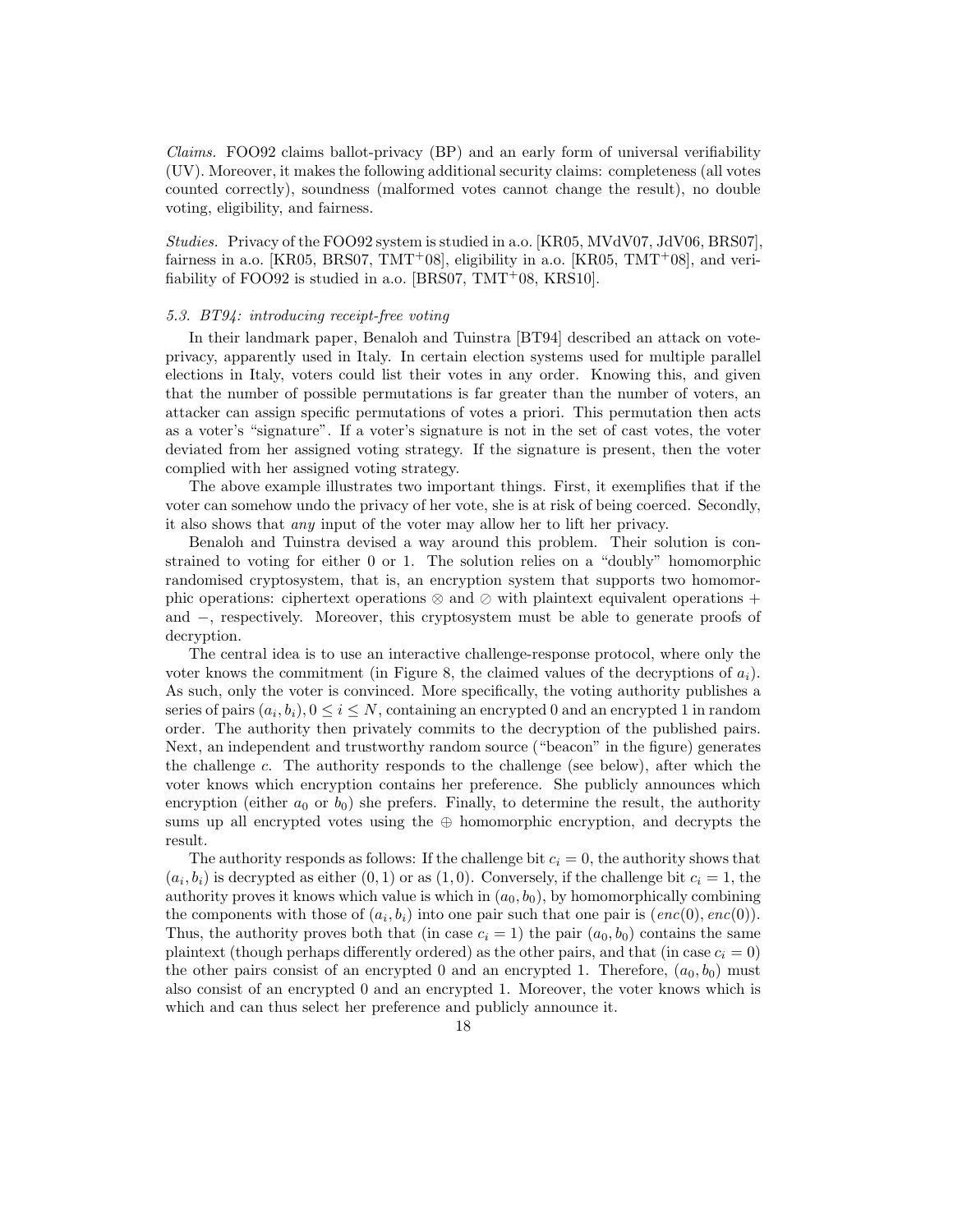

Figure 8: Vote casting in BT94

In addition to requiring a cryptographic system with very specific properties, the BT94 system relies on the existence of a voting booth, and a private channel. While cryptographic systems satisfying the particular requirements exist (e.g. [Ben94]), Benaloh and Tuinstra left it unclear how to satisfy these latter two assumptions. In addition, their system can only handle a maximum of two candidates. Schemes following BT94 sought to address these shortcomings, as described below.

*Claims.* BT94 claims receipt-freeness  $(RF)$ , and does not explicitly claim a verifiability property. In addition, it claims "correctness of result".

Studies. Hirt and Sako [HS00] identified how to generate a receipt in the multi-candidate variant of BT94. Jonker et al. [JdV06] analysed privacy of the two-candidate variant. Fousse et al. [FLA11] discovered that in Benaloh's homomorphic encryption scheme [Ben94]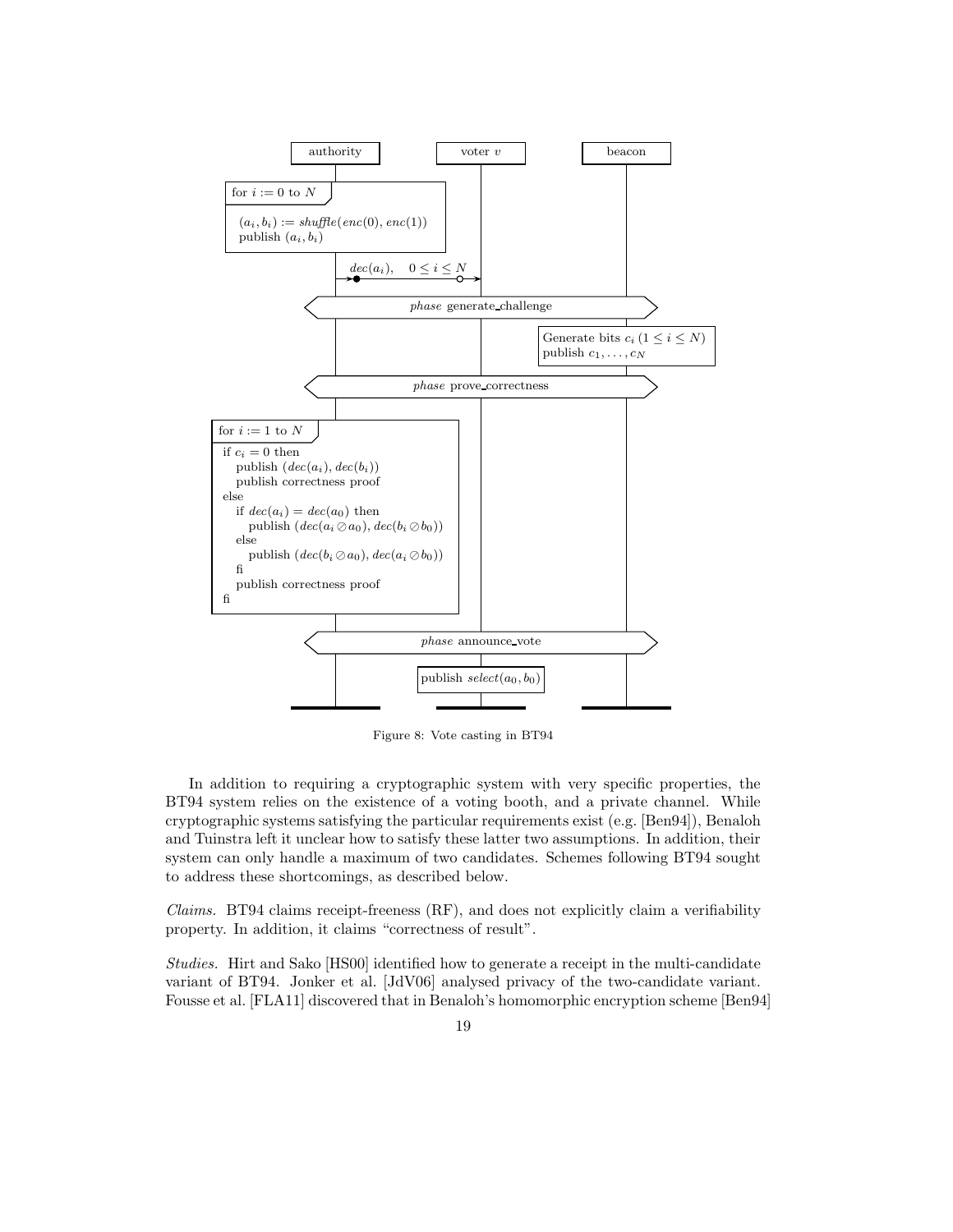two different plaintexts are sometimes mapped to the same ciphertext. They proposed a fix which extends to BT94.

#### 5.4. NR94: unlinkable receipts

Around the same time, Niemi and Renvall [NR94] independently identified the threat of vote buying as well. They also noted that all existing systems gave the voter a token, which is made public upon counting. Their solution was to adapt this token, so that the voter cannot prove that it is hers. The (multi-party) computations done for this occur inside a voting booth, which keeps the voter completely private. The token allows a voter to check if her vote is part of the public set of received votes (ensuring individual verifiability). Furthermore, the correctness of the count can be publicly verified (ensuring universal verifiability).

As in the receipt mentioned for FOO92 [JdV06], a voter can predict a random value that will appear on the bulletin board. However, this is not a receipt as the voter may generate fake tokens and thus cast fake votes, which are indistinguishable from real votes. (Note the similarity between this approach to receipt-freeness and the ideas to ensure coercion-resistance in JCJ05.)

The computations needed do not scale well with respect to false votes, something which Niemi and Renvall already noted. Furthermore, the system requires a strict assumption (a voting booth). Although their proposal was influential for its ideas (like [BT94]), the mechanics they proposed have been relegated to the fringes of voting research.

 $Clains.$  NR94 claims receipt-freeness  $(RF)$ , and does not explicitly claim a verifiability property.

## 5.5. Oka96, Oka97: receipt-free blind signatures

Okamoto proposed an adaption of FOO92 to achieve receipt-freeness [Oka96] (see Figure 9). The main differences with FOO92 (as depicted in Figure 7) are: the direct and anonymous publishing (by voters) on the bulletin board ("anon-publish" in Figure 9), the use of anonymous untappable channels to the authorities, and the use of a trapdoor commitment scheme to encrypt the votes (denoted as  $commit_{kv,n}$  in Figure 9). Knowledge of the trapdoor  $(r$  in Figure 9) allows an encryption to be opened in any way (i.e. for any candidate). Due to this, the encrypted vote does not constitute a receipt.

However, Okamoto noted a flaw in the system: the trapdoor is voter-generated (see also [MBC01]). An intruder can force a voter to use an intruder-generated trapdoor. Then, the voter can still encrypt her vote, but she can only open this encryption in one way. In [Oka97], Okamoto proposed three variations to address this flaw. The first uses secret sharing to break up trapdoor  $r$  into shares for every counter. The second system generalises the secret sharing to a threshold secret sharing scheme. The third uses a "voting booth" (here, a two-way untappable channel), which the voter can use anonymously. The voter then proves via the voting booth she knows  $r$ , thus preventing the attack on Oka96. We refer to the three systems collectively as Oka97.

Claims. Both of the Oka96 and Oka97 systems claim receipt-freeness. Oka96 does not explicitly claim verifiability properties, but does additionally claim fairness and privacy. Oka97 claims that blind signature schemes with a public bulletin board inherently satisfy both individual and universal verifiability.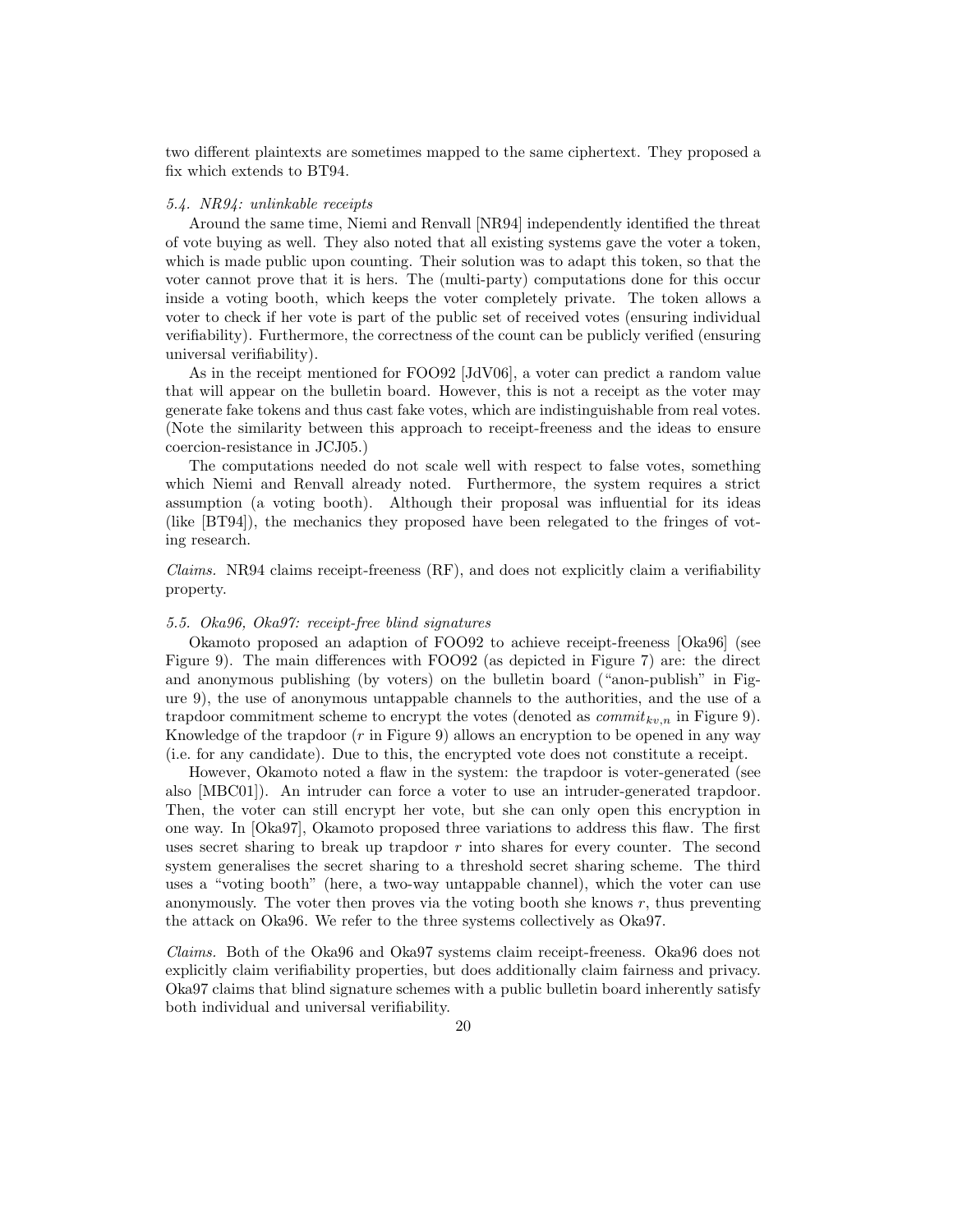

Figure 9: The Oka96 vote casting phase (improving FOO92).

Studies. Privacy of Oka97 was studied in a.o. [KT09]. Delaune et al. [DKR09] gave a formal analysis of Oka96, finding receipt-freeness satisfied and coercion-resistance violated, confirming Okamoto's own findings [Oka97]. Dreier et al. have similar results [DLL11, DLL12]. Juels et al. [JCJ05] remarked that Oka97 achieves resistance to forced abstention, by verifying eligibility only in private – which carries its own problems, according to Juels et al.

## 5.6. CGS97: optimally efficient voting

The system proposed by Cramer, Gennaro and Schoenmakers [CGS97] aims to be optimally efficient for a multi-authority setting. This work builds on efforts by Cramer and others [CFSY96] on improving efficiency in a multi-authority setting. A multi-authority setting is desirable, as it reduces the trust assumption required for each individual authority. In their system, a voter publishes a single encrypted vote plus a proof that the published message contains a valid vote. The system is a homomorphic (ElGamal) voting system, it sums all encrypted votes and then uses joint decryption to decrypt the sum. Cramer et al. noted that proofs of validity of ciphertexts (as discussed in Section 3.1) can be made non-interactive using the Fiat-Shamir technique [FS86]. They remark that in this case, care should then be taken to ensure that the constructed challenges are voterspecific (to avoid duplications of challenges). The system is sketched in Figure 10, where  $pk(C)$  denotes the public key shared by the counters. Remark that all communication happens via the bulletin board. In particular, the jointly-decrypt-sums action is run via the bulletin board, and leaves any observer able to verify correctness of the announced tally.

Cramer et al. are aware that their system is not receipt-free. They stated that this can be achieved using special channels, which in their view could be replaced with tamperresistant hardware. They raised the idea of receipt-freeness without untappable channels, similar to incoercible multi-party computation without untappable channels. However,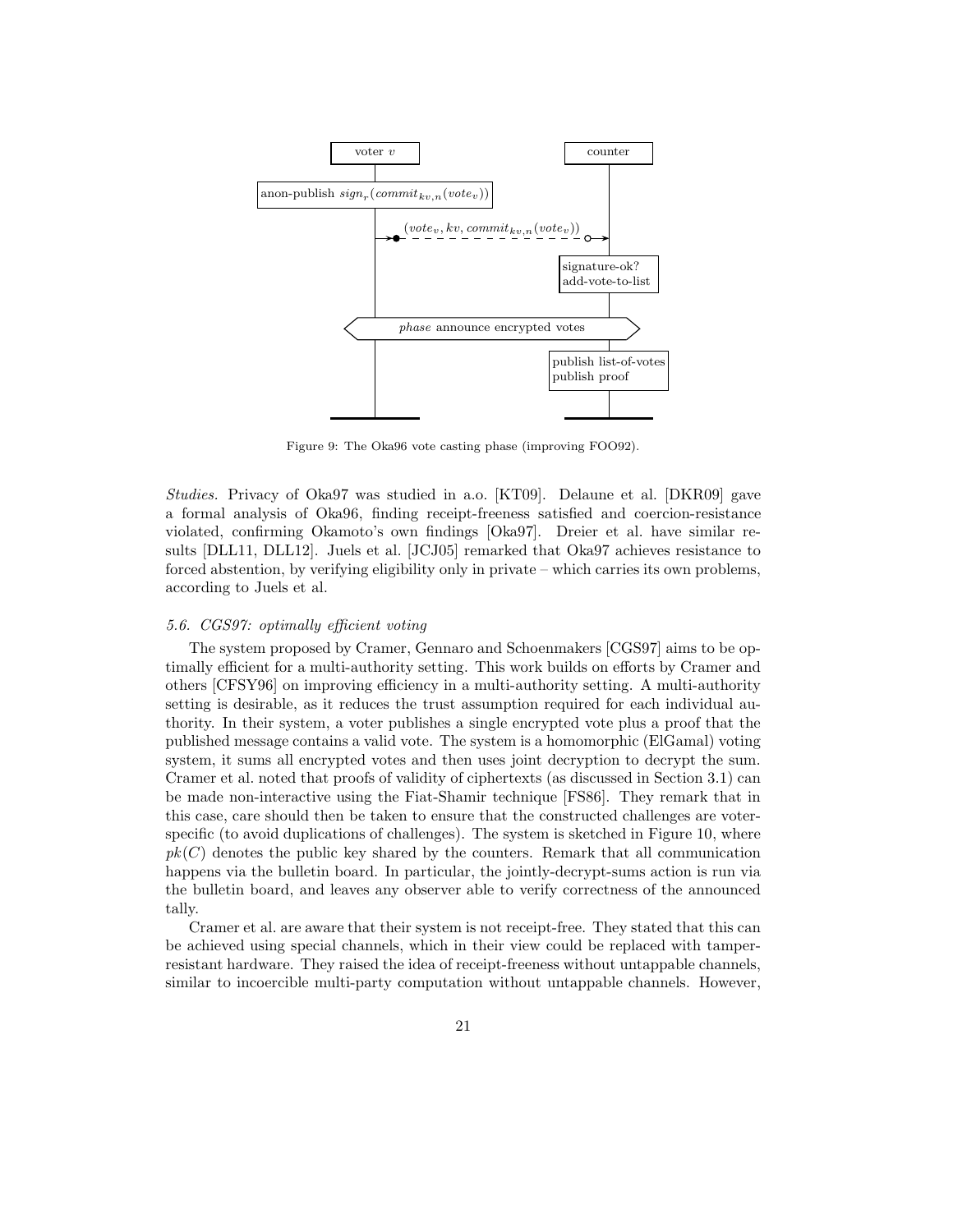

Figure 10: The CGS97 system with two counters.

Hirt and Sako [HS00] pointed out that in the specific multi-party example cited, participants can prove specific behaviour.

The CGS97 system reduced the communication and computational load for voting significantly, in comparison to previous efforts. In addition, the ideas set forth by this system have been influential, leading to various adaptations to achieve receipt-freeness.

*Claims.* CGS97 claims universal verifiability  $(UV)$  and and ballot-privacy  $(BP)$ . In addition, it claims the following other security claims: robustness and prevention of vote duplication.

## 5.7. HS00: homomorphic tallying for randomised candidate lists

Hirt and Sako [HS00] set out to further reduce overhead and enable less strict physical assumptions. They cast a critical eye on previous work, showing a receipt in the multiauthority version of BT94, noting the processing load of SK95 and identifying the use of anonymous, secret communication channels in Oka97 as prohibitive towards adaption.

Hirt and Sako proposed a generic construction for introducing receipt-freeness in voting systems based on homomorphic cryptography. It reduces the strong assumptions from earlier works, but still requires an untappable channel from voting authorities to voters. Hirt and Sako proposed to randomise the candidate list, like BT94 and SK95. The HS00 system uses a mixnet to construct a randomised list of candidates. A zero knowledge proof of correctness of the mix is published, and a designated verifier proof revealing how the candidate list was mixed is given to the voter. The voter derives which entry in a shuffled, encrypted list represents her choice. This process greatly resembles vote casting in SK95 (Figure 15). The only exception is the last message. Instead of sending her vote over an anonymous channel, the voter announces it publicly. The counters take all published votes, homomorphically sum them together and jointly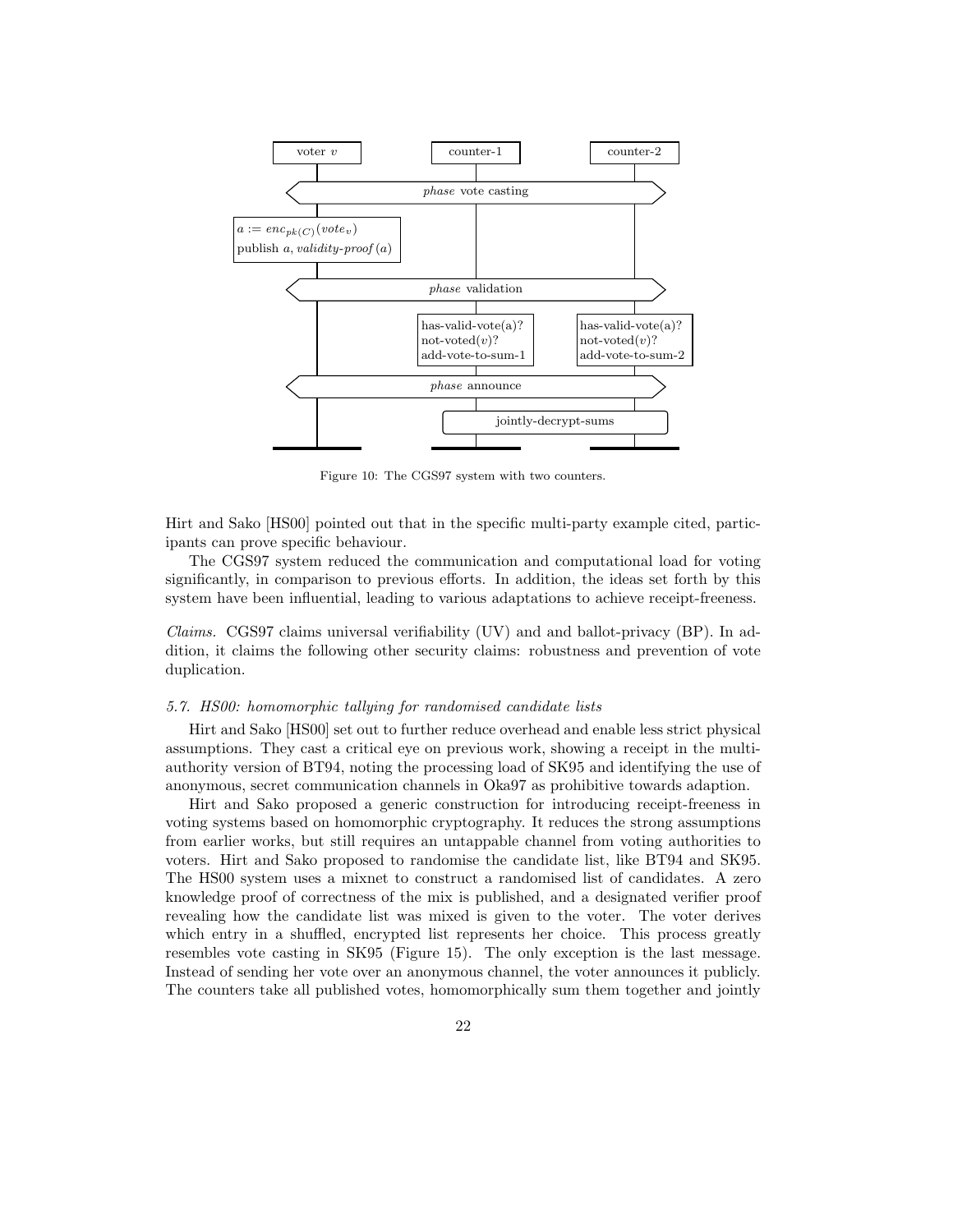

Figure 11: The HS00 vote casting phase (improving upon SK95).

decrypt the result, without reconstructing the decryption key. The vote casting phase is depicted in Figure 11. Note that all communications occur via the bulletin board.

Like [SK95], the used designated verifier proofs require possession of a private key. Hirt and Sako provided a protocol in which a verifier proves she possesses the private key. This ensures non-transferability of the proof.

Hirt and Sako applied their construction to CGS97. The lack of receipt-freeness in CGS97 originates from the fact that the voter creates and posts her vote on a public channel. This derivative consists of the basic construction by Hirt and Sako, and borrows the cryptographic scheme and the encoding of votes from CGS97. Consequently, the resulting system more closely resembles SK95 (as depicted in Figure 15) than CGS97 (as shown in Figure 10).

*Claims.* HS00 claims receipt-freeness  $(RF)$  and a threshold version of ballot privacy (any group with less than  $t$  colluding authorities cannot break privacy), and individual and universal verifiability (IV, UV). In addition, it claims correctness of tally. The authors also claim that as long as the voter knows of a non-colluding authority, the voter is even free from coercion.

## 5.8. LK00: third-party re-encryption of votes

Lee and Kim [LK00] also introduced receipt-freeness in CGS97. Unlike HS00, Lee and Kim did not aim to provide a generic construction for receipt-freeness, but seek to incorporate receipt-freeness into CGS97. Their approach is to ensure that the receipt present in CGS97 (the voter's vote) can no longer act as a receipt. They introduced a trusted third party, an honest verifier, that cooperates with the voter to construct her encrypted vote. Since neither party is fully aware of the randomness used to encrypt the vote, neither can prove the link between ciphertext and plaintext. For homomorphic tallying, it is necessary to prove that the resulting ciphertext is an encryption of a valid candidate (cf. Section 3.1). To prove validity of the encryption, voter and honest verifier must cooperate.

The vote encryption process, sketched in Figure 12, involves two partly overlapping challenge-response protocols: the first for the voter's encrypted vote  $enc_{pk(C),n_v}(vote_v)$ , the second for the verifier's randomness  $n_{vt}$ . Communication occurs via a public bulletin board.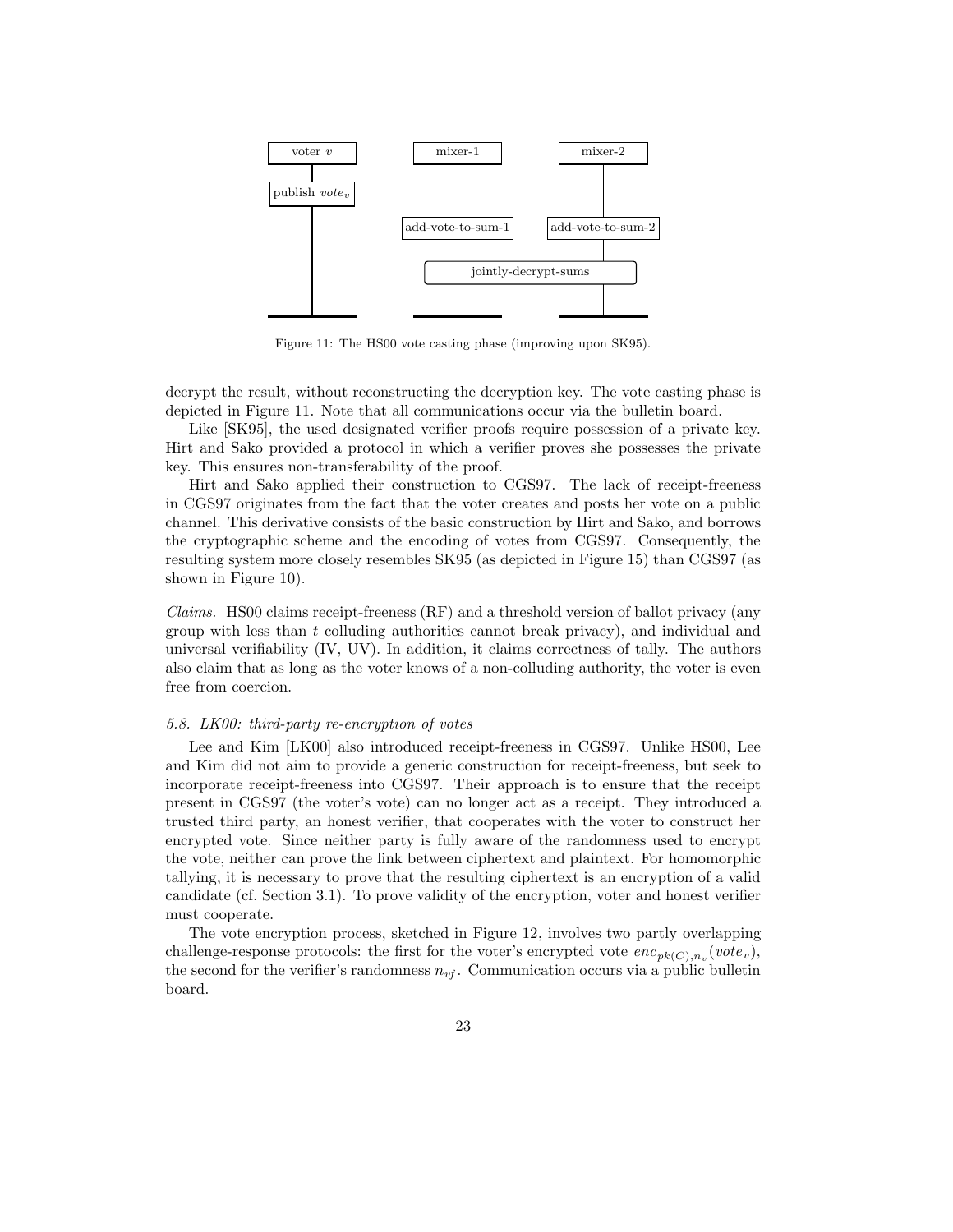

Figure 12: Verifier and voter jointly computing an encrypted ballot in LK00.

First, the voter publicly commits to her encrypted vote. In Figure 12 this concerns the message  $commit(enc_{pk(C),n_v}(vote_v))$ . The verifier responds with a challenge  $chal_{vf}$ to the encrypted vote, and a commitment to her encrypted randomness  $n_{\nu f}$ . The voter computes the appropriate response  $response(vote_v, chal_{vf})$  for the received challenge of her encrypted vote. She then sends the computed response and a challenge of the verifier's randomness,  $chal<sub>v</sub>$ . If the response is correct, the verifier computes the correct response response( $n_{vt}$ , chal<sub>v</sub>) to the voter's challenge, and computes and publishes a proof of validity for the re-encryption of the voter's encrypted vote. The voter re-encrypts her vote using the encrypted randomness  $enc_{pk(C)}(n_{vf})$  of the verifier, and posts this on the bulletin board.

Claims. LK00 claims receipt-freeness (RF) and universal verifiability (UV). Additionally, it claims accuracy, eligibility, fairness, and robustness.

Studies. Hirt [Hir01] pointed out that the verifier can help the voter in casting a vote that falsifies the result. Furthermore, the voter can construct a receipt similarly to the receipt in the multi-authority version of BT94.

# 5.9. BFP01: improving scalability by distributed tallying

Very few systems in literature mention scalability of their approach. Moreover, scalability is usually a problem for actual elections. Operations such as mixing all votes together become prohibitively time consuming for constitutions with tens of millions of voters (such as the UK or France).

Baudron et al.  $[BFP^+01]$  set out to address the scalability issue. The authors aim to design a voting system sufficiently scaleable to be used in large-scale elections, while still satisfying privacy and verifiability requirements. To this end, the proposed system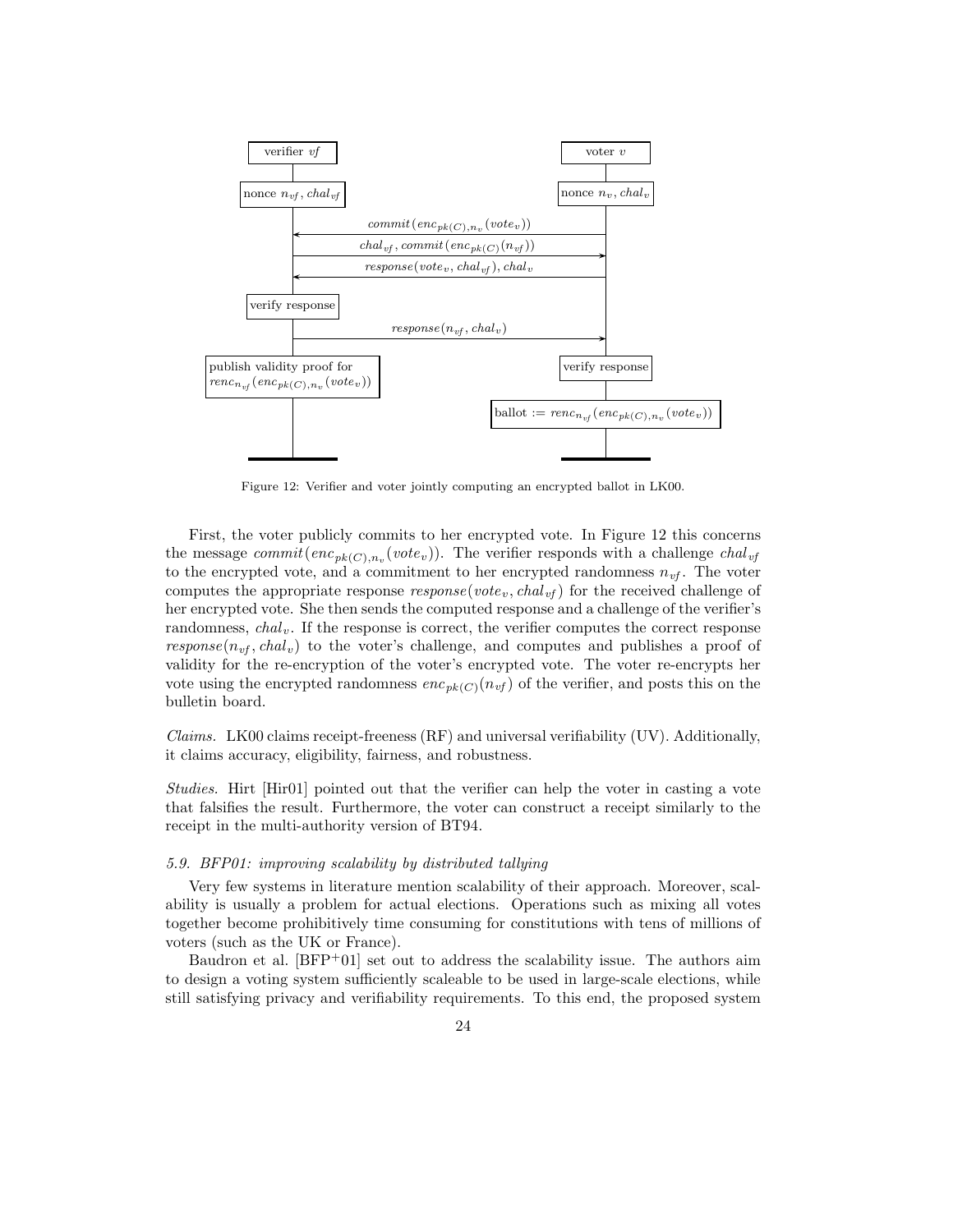distributes the computation of the result over several aggregation levels. Their system first computes results at the local level, and then aggregates these at the regional level. Finally, the regional results are aggregated at the national level. The system achieves this by having the voter cast three encrypted votes (one for each aggregation level) along with a proof that the three encrypted votes encrypt the same candidate. To facilitate this, the authors introduced an encoding scheme nowadays known as Baudron counters (cf. Section 4.4).

As these votes are made public, the basic system is inherently not receipt-free. Baudron et al. addressed this by suggesting to use a hardware device to re-encrypt the votes (reminiscent of LK00). Correctness of the encryption can be proven using an interactive zero knowledge proof or a non-interactive, designated verifier proof. They claimed that the interactive zero knowledge proof would not harm receipt-freeness as the actual transcript of the interaction is indistinguishable from a simulated transcript (and thus the voter can provide a fake transcript). However, as pointed out by Hirt [Hir01] and later by Juels et al. [JCJ05], the interactivity in a zero knowledge protocol can be abused to construct a receipt. Moreover, the remark in [HS00] concerning designated verifier proofs is also not addressed. As Baudron et al. did not provide further details, we consider the claim of receipt-freeness for their protocol dubious at best.

*Claims.* BFP01 claims receipt-freeness  $(RF)$  and universal verifiability  $(UV)$ . In addition it claims robustness against faulty authorities.

#### 5.10. MBC01: smart cards re-encrypting votes

Magkos, Burmester and Chrissikopoulis again set out to transform CGS97 into a receipt-free voting system. Independent of Lee and Kim [LK00], they followed the same approach of trying to ensure that the obvious receipt of CGS97 is not a proof of how the voter voted. As in [LK00], randomness from a third party is used to encrypt the voter's vote. However, instead of relying on an external party, they implemented their system using a tamper-resistant smart card (see Figure 13). The voter sends a random order of the two possible votes  $(+1 \text{ and } -1)$  to the smart card. The smart card then re-encrypts these values (denoted by renc in the figure) and sends them back. Finally, the smart card proves the correctness of the re-encryption using an interactive zero knowledge proof (denoted by the dotted arrow in Figure 13). After this, the voter knows which of  $a', b'$ is an encryption of her choice. After this, the system mimics the steps of the CGS97 system.

Magkos et al. identified a need for randomness in voting systems, to ensure voteprivacy. They analysed where this randomness could originate from: voter, authorities or an external source. According to their analysis, letting the voter introduce randomness enables her to abuse the randomness as a receipt. Letting the authorities choose the randomness implies a need for an untappable channel, according to this analysis. An external source would also require such a channel. However, Magkos et al. proposed to provide the voter with tamper-resistant smart cards for introducing randomness. This would reduce the assumptions further: as long as the voter can interact with the smart card in an unobserved, untappable way, receipt-freeness can be achieved.

The approach of Magkos et al. somewhat relaxes the constraints on communication channels, but leaves open how to ensure that the voter is not observed while using these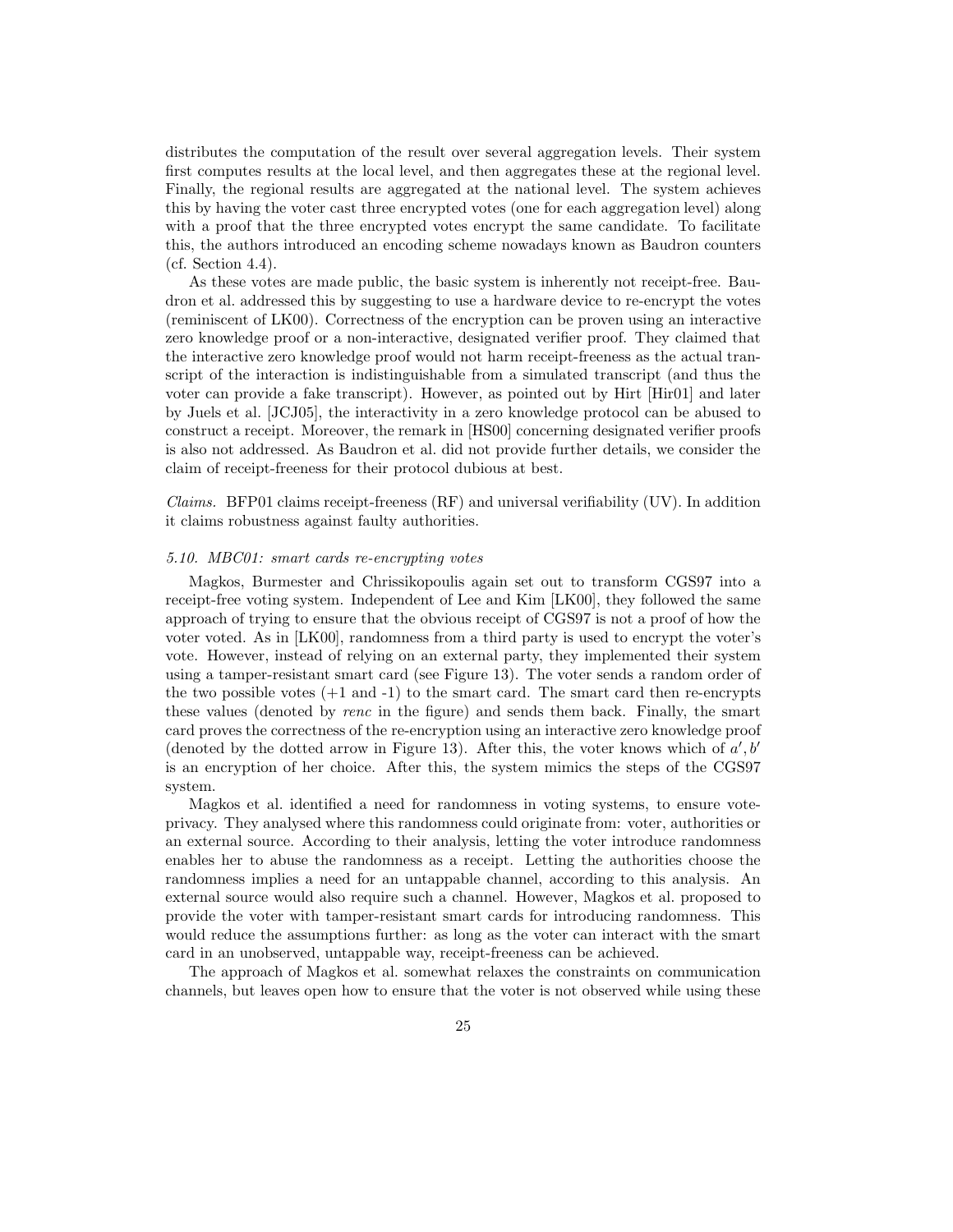

Figure 13: MBC01 extensions to ensure receipt-freeness in CGS97.

channels. Furthermore, their relaxation is achieved by introduction of a smart card. They did not answer the question whether this introduction brings new risks.

Claims. MBC01 claims receipt-freeness (RF) if using a tamper-free smart card, and makes no explicit verifiability claims.

Studies. Independent of each other, [LK02] and [JCJ05] identified the same method (using an intruder-supplied challenge) to arrive at a receipt in the MBC01 system, irrespective of tamper-freeness of the smart card.

#### 5.11. Lee et al. series: Externally re-encrypted votes

In collaboration with others, Lee explored external re-encryption of votes to repair the LK00 system in three closely related systems. The first system uses dedicated hardware in a homomorphic tallying scheme (LK02), the second (LBD03) adopts this to a mixnet setting instead. The third system (ALBD04) tweaks the mixnet setting for the use of an optimistic mixnet system.

LK02: Smart cards re-encrypting votes. Lee and Kim heeded Hirt's remarks [Hir01] and noted that the approach to constructing a receipt for LK00 is also applicable to MBC01, as both voting systems use interactive proofs, where the voter may abuse her interactivity to construct a receipt. They also claimed that this holds true in general for blind signatures: the used blinding factor can act as a receipt.

Lee and Kim based their system [LK02] on the system proposed in [Hir01], but they replaced the assumption of a trusted third party randomiser therein with an assumption of a tamper-resistant randomiser possessed by the voter. The resulting system greatly resembles the MBC01 system (and is thus not depicted graphically), where the interactive proof is replaced with a designated verifier proof.

Lee and Kim noted that the costs of external hardware for every voter may be prohibitive to large-scale adoption. Although Lee and Kim did not state this explicitly, their system also relies on the assumption of designated verifier proofs, as pointed out in HS00 (i.e., designated verifier proofs are transferable to anyone who can be convinced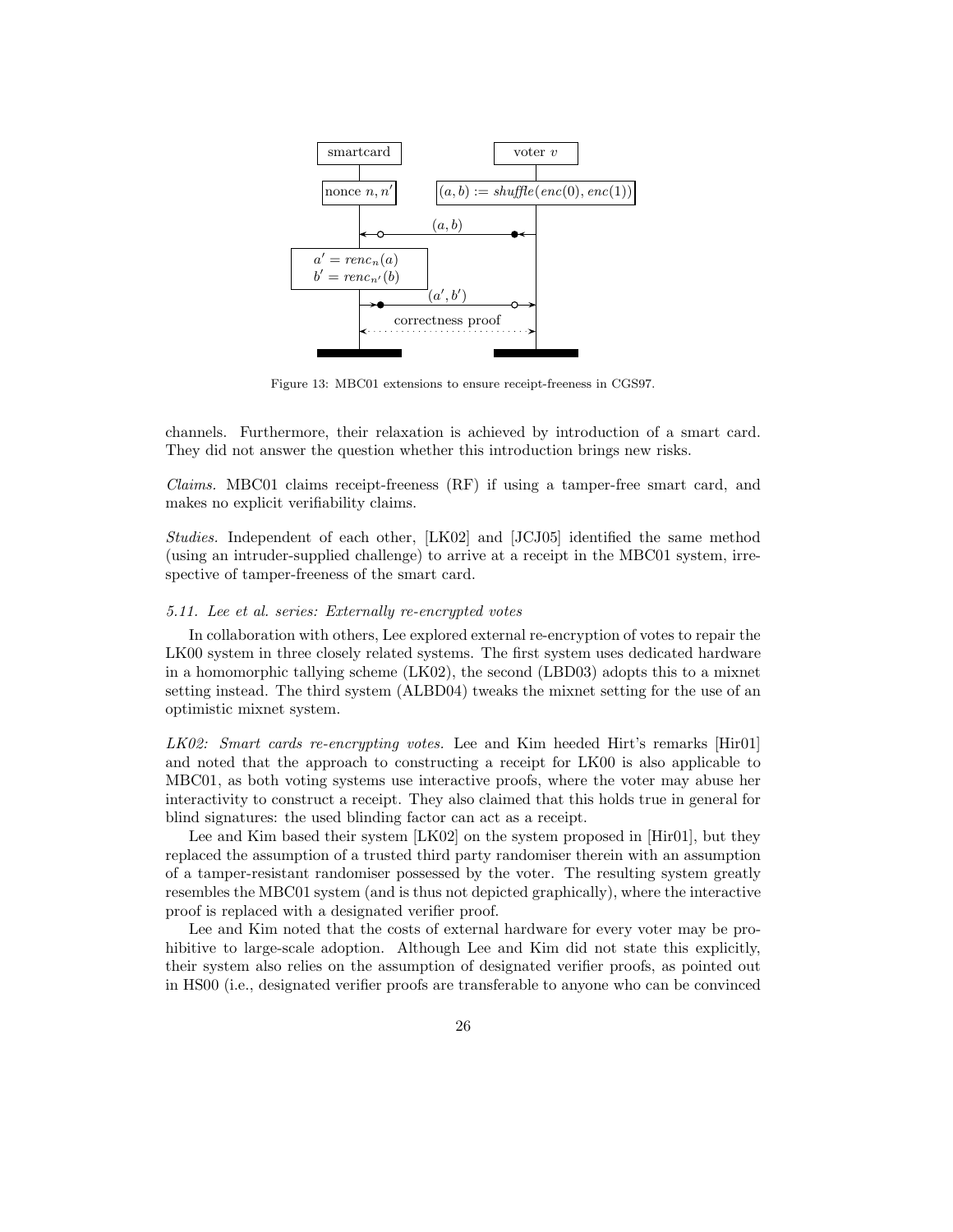that the voter does not possess the decryption key). Furthermore, as Lee and Kim themselves pointed out, one of the proof-techniques they use may leak more information than intended.

In addition to the above remarks, the conclusions for MBC01 carry over to LK00: the constraints are relaxed by introducing a new object, but the security of this new object is not extensively treated.

LBD03: Mixing instead of homomorphic tallying. Lee et al. took the LK02 system and used mixnets instead of homomorphic tallying [LBD<sup>+</sup>04]. LBD03 does not propose any particular mixnet. Since LBD03 decrypts the individual votes, a proof of validity of the vote is no longer necessary, and thus dropped. Lee et al. noted that the malleability of the cryptographic system used in LBD03 enables a voter to copy another voter's encrypted vote. They seemed to imply that this does not pose a security risk, even though the signed and encrypted votes of each voter is cast by making it public.

ALBD04: Optimistic mixing. Aditya joined Lee et al. in [ALBD04], which proposes an optimistic mixnet for LBD03. In addition, the tamper-resistant hardware is removed by letting an authority fulfill the vote re-encryption tasks. The mixnet used is optimistic in that it only proves that the product of the input is the product of the output, not that there exists a strict correspondence between in- and output. Thus, a dishonest mix could mix votes  $c_1, c_2$  as  $\frac{1}{2}c_1$  and 2  $c_2$ , since  $\frac{1}{2}c_1 \cdot 2$   $c_2 = c_1 \cdot c_2$ . To deal with such situations, the system proposes a trace-back protocol which traces a vote back through the mixnet (by having each mix in turn undo its mixing for that vote) to find the faulty mix, in case the decrypted vote was invalid.

As Aditya et al. pointed out, the security of optimistic mixnets is not beyond doubt yet (see e.g. [Wik03]). They introduced several changes to the used optimistic mixing scheme to prevent identified flaws. Most notable of these changes are the use of only one encryption layer, and omitting the hashing. This latter change reintroduces the possibility to change votes as explained above.

#### Claims.

- LK02: receipt-freeness (RF) and universal verifiability (UV). Further claims: soundness, completeness, unreusability, eligibility, and fairness.
- LBD03: receipt-freeness (RF) and universal verifiability (UV). Further claims: prevention of double voting and fairness.
- ALBD04: receipt-freeness (RF), individual and universal verifiability (IV, UV). Further claims: eligibility, prevention of double voting, fairness and robustness.

Studies. Privacy of LBD03 is studied in a.o. [KT09, DKR09, DLL11].

# 5.12. JCJ05: introducing coercion-resistance

Juels, Catalano and Jakobsson [JCJ05] noticed that there remain privacy attacks for voters even if a system satisfies receipt-freeness. In particular, they identified forced abstention (the voter is forced to abstain), simulation (the voter is forced to give her credentials to the attacker who votes in her stead) and randomised voting (the voter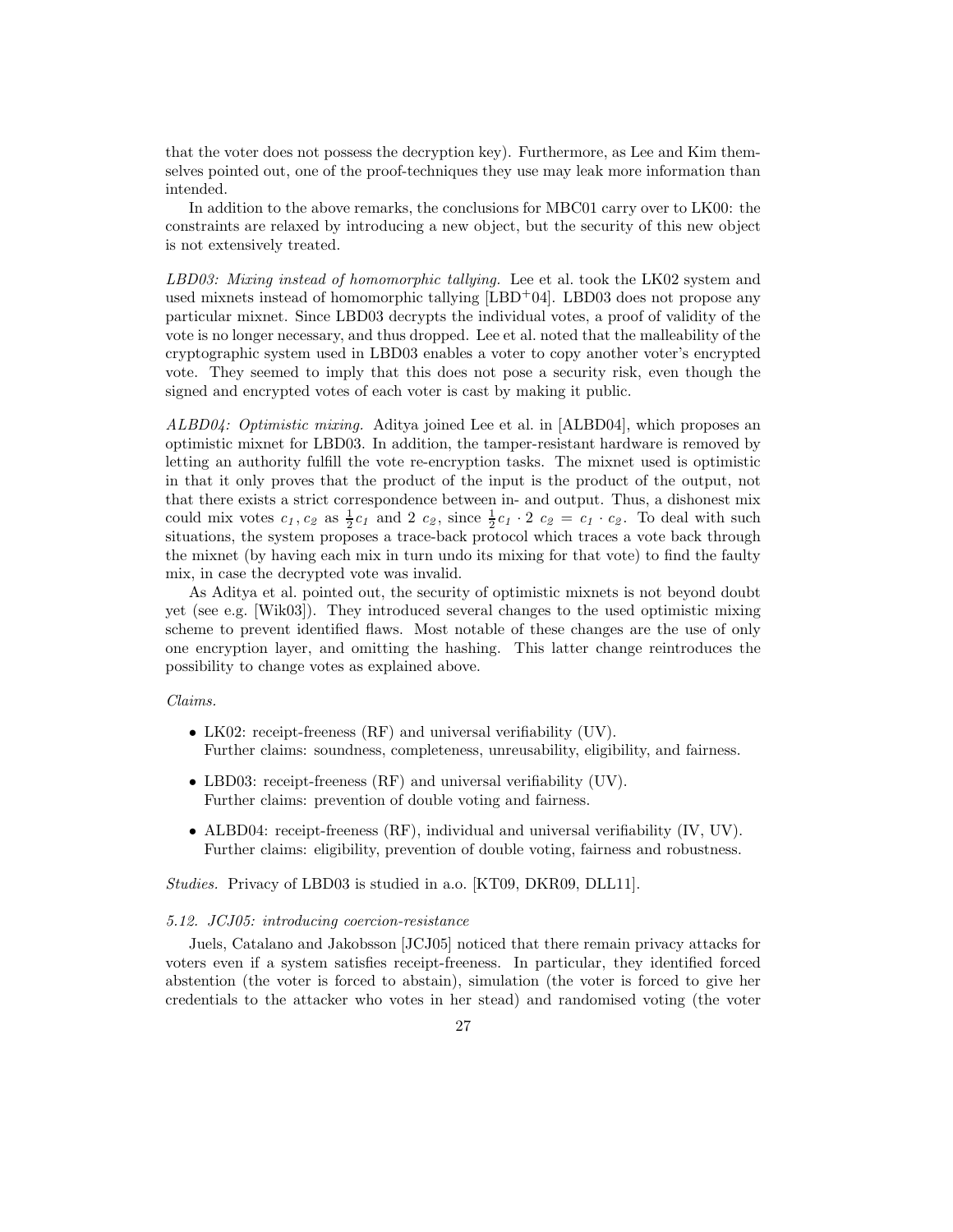is forced to vote for a random candidate). They proposed a new notion of privacy, coercion-resistance, to capture the requirement of being receipt-free and preventing the three attacks, and propose a system to satisfy this requirement. This seminal system has laid the basis for the development of other election systems including the recently proposed Civitas [CCM08] (cf. Section 5.14).

- 1.  $\mathcal{L} :=$  "list of all published encrypted votes + credentials + proofs."  $\mathcal{B} :=$  "list of all valid, encrypted credentials published by the registrar."
- 2. Remove all rows with invalid proofs from L.
- 3. Remove all rows with duplicate credentials from L. E.g. by keeping the most recently cast row / vote.
- 4. Mix L.
- 5. Remove fake credentials from  $\mathcal{L}$ . Achieved by plaintext-equivalent-tests between  $\beta$  and  $\mathcal{L}$ .
- 6. Decrypt remaining ballots on  $\mathcal{L}$ .
- 7. Publish L.

Table 1: The counting process in JCJ05.

Juels, Catalano and Jakobsson's protocol uses zero-knowledge proofs and an anonymous public channel. Moreover, it assumes the channel between registrar and voters to be untappable. Voters receive a credential from the registrar in the registration phase. This credential constitutes a proof of eligibility and is used in the voting phase. Additionally, the registrar publishes the credential encrypted by the tallying authority's public key. In the voting phase, voters cast their vote on the anonymous channel by sending on the channel their vote, their encrypted credential and a zero-knowledge proof of the credential and of validity of the vote. In the end, the tallying authorities first check the proofs, then eliminate duplicates, next mix the ballots, then check the credentials and finally publish the set of valid votes. A plain-text equivalence test between the encrypted credential received from the voter and the published encrypted credential allows the tallying authorities to check the validity of the credentials without decrypting them, thus preserving their secrecy. The main reason why their protocol is coercion-resistant lies in the fact that a voter can derive fake credentials from the real one and use these fake credentials as the attacker pleases. Votes cast using these fake credentials are removed in the tallying phase. Since validity of credentials are only checked after the votes have been mixed (cf. Table 1: mixing precedes removal of fake credentials), the link between a removed vote and a published vote is not retrievable. The computational workload in JCJ05 is heavy, and several works [Smi05a, WAB07, AFT08, SKHS11] have suggested adaptations to address this issue.

Claims. JCJ05 claims receipt-freenesss (RF), coercion-resistance (CR), and universal verifiability (UV). Note that their definition of coercion-resistance implies receipt-freeness.

Studies. Privacy and correctness of JCJ05 are studied a.o. in [BHM08, DLL12].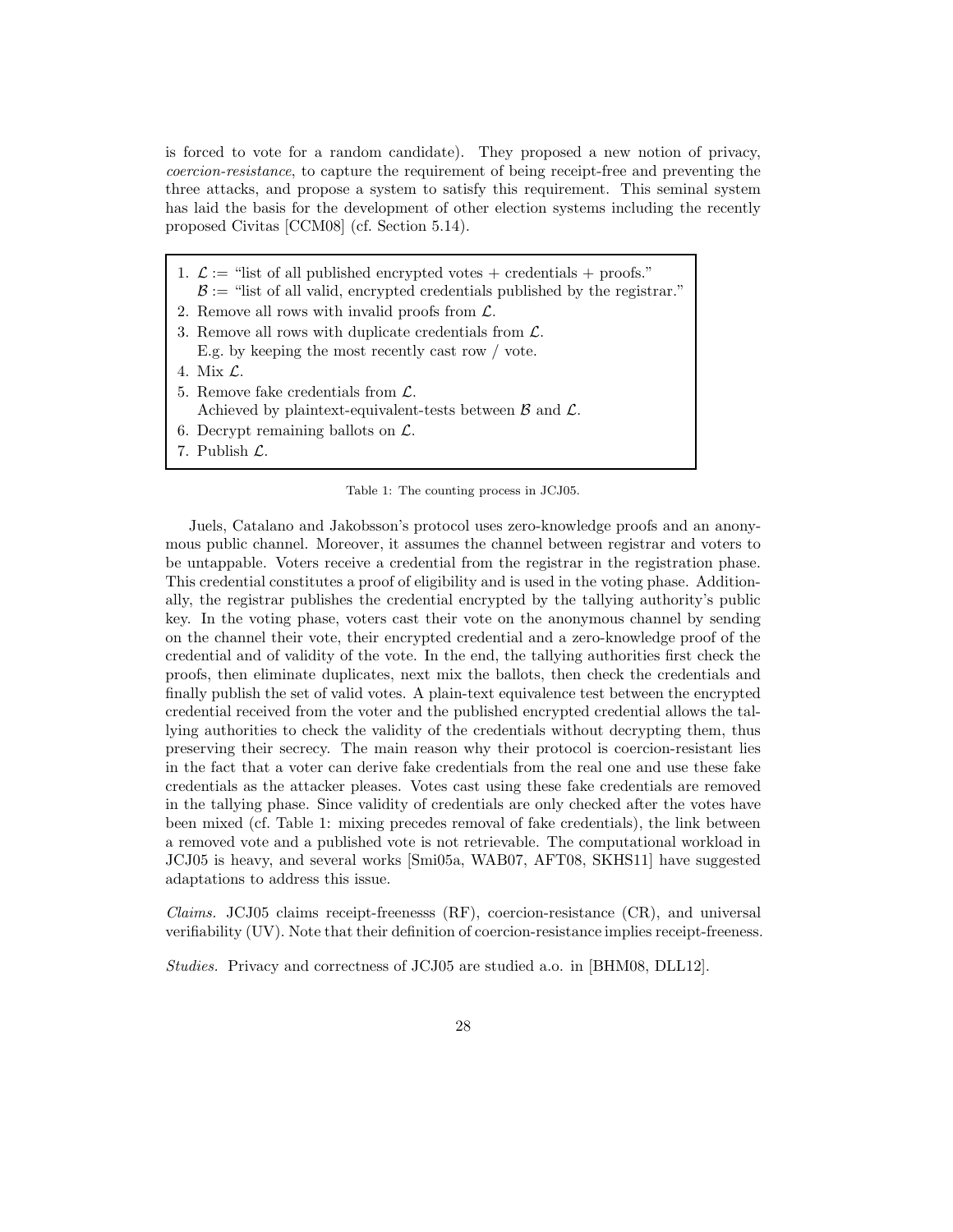# 5.13. MN06, MN07: Achieving unconditional privacy

Moran and Naor [MN06] argued the need for information-theoretic (or unconditional) privacy, as opposed to computational privacy achieved by encrypting votes. Moran and Naor remarked that regular encryption is computationally hiding (a computationally unbounded adversary can decrypt), but unconditionally binding: there is only one correct decryption. The Pedersen commitment scheme [Ped91] has the converse property: commitments are computationally binding, but unconditionally hiding. With this in mind, Moran and Naor proposed to use commitments instead of encryption. This recalls a prior system by Cramer et al. [CFSY96], which also uses commitments. However, this earlier system is not receipt-free.

To ensure privacy and verifiability of the commitments, Moran and Naor adopted the MarkPledge method (cf. Section 6.5). To ensure verifiability of the tally, they employed a cut-and-choose zero knowledge proof: the counter produces  $k$  new lists of commitments, each list being a masked permutation of the list of all voters' commitments (list 0). Then, a public random source outputs bits  $1, \ldots, k$ . If bit  $i = 0$ , list i is opened (proving the result of list i is the announced result). If bit  $i = 1$ , the permutation is revealed, proving that list  $i$  is a reordering of list 0.

This system relies on a trusted authority, who learns how each voter votes. In [MN07], Morat and Naor addressed this by introducing a way to secret-share commitments (adapted from the layered ballots of Punchscan). This removes the need for the Mark-Pledge method. Simply put, the commitment is shared between two authorities. They privately communicate about the randomness each used for the ballot order, thus enabling them to reconstruct the voter's choice.

*Claims.* Both MN06 and MN07 claim receipt-freeness  $(RF)$  and universal verifiability  $(UV)$ . In addition, both claim "everlasting privacy" – the privacy of the link between voter and the choice they input does not depend on any computational assumption.

# 5.14. Civitas

Clarkson, Chong and Myers designed and implemented a remote voting system called Civitas [CCM08], which is considered as the first implemented system that is coercionresistant and verifiable. The strong security provided by Civitas comes at the expense of its time-consuming tabulation phase. Civitas is based on JCJ05, but differs in several aspects. For instance, instead of assuming a single registration authority, Civitas has a registrar and a set of mutually distrusting registration tellers and introduces a construction of credential shares. The JCJ05 system does not describe how to distribute credentials, while a concrete protocol for this purpose is introduced in Civitas and is proven to be secure. In addition, Civitas provides concrete instantiations of cryptographic components which are left unspecified in JCJ05.

The security proof of Civitas extends the proof of JCJ05 to account for the changes discussed above. More importantly, an implementation of Civitas is made in a securitytyped language, which enforces (information-flow) security policies. Based on experimental results, the authors claim that cost, tabulation time, and security of Civitas can be practical for real elections. As such, they claim that Civitas provides evidence that secure electronic voting can be made possible.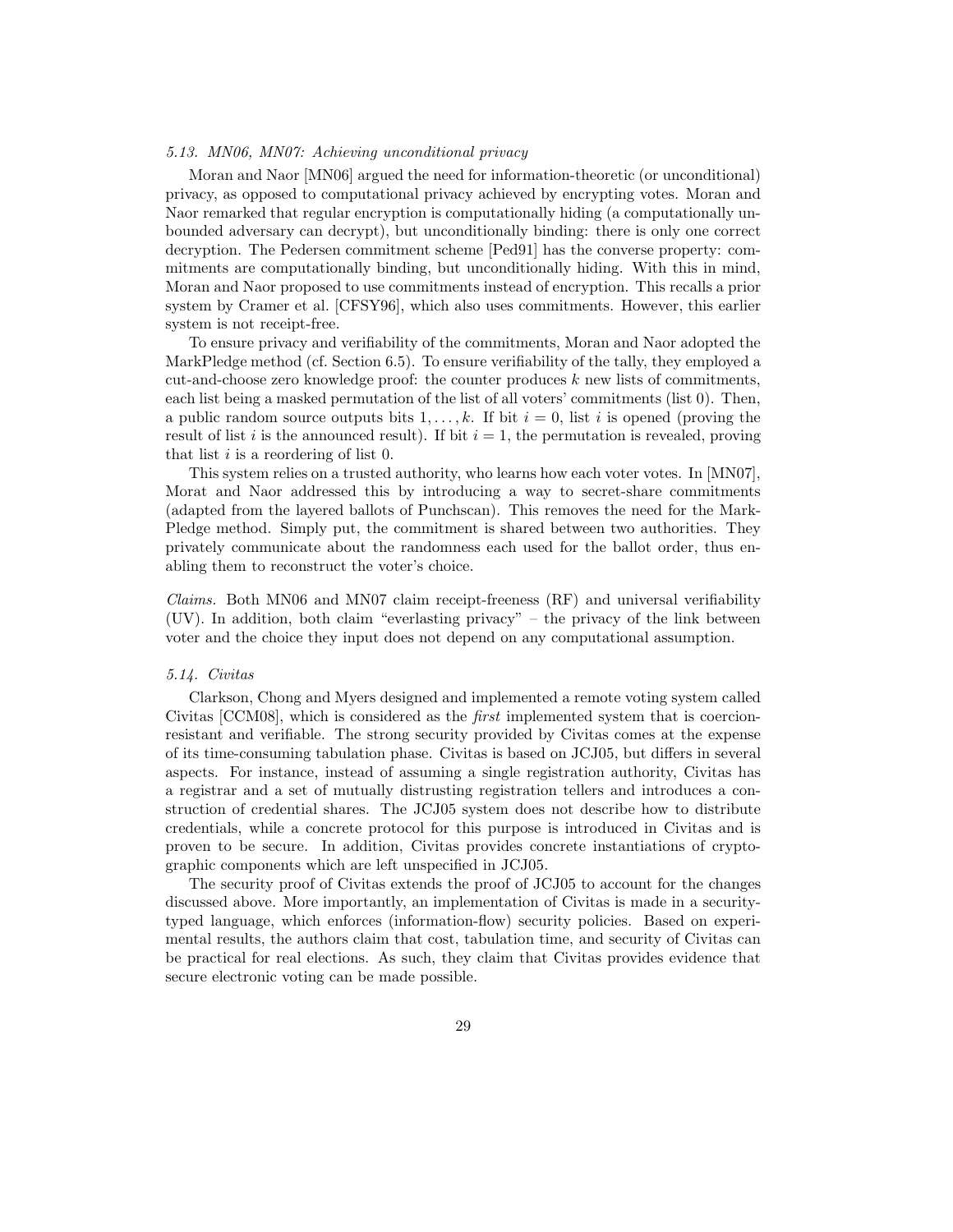$Clains.$  Civitas claims individual and universal verifiability  $(IV, UV)$  and coercionresistance (CR).

Studies. Privacy of Civitas has been studied in a.o. [KT09].

# 5.15. Summary

The claims made by the various systems with respect to privacy and verifiability are listed in Table 2. Each row lists privacy claims made, verifiability claims made, known attacks, the main cryptographic technique used, and finally, works that investigated the system.

|                    | $\iota$            | verifiability | attacks        | based on          |
|--------------------|--------------------|---------------|----------------|-------------------|
| FOO92              | BP                 | UV            | $[KR05]*$      | Blind Sig         |
| CGS97              | BP                 | UV            |                | Hom Enc           |
| BT94               | RF                 |               | [HS00]         | Hom Enc           |
|                    |                    |               |                |                   |
| NR94               | RF                 |               |                | Multiparty Comp   |
| SK95               | RF                 | UV.           | [MH96]         | Mixnet            |
| Oka96              | RF                 |               | [Oka97]        | Blind Sig, Commit |
|                    |                    |               |                |                   |
| Oka97              | RF                 | IV, UV        |                | Blind Sig, Commit |
| HS00               | RF                 | IV, UV        |                | Mixnet            |
| LK00               | RF                 | UV.           | $[LBD+04]$     | Hom Enc           |
|                    |                    |               |                |                   |
| BFP01              | RF                 | UV.           | [Hirol, JCJ05] | Hom Enc           |
| MBC01              | RF                 |               | [LK02, JCJ05]  | Hom Enc           |
| LK02               | RF                 | UV.           |                | Hom Enc           |
|                    |                    |               |                |                   |
| LBD03              | RF                 | UV.           |                | Mixnet            |
| ALBD <sub>04</sub> | RF                 | IV, UV        |                | Mixnet            |
| JCJ05              | RF, CR             | UV.           |                | Mixnet            |
|                    |                    |               |                |                   |
| MN06               | everlasting BP, RF | UV            |                | Commit            |
| MN07               | everlasting BP, RF | UV            |                | Commit, Hom Enc.  |

<sup>⋆</sup> The problems found are due to unclarities, not to a fundamental problem with the system.

Table 2: Claims, subclassification, analyses of voting systems.

Privacy claims are listed as ballot-priv (ballot privacy), RF (receipt-freeness), CR (coercion-resistance), and everlasting BP (everlasting ballot privacy). Verifiability claims are listed as IV and UV, denoting individual and universal verifiability. Since voting systems are commonly categorised according to the main technique used to achieve privacy – traditionally: homomorphic encryption, blind signature, or mixnet – the table mentions this for each system. Note that NR94 is based on multiparty computations, and that MN06 and MN07 are based on commitments.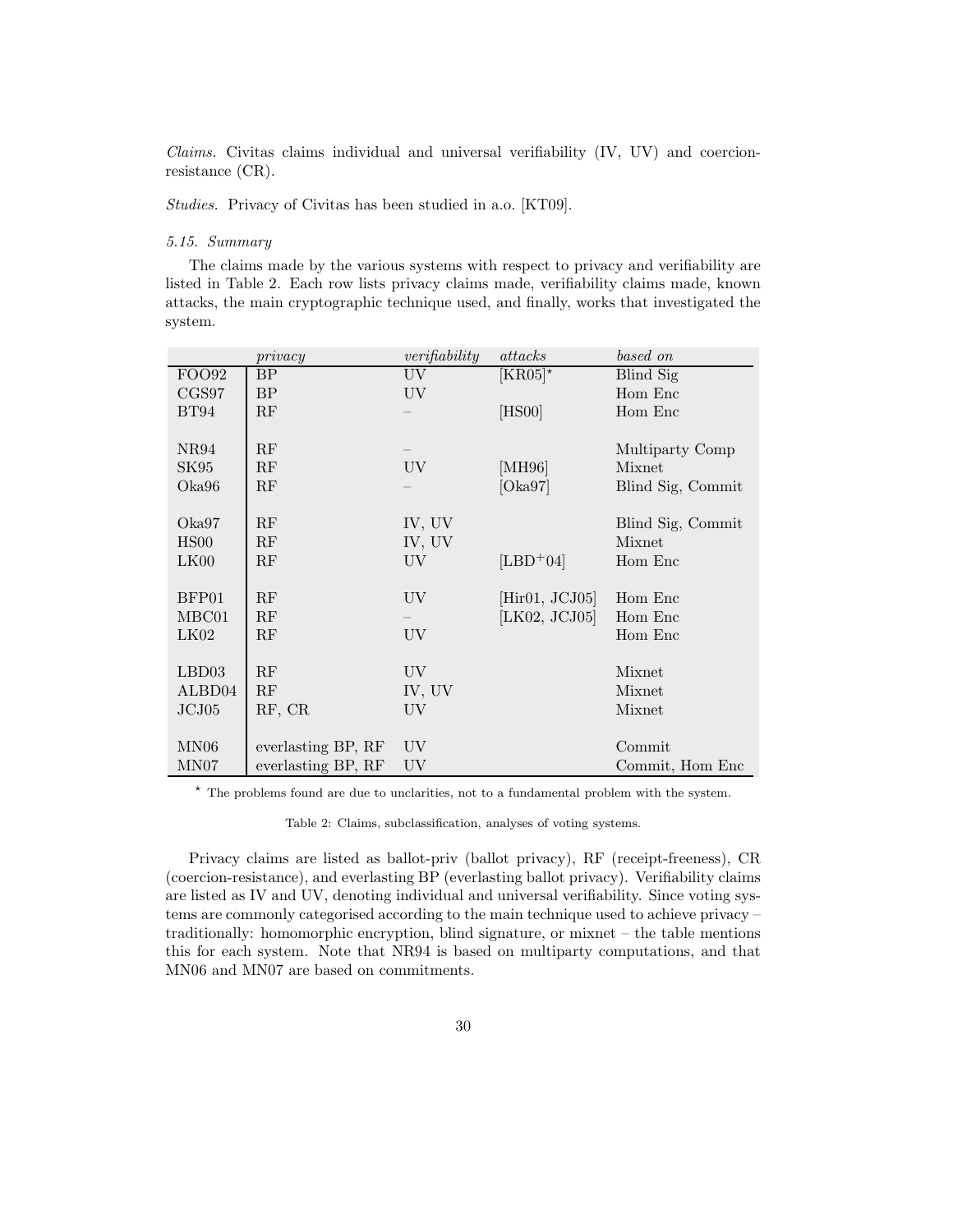#### 6. Systems focusing on verifiability

This section discusses notable practical systems proposed in literature. The main focus of this section is on end-to-end verifiable systems. As is common in research, ideas from one system influenced another. In Figure 14, we trace the stronger of such influences – in particular, we highlight where the core ideas that influenced a particular system originated. The upper part of the figure displays the systems that were directly or indirectly influenced by Chaum's Visual crypto, while at the bottom the more or less independently developed systems have been listed.



Figure 14: Influences between voting systems focusing on verifiability.

## 6.1. Overview

In this section, we turn our attention to systems that focus on improving practical verifiability. We begin with the work due to Sako and Killian, which defined the concept of universal verifiability, harmonizing previously existing verifiability concepts and terminology. Next, we describe the initial systems that further refined verifiability: Code Voting (introducing recorded-as-cast and tallied-as-recorded), Chaum's visual crypto voting system and Neff's MarkPledge(both of which introduced cast-as-intended). We then continue with systems inspired by these new verifiability concepts: Ryan's Prêt à Voter, which inspired Punchscan. We next discuss the systems Scratch & Vote, Threeballot, Bingo Voting and the Punchscan-inspired Scantegrity. Finally, we discuss Aperio/Eperio, and Helios. Whereas the previous section surveyed systems innovating on privacy aspects, this section surveys systems primarily focused on innovating verifiability aspects. Consequently, we see the claims of verifiability becoming more refined, going from individual/universal verifiability (IV, UV) to cast-as-intended (CAI), recorded-as-cast (RAC), and tallied-as-recorded (TAR).

## 6.2. SK95: introducing universal verifiability

Sako and Kilian [SK95] noticed the reliance on strong physical assumptions (voting booths) in both [BT94] and [NR94]. They proposed to use mixnets to relax the strong assumptions. Moreover, their mixnet-based approach is one of the first to use proofs of correctness for mixnets to achieve universal verifiability. Similar to [BT94], their system lets the voting authorities mix an encrypted 0 and an encrypted 1 vote, while proving to the voter how they mixed. This process is detailed in Figure 15 for an election with two mixers.

The last mixer generates a list of pairs (in Figure 15, the list contains one pair) of an encrypted zero and an encrypted one. The plaintexts are encrypted using a probabilistic encryption scheme, which ensures that no two ciphertexts are equal. The mixer publishes the list of pairs, and a proof that each pair contains an encrypted zero and an encrypted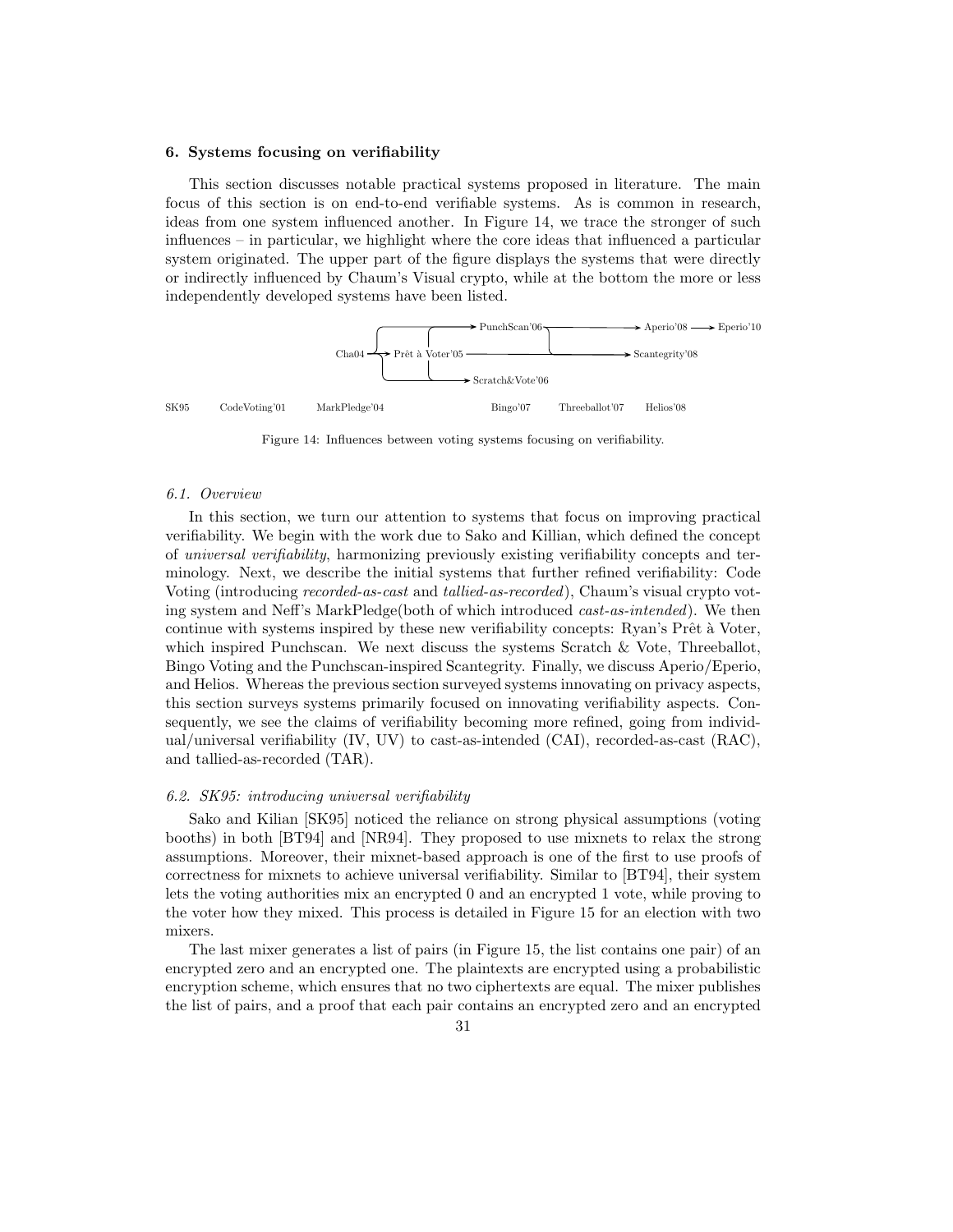

Figure 15: The SK95 system with two mixers.

one. Furthermore, the mixer sends a designated-verified proof to the voter of the order of each pair. This proof, sent over an untappable channel, is such that the voter can lie about the order. After this, the next mixer shuffles the list, after which he publishes the shuffled list and a proof that he shuffled correctly. Moreover, he sends a proof of how he reordered over an untappable channel to the voter. Again, this proof can be used by the voter to lie. This process is repeated by all mixers in the mixnet. After the last mix, the voter sends one element of one pair of the final list (an element corresponding to her choice) over an anonymous channel to the counter.

Sako and Kilian managed to relax the strict assumptions of previous systems (which require a voting booth). Instead, the system requires an anonymous channel and a private channel. However, their approach does not scale well to multi-candidate elections and their cryptographic approach does not offer full security. The system has been used as basis for an implementation, DigiShuff  $[FMM<sup>+</sup>02]$ . DigiShuff mitigates the critique to a certain extent, which is discussed later.

Attack on the mixnet. Michels and Horster [MH96] described a known attack whereby a malicious voter can relate her vote to an honest voter's vote, by merely using the encrypted version of the honest vote. This relation survives decryption. Thus, the dishonest voter can later test all published votes to see which two satisfy the relation, thereby revealing (to the malicious voter) how the honest voter voted. In addition to this attack, Michels and Horster also described a new attack against the mixing process. The shuffle of a mix j can be undone if all subsequent mixes  $j + 1, \ldots, n$  collaborate. Note that this means that if there is only one honest mix (which should be enough to provide an honest mixnet), its shuffling can be completely negated by the rest of the mixnet –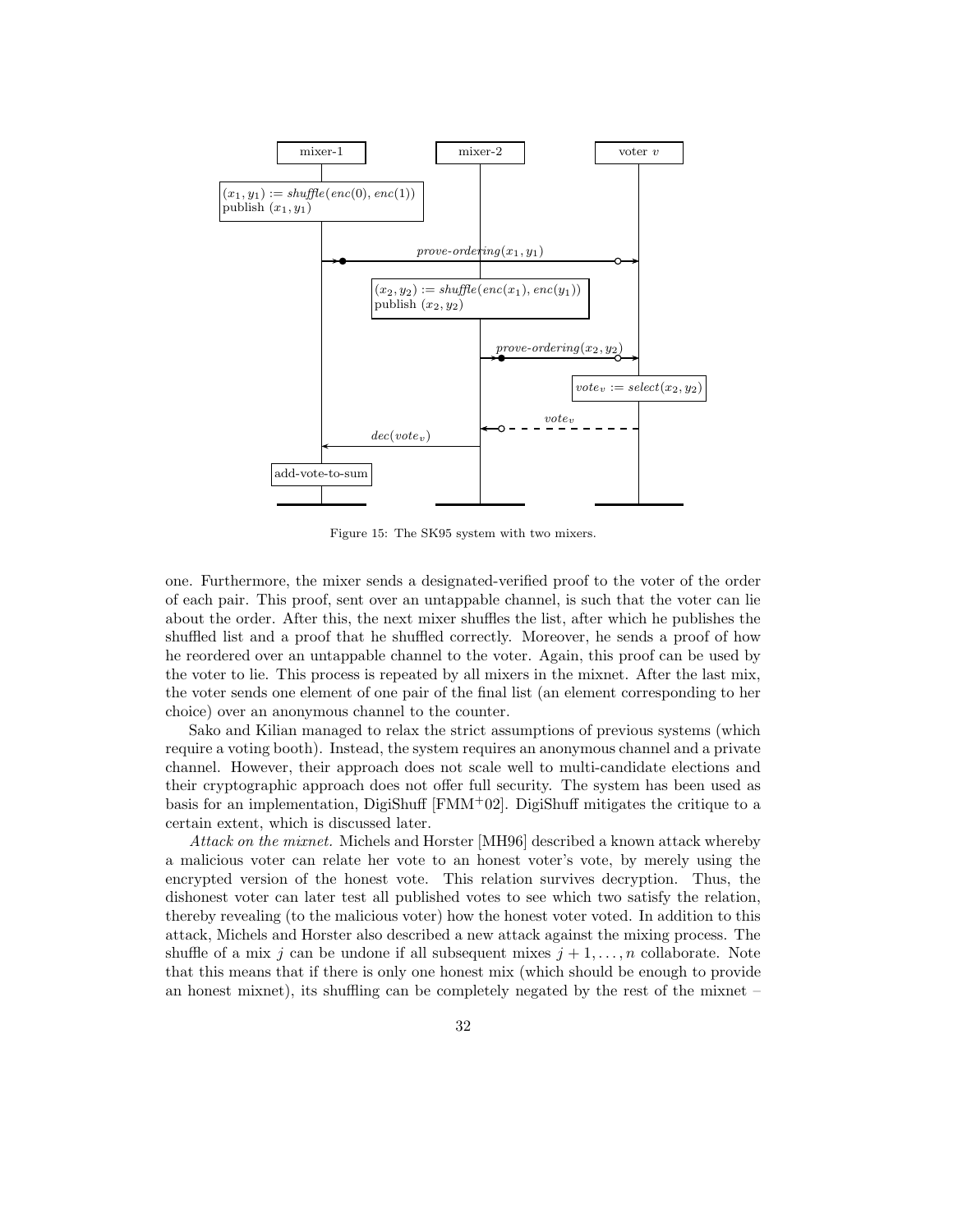without knowing how it shuffled.

Claims. SK95 claims receipt-freeness (RF) and universal verifiability (UV).

Studies. Michels and Horster [MH96] identified a flaw in the mixing scheme. The DigiShuff [FMM<sup>+</sup>02] system is an implementation based on SK95.

| C and <i>idate</i> | Vote code | Acknowledgment code |
|--------------------|-----------|---------------------|
| North              | 5432      | 314159              |
| East               | 1234      | 271828              |
| South              | 7890      | 141421              |
| West               | 7654      | 161803              |

Figure 16: A code sheet for Code Voting.

#### 6.3. Code Voting & Pretty Good Democracy

Code voting is originally due to Chaum [Cha01]. The central idea is to protect a voter against a malicious computer. To achieve this, the voter receives a code sheet (cf. Figure 16) via non-digital means. The codes on the sheet are random. To vote for a candidate, the voter enters the Vote code. Since the codes are random, even a malicious computer cannot change this in a meaningful way. The voter knows her vote was received, when her computer shows the correct acknowledgment code. This enables a form of cast-as-intended.

Since Code Voting's inception, this central idea has been investigated by others, e.g. [JRF10, HS07, HRT10]. The central idea has also been further explored for online voting systems, such as Pretty Good Democracy (PGD [HRT10]). PGD extends the code voting guarantees to also give some assurance to the voter that her vote was properly recorded. This is done by storing all codes (including the acknowledgment code) encrypted at the server side. Therefore, receiving a correct ack code ensures that at least a threshold set of authorities agreed on the received vote code.

Claims. Code Voting claims cast-as-intended (CAI), recorded-as-cast (RAC), and ballotprivacy (BP). PGD claims CAI, RAC (if a threshold set of authorities is honest), talliedas-cast(TAR), and receipt-freeness (RF). The authors point out that PGD fails to satisfy coercion-resistance (no CR).

# 6.4. Chaum04: Visual crypto ensuring correctness of encryption

In [Cha04], Chaum identified that verifiability as offered by voting systems was relying far too much on cryptography to be of practical use to voters. He applied visual cryptography to voting. Visual crypto is the trick of separating an image into multiple shares. By themselves, each share contains random information. Only when all shares are overlayed, does the original image reappear. The construction of the shares is explained in Figure 17.

Every pixel of the original image is translated into a square with four sub-pixels. The shares are stacked. Therefore, a white pixel results in two identical squares for the two shares (either  $\mathbf{E} + \mathbf{E}$ , or  $\mathbf{E} + \mathbf{E}$ ), while a black pixel results in two complementary squares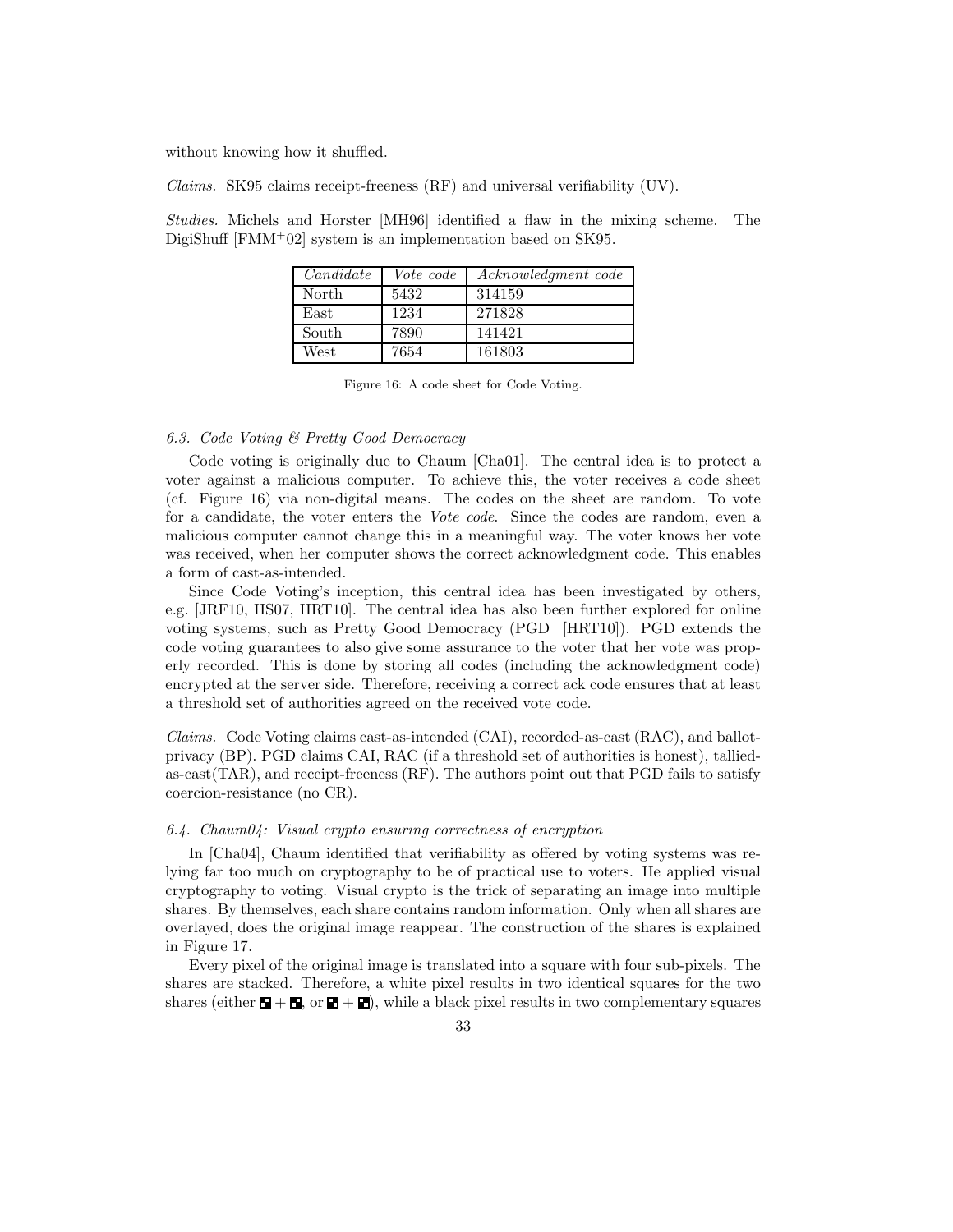

Figure 17: Visual crypto: the construction of shares.

(either  $\blacksquare + \blacksquare$ , or  $\blacksquare + \blacksquare$ ). Randomness of the shares is achieved by randomly selecting for each pixel either the first configuration or the second configuration. The selection can, e.g., be based on a cryptographic key. Chaum leveraged this to combine easy voter verification with vote-privacy. A voter's vote is recorded on two layers of paper. Each layer contains a pattern of apparently random dots, based on the mixnet's public key. When viewing one layer over the other, the voter's vote is revealed (see Figure 18). The voter can take either one of the two layers as a receipt, as neither layer by itself reveals her vote – they only show random dots (except by someone who possesses the decryption "key" (layer)). She selects one layer to take home, and the other layer is destroyed. The kept layer is scanned and acts as the voter's ballot.



Figure 18: Visual crypto: splitting an image into two shares and recombining the shares.

All scanned ballots are published, enabling<sup>1</sup> the voter to verify that her ballot is received correctly. To determine the election result from the ballots, the ballots are mixed. Each mix visually decrypts the ballots, analogous to a decryption mix (in effect, adding a layer containing their share of the key to the ballot). This results in a set of readable ballots, from which the tally is straightforwardly established. To ensure verifiability, Chaum suggested to use randomised partial checking [JJR02] (detailed in the description of Scantegrity below).

Chaum's approach to combining privacy and verifiability does not require heavy cryptographic operations on the part of the voter. However, the mixing process, which uses

 $^1\rm Chaum$  does not detail how the voter can pick out her ballot from amongst all ballots.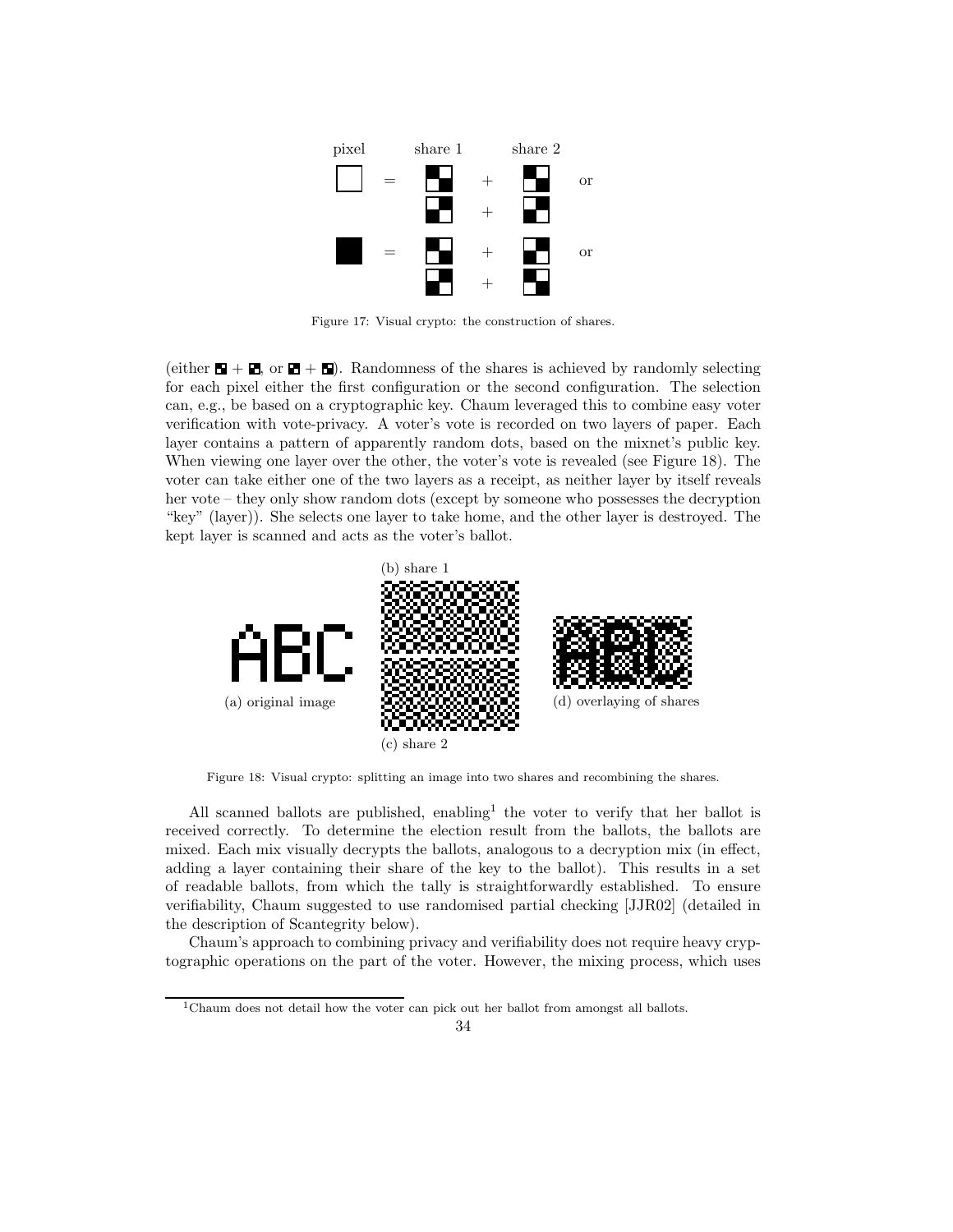a shared visual cryptographic key, is still a complex process. It is not clear whether this process is understandable for an average voter. As verifiability of the mixing process is necessary to achieve verifiability, it is not clear whether the goal of practical and simple verification has been achieved.

Claims. This system claims cast-as-intended (CAI, noting CAI fails if the system can predict which of the two layers the voter will retain), recorded-as-cast(RAC, noting RAC fails if the system predicts two voters that choose to retain the same layer), tallied-asrecorded(CAR), and receipt-freeness (RF).

Studies. This system has been studied in a.o. [PV08].

## 6.5. MarkPledge: verifying ballot encryption

Independently, Neff also proposed a way to achieve practical verifiability. The Mark-Pledge system [Nef04] aims to ensure to the voter that the encryption made by a voting device is indeed a correct encryption of her choice. This is achieved by means of a challenge-response protocol as follows.

The vote (yes/no) for each candidate is encoded as a list of pairs of encrypted bits  $(enc<sub>r</sub>(b), enc<sub>r</sub>(b'))$ . When  $b = b'$  (for every pair in the list), the vote encodes a "yes", and when  $b \neq b'$  for every pair in the list, it encodes a "no". A commitment consists of a bitstring, e.g.  $0, 1, 1, 1, 0, \ldots$  A challenge simply states whether to open (prove the decryption of) the left or the right encrypted bit for every pair. All commitments, challenges and responses are printed on one line with the candidate name, and the security of the verification method is determined by the length of the list. More precisely, for a list of length n, the chance of the opening being correct while the list differs is  $2^{-n}$  [JR12].



Figure 19: Verification and privacy of one bit-encryption in MarkPledge.

Verification that the vote is for the chosen candidate is achieved by challenging after committing. In Figure 19(a), this is shown for a yes-vote (i.e., a pair of ciphertexts encrypting the same value): the device first commits to the value encrypted  $-$  in this case, 0. Now the voter can challenge the device to decrypt either the left or the right ciphertext. After making her choice for right, the device proceeds to decrypt the right ciphertext, which matches the value the device committed to. As the device cannot predict what the voter will choose, the device has a 50% chance per encrypted pair of being detected if cheating. To ensure privacy, the voter supplies the device her challenges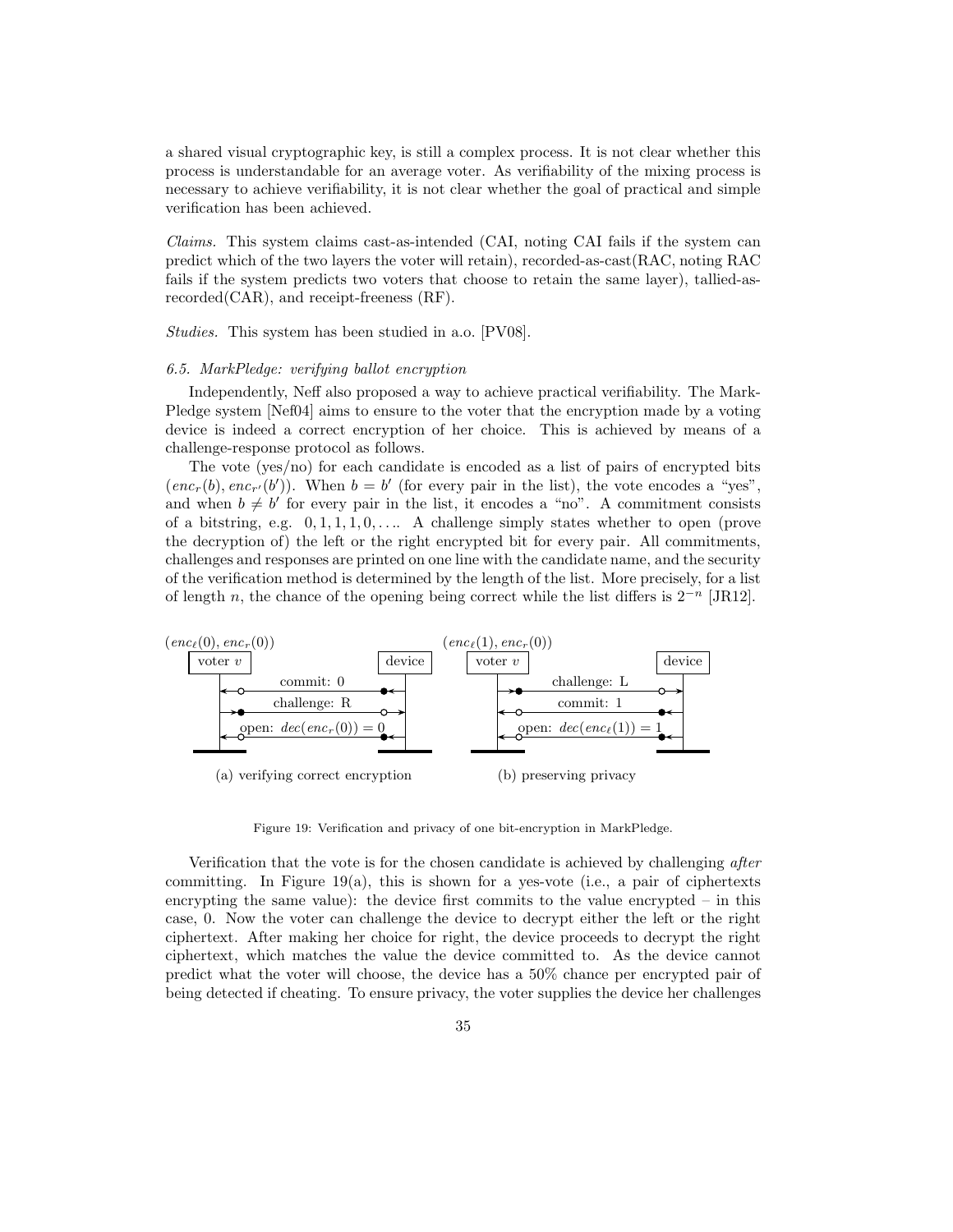before the device commits. This is shown in Figure 19(b). Given these challenges, the device can create fake proofs of "yes" votes for the other candidates

Therefore, the voter's printed receipt shows she voted "yes" for every candidate. Only if a challenge occurred before the commit is this a real proof. The voter knows this, but cannot prove it to anyone else (preserving privacy).

The voter only needs to verify that challenge and commit are printed on the same line as the candidate to which they belong. Any helper organisation can then verify correctness of the whole receipt, thus completing verification. Note that correctness is only checked for "yes" encryptions – complete ballot correctness can be checked by other means [AN06].

The challenge-response protocol occurs in a voting booth, ensuring privacy (avoiding Hirt's attack on BT94).

The verification technique of MarkPledge has been adopted by a number of systems, such as [JRF09] (combining MarkPledge with code voting), [MN06] (combining Mark-Pledge with a commitment scheme), and [JR12] (using a new encoding of the mechanism in terms of points on a line).

Claims. MarkPledge claims cast-as-intended (CAI), universal verifiability (UV), receiptfreeness (RF), and coercion-resistance (CR).

#### 6.6. Prêt à Voter: randomised candidate orders

Prêt à Voter implements the concept of combining privacy and verifiability in a tangible way. An initial version was developed by Ryan [Rya05], which served as the basis for the system carrying the name Prêt à Voter due to Chaum, Ryan and Schneider [CRS05]. This system avoids the use of a two-layered receipt by having two columns (see Figure 20). The left-hand column of the ballot presents the candidates in a random order, while the right-hand column has space for the voter to mark her preference. At the bottom of the right-hand column is a cryptographic string (an onion) which encodes the candidate ordering on the ballot. This onion is the encryption of a random offset  $D_0$ with each counter's public keys.



Figure 20: A Prêt à Voter ballot voting for North, where  $dec(3ei82Lk) = (3, 1, 2, 4)$ .

A voter marks her preference, separates the two columns and destroys the left-hand column. The right-hand column is scanned by the system and taken home by the voter as a receipt. Since the candidate ordering is not retrievable from the right-hand column except by all counters decrypting in order, the receipt cannot be used to prove the voter's preference.

Creating a candidate order is handled in a similar manner to HS00. The main difference is that Prêt à Voter does not prove the candidate order, but encrypts it on the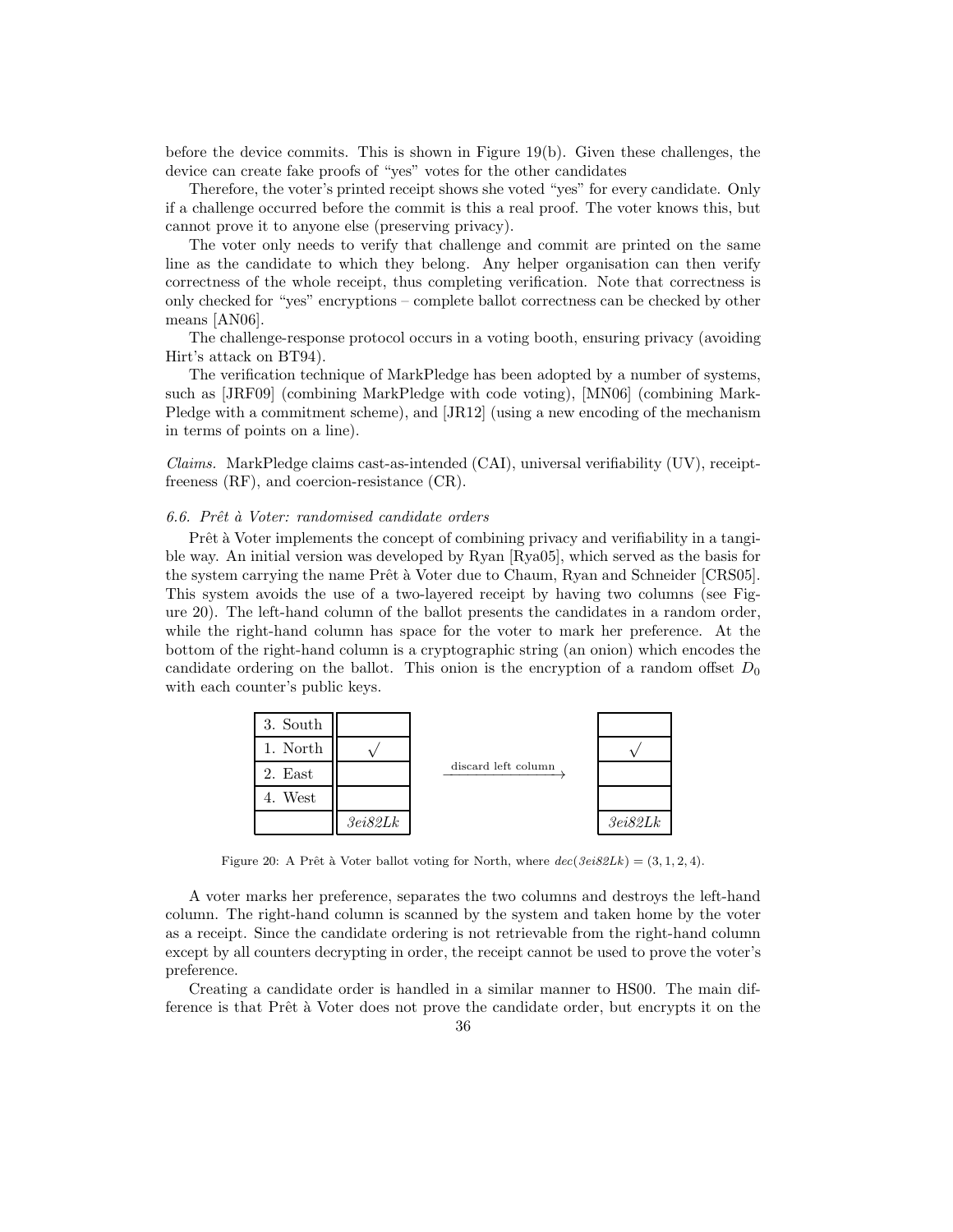

Figure 21: A Punchscan ballot (voting "north") consists of two layers.

ballot's right hand column. Correctness is ensured by a ballot auditing procedure, which decrypts the onion on a given ballot (thus showing whether or not the onion matches that ballot's candidate order). This voids the ballot in the process, hence Prêt à Voter requires generation of surplus ballots.

To provide further verifiability without sacrificing privacy, the conversion of receipts to countable votes is subject to randomised partial checking, cf. Section 3.7.

Various works have followed up on Prêt à Voter to address issues such as chain voting and kleptography, and to extend the capabilities of the system to support more diverse voting methods (such as single transferable vote), and to unify the new results into one coherent voting system. Due to these efforts, the Prêt à Voter system has matured and become more versatile. Development of Prêt à Voter has actively continued, resulting in user trials [SLC<sup>+</sup>11], and plans for use in actual elections (in Victoria, Australia).

 $Clains.$  Prêt à Voter claims cast-as-intended (CAI), recorded-as-cast (RAC), tallied-asrecorded (TAR), and receipt-freeness (RF).

Studies. Prêt à Voter has been studied in a.o. [PV08, JMP09b, KRMC10].

## 6.7. Punchscan: layered paper ballots

Punchscan [FCS06] merges Chaum's idea of layers with Prêt à Voter's concept of randomised ordering. In Punchscan, a ballot consists of two layers (see Figure 21). The top layer has a numbered list of the candidates in a random order (as in Prêt à Voter). Below that list, there is a series of holes. The bottom layer provides the used numbers in a random order (again following Prêt à Voter) at the location of the holes in the top layer. A choice is made by using a big marker to colour both the bottom layer number and the top layer hole at the same time. The top layer does not identify which choice has been made, only which hole has been selected. The bottom layer does not reveal which candidate has been selected, only which sequence number that candidate had on this particular ballot. Hence, neither ballot can identify the voter's choice. One layer is destroyed, and the other one is copied for tallying. The voter retains the copied layer for verification.

The ordering of sequence numbers in both top and bottom layer is stored by the authorities, and linked to the ballot id number (in Figure 21: 002). Using the stored information, the authorities can reconstruct the voter's choice from either layer in a manner similar to Prêt à Voter.

One notable drawback of Punchscan, identified in [BMR07, MN07], is that even though a layer does not give sufficient information to determine how a voter voted, the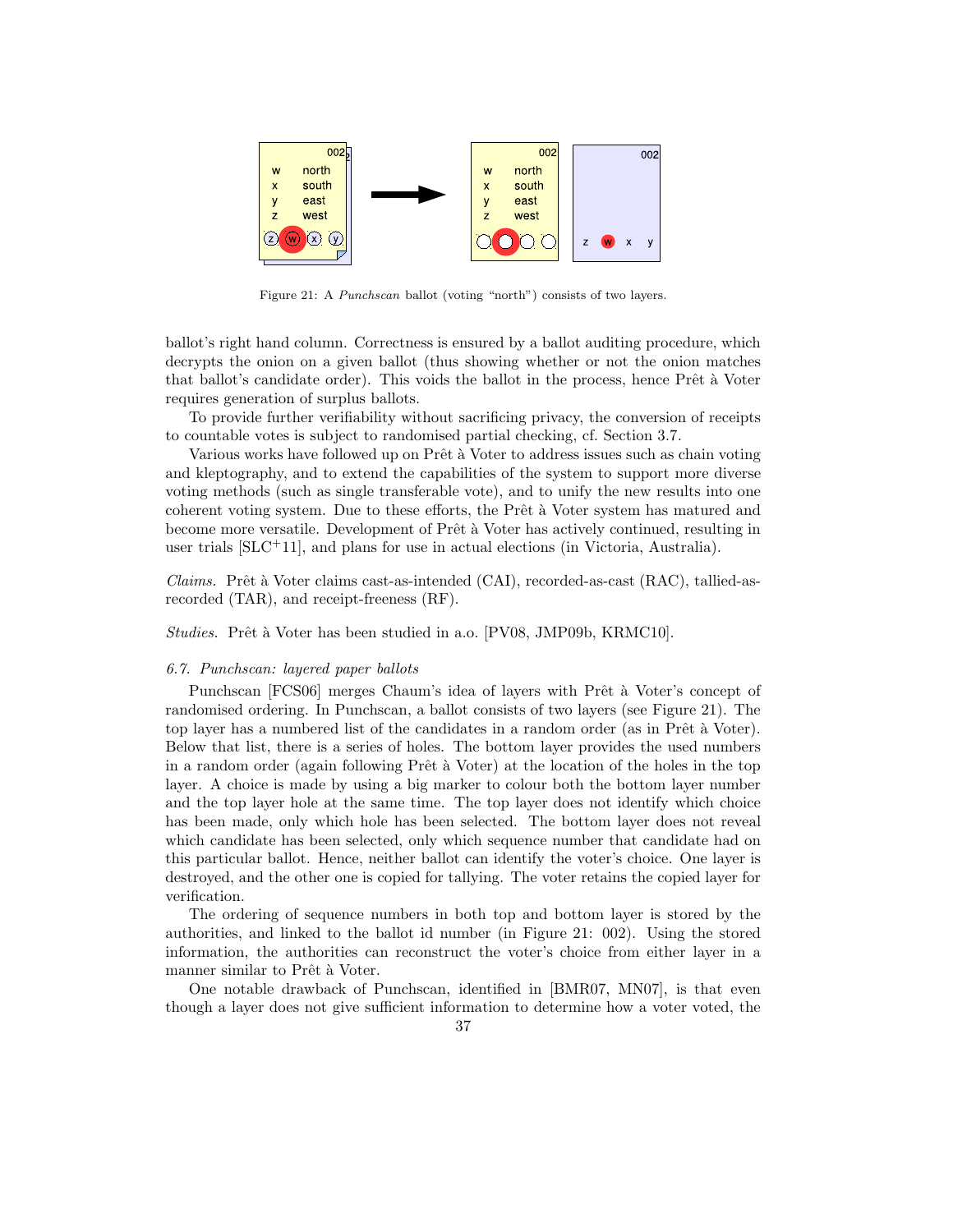distribution of layers over possible votes can be skewed. For example, consider an election between two choices (Figure 22).

| A: yes | A: yes | B: yes | B: yes |
|--------|--------|--------|--------|
| B: no  | B: no  | A: no  | A: no  |
|        | B      | B      | В      |

Figure 22: Ballot orderings for a two-choice election in Punchscan (adapted from [BMR07]).

An attacker may now offer a reward for:

- any top layer where Yes is labelled A, and where the left hole is marked,
- any bottom layer where A appears left and is marked.

All possible ballots are shown in Figure 22. Note that only for the first ballot, voting Yes will leave the result with a rewarding layer. To receive a reward if given the second or third ballot, a voter must vote No. And, if given the fourth ballot, the voter cannot produce a layer that will receive the reward. Thus, an obedient or greedy voter is likely to vote No.

This particular drawback was addressed in Punchscan by forcing a voter to choose which layer is her receipt before she has seen the ballot.

Claims. Punchscan claims recorded-as-cast (RAC), tallied-as-recorded (TAR), and receiptfreeness (RF).

Studies. Punchscan is studied in a.o. [BMR07, PV08, KRMC10]. The similarities and differences with Prêt à Voter are studied in  $\lbrack \text{vdG09} \rbrack$ . The partial attack on Punchscan's receipt-freeness mentioned above is described in [BMR07, MN07]. In 2007, Punchscan was used for student elections [ECCP07] in Ottawa, Canada.



Figure 23: Example of a Scratch & Vote ballot.

# 6.8. Scratch  $\mathcal{B}$  Vote: verification using scratch strips

Adida and Rivest used scratch strips to simplify the ballot auditing from Prêt à Voter. Their Scratch & Vote system  $[AR06]$  uses similar ballots as Prêt à Voter, but replaces the onion with a barcode and a scratchable surface (see Figure 23). The barcode contains an encryption of the candidate order, and below the scratch surface the randomness used in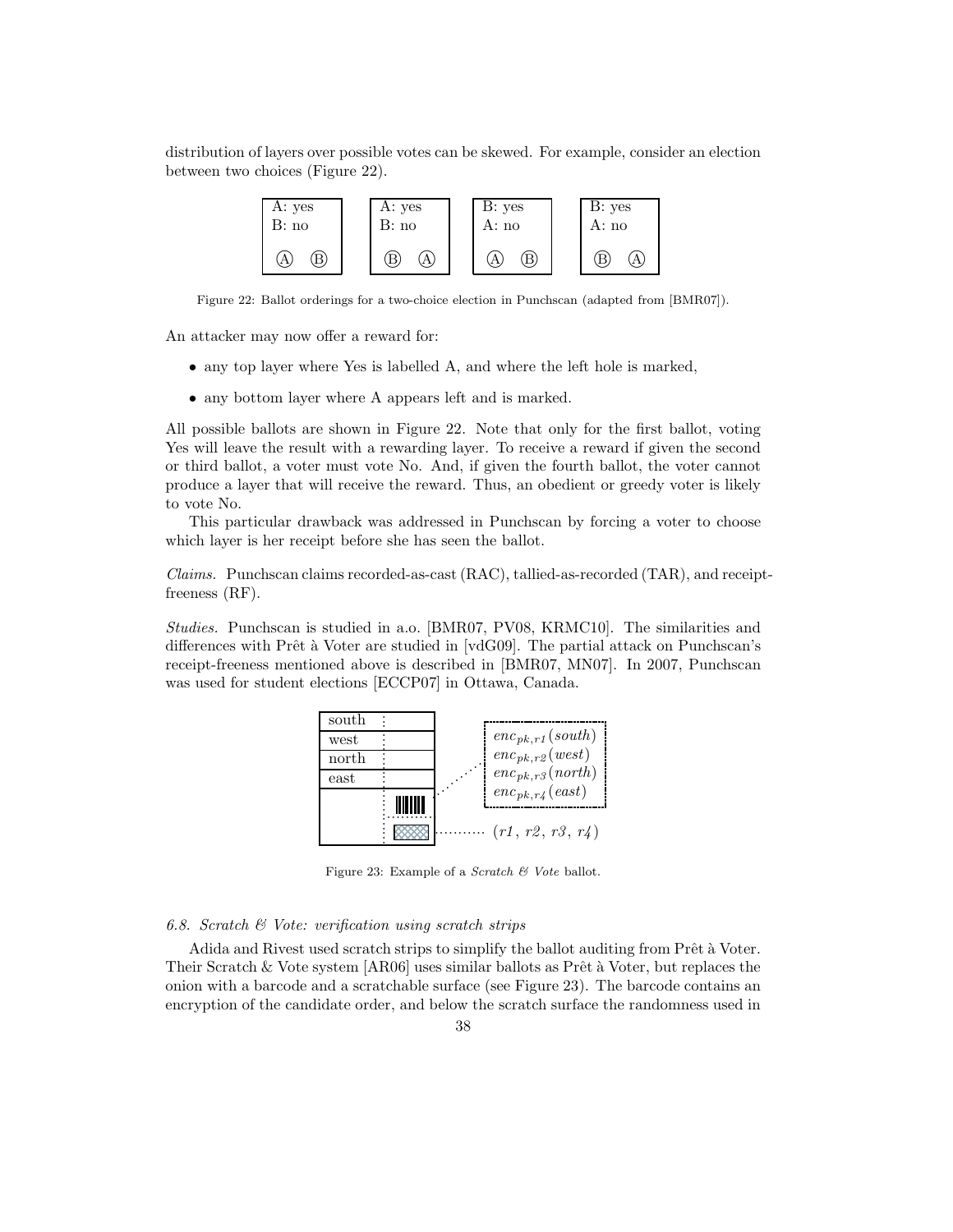the encryption is printed. The voter receives two ballots: one to audit and one to cast. Auditing consists of scratching away the scratch layer (which invalidates the ballot), and confirming correctness of the barcode (using a trusted helper). Casting works like in Prêt `a Voter: the left-hand side is removed and discarded, and the right-hand side is handed to the election authority. He confirms that the scratch surface is untouched, detaches and destroys the scratch surface. This ensures that the right-hand side by itself cannot reveal the decrypted candidate order, thus preserving privacy.

Counting is performed by homomorphically adding all encrypted ballots, which uses Baudron-style counters (cf. Section 4.4). The encrypted result is then decrypted without revealing the decryption key (cf. Section 3.6).

Adida and Rivest extended the concept of scratch-surface verifiability to both Prêt à Voter and Punchscan. However, they noted that privacy of the system is based on the assumption that the scratch surface is perfect: either it hides the used random values, or it is detected as having been scratched. Furthermore, malicious authorities could record the candidate orderings in advance, and use this to reveal how voters voted. Adida and Rivest remarked that this problem is inherent in preprinted paper-based cryptographic voting. For example, Prêt à Voter and Punchscan have the same weakness.

*Claims.* Scratch & Vote claimes cast-as-intended  $(CAI)$ , recorded-as-cast  $(RAC)$ , talliedas-recorded (TAR) and receipt-freeness (RF). The authors explicitly note that Scratch & Vote is susceptible to forced randomisation – as such, it does not satisfy coercionresistance (no CR).

#### 6.9. Threeballot: splitting a vote in three

A radically different approach to end-to-end verifiability was proposed by Rivest. His system, the Threeballot Scheme [RS07], aims to use no cryptography for the voter, while offering verifiability and privacy. To achieve this, he uses a specific form of ballot. This ballot consists of three separate ballots, which together form the whole ballot (a Threeballot, see Figure 24). Each separate ballot contains an election-wide unique code.

To vote, a voter marks each candidate once, and the candidate of her choice twice. She may place the marks on any of the ballots, as long as each row contains one mark, while her preferred candidate's row has two marks. When the voter casts the vote, she secretly chooses one ballot of which she receives a certified copy. She separates her Threeballot into 3 ballots, and casts all three.

After voting, the set of all received ballots is published. This allows all voters to verify that a ballot matching their certified copy is in the set. In addition, it also enables anyone to verify correctness of the announced result. The certified copy does not prove how the voter voted, as it could have been a part of other valid Threeballots.

However, as already noted in [RS07], not all ballots can be validly combined with a given receipt. For example, a receipt marking each candidate (the ballot on the right in Figure 24) can only be linked to one empty ballot and one ballot where precisely one candidate is marked. This lack of ubiquitous recombining of ballots enables an adversary to significantly reduce the privacy of a voter. The authors propose several solutions to address this. Each solution has its own problems with respect to feasibility and practicality.

Together with Smith, Rivest introduced two additional voting systems in [RS07]: VAV (vote/antivote/vote) and Twin. VAV greatly resembles Threeballot, but interprets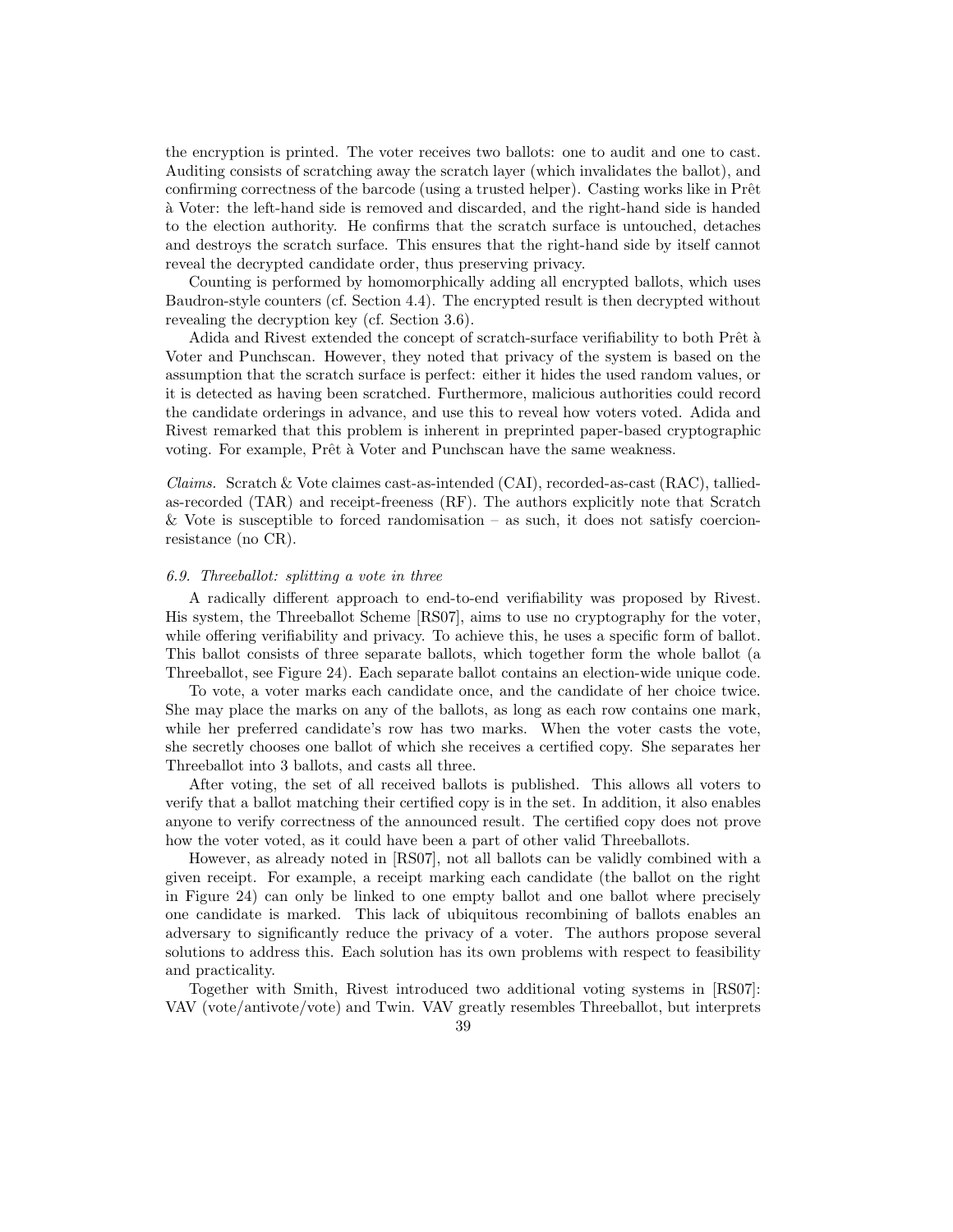|                                                                     |         | ballot 1a ballot 1b ballot 1c     |  |                 |  |                 |
|---------------------------------------------------------------------|---------|-----------------------------------|--|-----------------|--|-----------------|
| $\vert$ North $\circ$ $\vert$ North $\bullet$ $\vert$ North $\circ$ |         |                                   |  |                 |  | North           |
| South •                                                             |         |                                   |  | South o South o |  | South $\bullet$ |
| East •                                                              |         | $\parallel$ East $\parallel$ East |  |                 |  | $\text{East}$   |
| West                                                                | $\circ$ | <b>West</b>                       |  | $\circ$ West    |  | $\text{East}$   |
| $ \$xY63#bZ[  'Qa0^U3G< ]Lw''4'r;\}$                                |         |                                   |  |                 |  | eliminator      |

Figure 24: A Threeballot voting for "East" (left), and a hard-to-combine ballot (right).

the ballots differently. Two ballot are marked 'V' for vote, the third is marked 'A' for anti-vote. A mark on the anti-vote ballot cancels a mark on a vote ballot. The VAV system requires that the anti-vote ballot is marked precisely the same as one of the two vote ballots. Other than this, the system works as Threeballot (e.g. the voter can choose which ballot to copy as a receipt). In the third proposed system, Twin, each voter casts one ballot (not three), and takes home a receipt of another vote. Such receipts are called floating receipts. They trade direct verifiability off for increased privacy.

Rivest and Smith already pointed out several possible avenues of attack on Threeballot in their original paper. The level of privacy Threeballot offers has been the subject of criticism (see e.g., [App06]). Nevertheless, Threeballot's core ideas offer an appealing approach to combining verifiability and privacy without using cryptography.

Claims. Threeballot, VAV, and Twin all claim recorded-as-cast (RAC), tallied-as-recorded (TAR), and receipt-freeness (RF). In addition, Threeballot and VAV claim cast-asintended (CAI).

Studies. Privacy in Threeballot has been extensively studied, see e.g. [KTV10, App06, ACvdG10].

#### 6.10. Bingo Voting

Bohli, Müller-Quade and Röhrich proposed to use a bingo machine as a source of randomness in their voting system [BMR07], hence the name Bingo Voting. Prior to the elections, the authorities generate for each voter, one random number per candidate. Then they publicly commit to the set of generated numbers. Thus, for  $n$  voters and m candidates, the authorities generate  $n \cdot m$  random candidate-number pairs. The authorities keep these pairs secret, but publish commitments to these pairs.

To vote, a voter enters the voting booth and selects her candidate on a voting device. Once selected, a new random number is generated by a disconnected random number generator. Bohli et al. suggest to use (for example) a mechanical device such as used in bingo. The generated number is then transferred to the voting device and assigned to the chosen candidate. The system then generates a receipt, on which the candidate of her choice is assigned the freshly generated random number, and the other candidates are assigned numbers from the set of a priori generated numbers. In this way, the receipt lists one random number per candidate. The only difference between the chosen candidate's number and the other numbers is the freshness of the number.

In order to produce the election result, the list of all handed-out receipts is published. Furthermore, a list of all unused pairs from the prior set is published and opened, and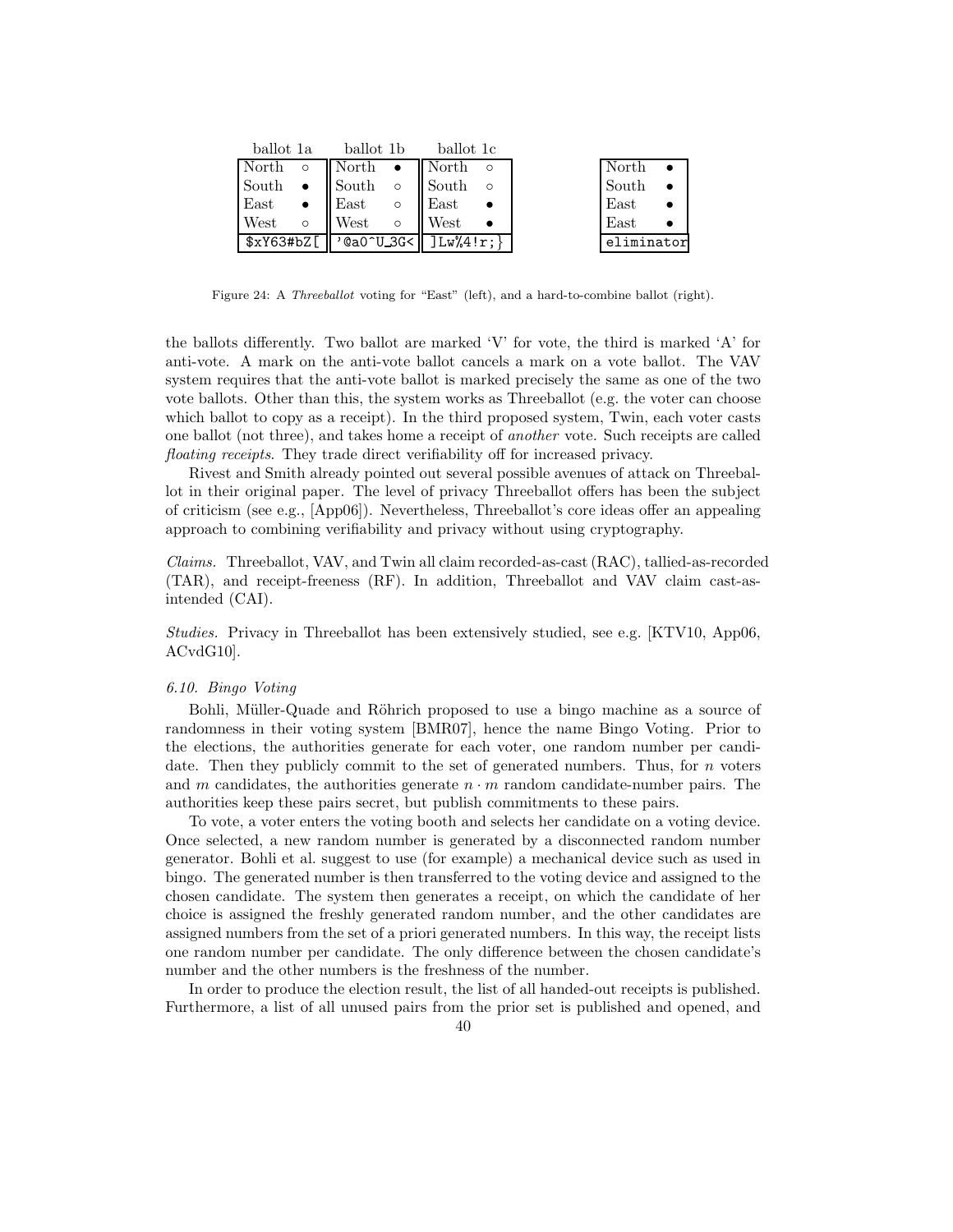the authorities prove that all unopened commitments are indeed used on one receipt. The final result is then given by the unused, opened candidate-number pairs. Note that an abstaining voter leaves one unused candidate-number pair per candidate. Hence, the abstaining voters can be deducted from the tally, if necessary.

Bohli et al. claimed that Bingo Voting satisfies (amongst others) cast-as-intended, because a voter can verify that the freshly generated number is assigned to the candidate of her choice. However, during casting the voter has no opportunity to verify that the other numbers assigned are numbers that were committed to previously, nor that exactly one number was used from each set of candidate-number pairs of the non-preferred candidates.

Claims. Bingo claims cast-as-intended (CAI), recorded-as-cast (RAC), tallied-as-recorded (TAR), and receipt-freeness (RF).

Studies. Coercion-resistance of Bingo voting is analysed in [KTV10, DLL11, DLL12].

## 6.11. Scantegrity: a voter-verifiable voting front-end

The researchers behind Punchscan recognised that the process of randomised partial checking and reconstructing the choice (originating from  $Pr\hat{e}$  à Voter) can be taken independent from the ballot-casting process. They devised a new verification system called Scantegrity [CEC<sup>+</sup>08], relying on permutations of candidate IDs as in Punchscan, but using only one piece of paper. This verification can be added to an existing voting system to provide verifiability, and works as follows.

A ballot lists the candidates (e.g., Alice) and, for each candidate, an code (e.g., A). The assignment of codes to candidates is permuted for every ballot – on the next ballot  $A$ can be assigned to Bob. Voters mark a bubble next to the candidate of their choice, and can verify that their choice is correctly recorded by checking whether the pair (candidate code, ballot ID) appears correctly on the bulletin board. Moreover, to preserve privacy in computing the result, Scantegrity employs a "Switchboard" – a mix that mixes candidates (and their marks), instead of whole ballots (see Figure 25). Correctness of this process is proven using randomised partial checking, cf. Section 3.7.

Randomised partial checking uses two mixes to mix the votes, making the results of each mix public. Verifiability of the entire mixing process, depicted in Figure 25, is achieved by revealing for each vote in the intermediate mixed set either where it originated from (revealing the link to the input), or where it ended up (revealing the link to the output).

Both Scantegrity and Punchscan suffer from drawbacks. Neither prevents against the pattern voting attack (which motivated BT94). In this attack, a coerced voter marks her ballot with a unique pattern provided by the coercer, which allows the coercer to distinguish this ballot from all others. Moreover, neither prevents [CCC<sup>+</sup>08] against randomisation attacks (which motivated JCJ05). Furthermore, dispute resolution (when a voter claims her vote is inaccurately recorded) is complex in Scantegrity: a voter may claim her ballot is incorrectly recorded, but she could be lying. To preserve privacy while investigating this requires a two-stage process where first the ballot ID of the disputed ballot is matched (the rest of the ballot being obscured), and next the codes of a set containing dummy votes and the disputed ballot are revealed (with the ballot ID obscured).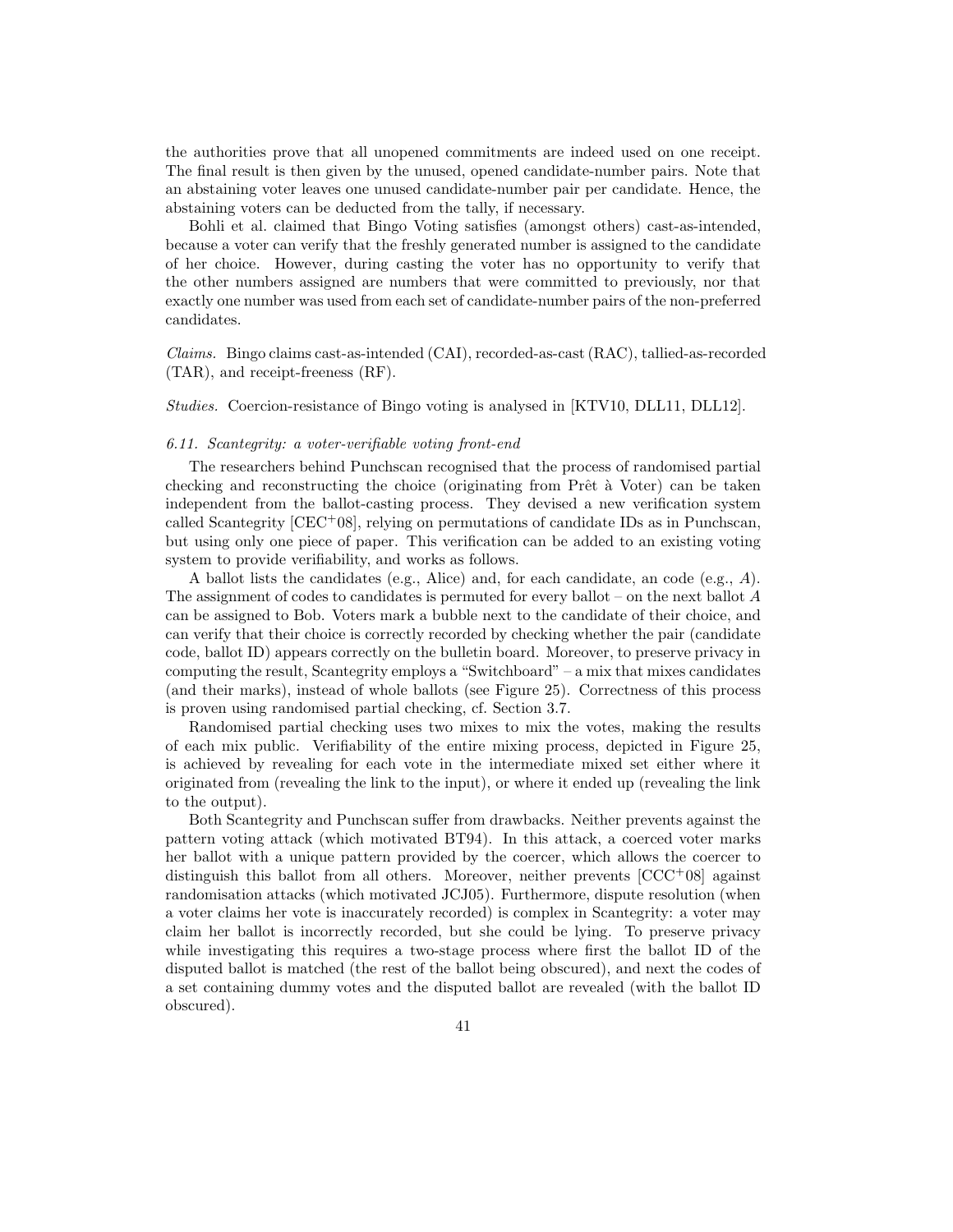

Figure 25: Randomised partial checking of Scantegrity's candidate mixing.

In response to such issues and usability problems, Scantegrity II  $[CC<sup>+08</sup>]$  has been developed. The main improvement is using random candidate codes, which are hidden by invisible ink. Using a special marker, the voter marks her choice, which reveals the candidate code printed invisibly in the bubble invisible ink. Thanks to this innovation, dispute resolution was greatly simplified. Since all genuine candidate codes are hidden by the invisible ink, a voter cannot guess a genuine code. Therefore, if she claims that her ballot is missing, and she has a valid candidate code not present, then her complaint is in good faith – the system is in the wrong. The paper addresses the risks introduced by using invisible ink, and the team provides a separate technical report on this via their website<sup>2</sup>. They conclude that it is feasible to use invisible ink. They do not discuss the increase in costs.

Claims. Both Scantegrity I and II claim recorded-as-cast (RAC), tallied-as-recorded  $(TAR)$ , and receipt-freeness  $(RF)$ . Scantegrity II uses Prêt à Voter-style ballot auditing to achieve cast-as-intended (CAI).

Studies. Scantegrity is studied in [PV08]. The Scantegrity team is working to have Scantegrity adopted for elections, which has already resulted in Scantegrity II's use in a  $(local)$  election  $[CCC<sup>+</sup>10]$ .

## 6.12. Aperio/Eperio

The Aperio system [ECA08] is a variation on Punchscan that was developed to serve as an end-to-end verifiable system for environments where computerised support is low (e.g., developing countries). Aperio extends the layered approach of Punchscan further, basically providing a layer-based approach to randomised partial auditing. Each ballot has one receipt layer and two or more (differently coloured) audit layers. Each layer has its own unique reference number for auditing (see Figure 26). As in Punchscan, the candidate order is randomised.

Prior to elections, two lists are generated for each audit layer: one linking the audit reference numbers to the receipt identifiers, and one linking the reference numbers to the candidate order. Figure 27 shows an example of these lists for the last audit layer.

 $^{2}$ http://scantegrity.org/~carback1/ink/ink.pdf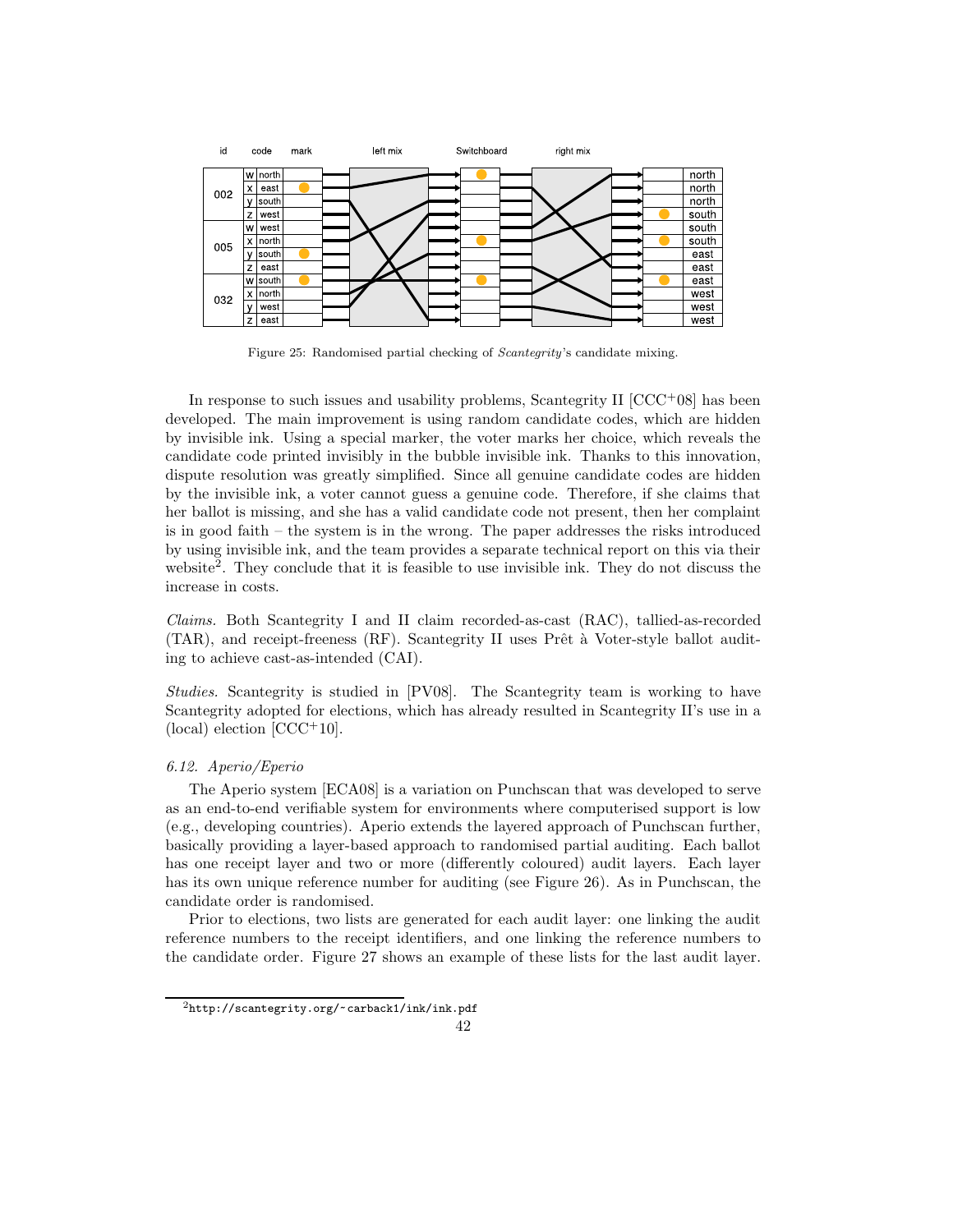

Figure 26: A 4-layered Aperio ballot voting for "east" (adapted from a presentation by Essex).

These lists are sealed into an appropriately-colored envelope, and the nature of the list (whether it links to receipts or the order) is noted on the envelope.

|       | receipt-commitments |        | ballot commitments       |
|-------|---------------------|--------|--------------------------|
|       |                     |        |                          |
| 1.111 | 1000                | 1.1.1  | 1000                     |
| 678   | 473                 | 678    | south, east, west, north |
| 10.00 | 1111                | 10,000 | <b>A 6 8</b>             |

link blue layer  $\leftrightarrow$  receipt layer link blue layer  $\leftrightarrow$  candidate order

Figure 27: Audit lists for blue layer (adapted from a presentation by Essex).

To vote, a voter marks her choice on the top layer, which also marks the location of her choice on all underlying layers. The voter can take her receipt layer home. All other layers are cast into their appropriately-colored boxes – the ballot into the ballot box, and each audit layer into its own "audit box". Tallying is now straightforward by counting the votes from the ballot box.

Verifying correctness of the tally is achieved as follows: both envelopes of one color are taken, and the "receipt" envelope is destroyed without opening (to preserve privacy). The "order" envelope is opened, and used to recover the order for each audit layer of this color. By comparing the audit box result with the result of the ballot box, any ballot stuffing / deleting can be detected.

Similarly, tampering with ballots can be detected by using the "receipt" list to determine the correspondence between receipts and audit layers. This will detect any changes made to cast ballots.

Randomised partial auditing is achieved by choosing which colour of layer will reveal which of the two links. By using multiple audit layers, both the link to the voter ballot and the link to the result can be revealed without violating privacy. In this fashion, the system provides a level of verifiability.

The main concepts of Aperio were used in the fully digital Eperio [ECHA10] voting system. Fundamentally, Eperio works as Aperio does, but Eperio relies on cryptography (such as shared secrets, commitment schemes) to preserve privacy.

Claims. Both Aperio and Eperio claim cast-as-intended (CAI), recorded-as-cast (RAC), tallied-as-recorded (TAR), and receipt-freeness (RF).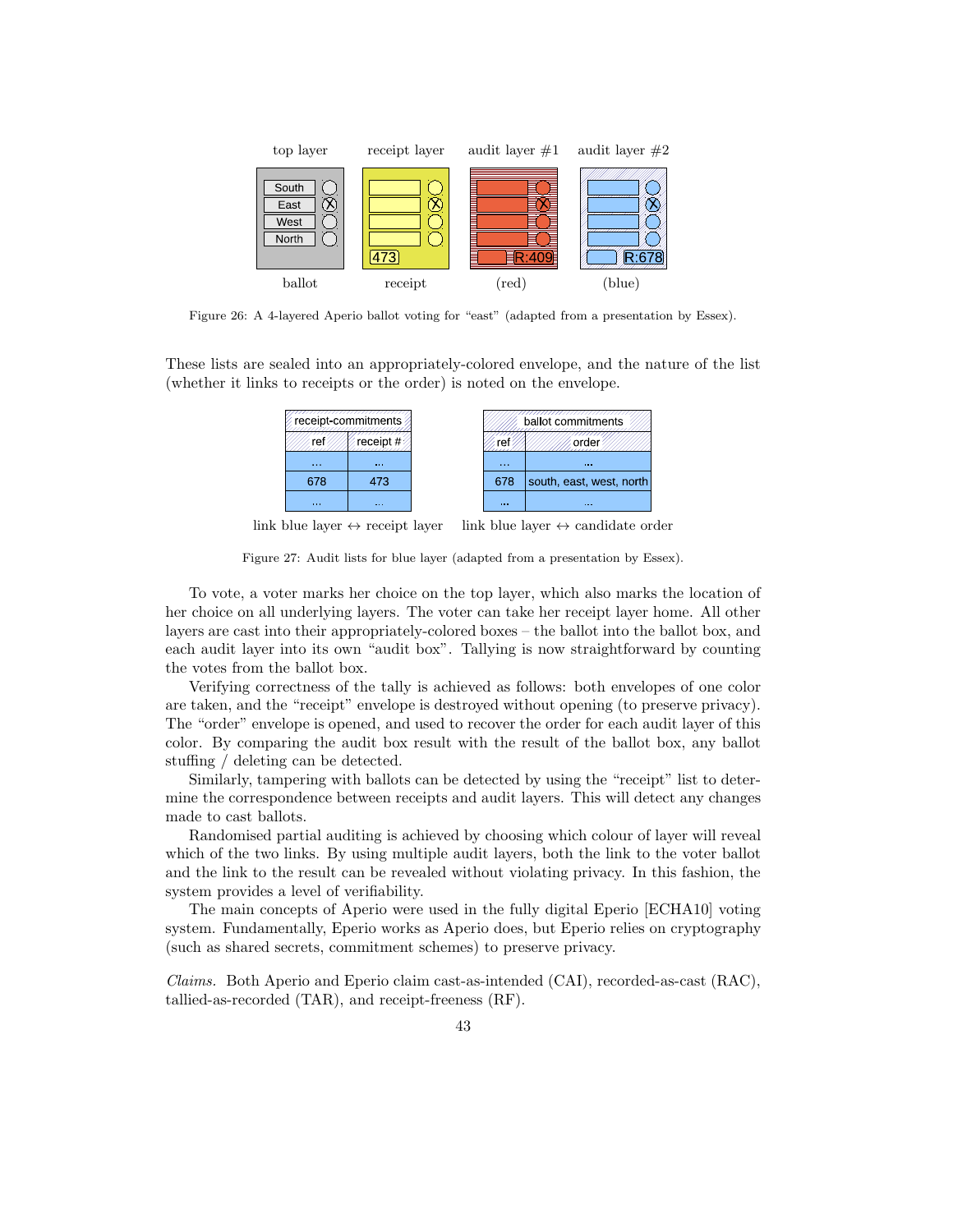# 6.13. Helios

Adida designed an open-source, web-based voting system, Helios [Adi08], aimed at elections with low risk of coercion. As Adida put it, Helios claims "no novelty", but succeeds in taking existing ideas and implementing them in a working system. Voting in Helios uses a simplified version of Benaloh challenge [Ben07] (deemed acceptable for the low-coercion-risk environment) and the mixnet of [SK95].

To cast a vote, the voter enters her choice. The system then prepares an encrypted ballot that the voter can either audit or cast. Only when the voter chooses to cast her vote, she has to authenticate herself. Individual verifiability is achieved by posting the encrypted ballot to a public bulletin board. To tally, the votes are mixed and then decrypted and published on the bulletin board, as are all proofs of correctness.

Helios was updated and used for presidential elections of the Belgian UCL university [AdMPQ09]. The main improvements of this update were to replace mixing with homomorphic tallying from CGS97, and to add distributed decryption. Since then, Helios has been used in various other elections, including student elections at Princeton, an IACR test election and student elections at UCL. For that last election, the system moved to a new back end based on mixnets. Where previously, each candidate was encrypted, in this new version, only a ballot is encrypted, resulting in an impressive speed up.

Claims. Helios claims cast-as-intended (CAI), recorded-as-cast (RAC), tallied-as-recorded (TAR), and receipt-freeness (RF). The author explicitly notes that Helios only works in low-coercion environments – as such, it does not offer coercion-resistance (no CR).

Studies. Security of the Helios interface is analysed in [ED10]. Several related attacks on privacy, all leveraging the malleability of the used cryptographic scheme, are described [CS11]. These issues can be addressed by using a non-malleable cryptographic scheme [BCP<sup>+</sup>11].

# 6.14. Summary

Various efforts have emerged that sought to transform theoretical voting systems into actual systems. The designed systems aim to combine strong privacy measures with a high level of verifiability. However, these new approaches must be handled carefully – as evidenced by the privacy-reducing threats to Punchscan and Threeballot. Finally, we observe that researchers are reaching out to election officials and several systems (Punchscan, Scantegrity, Prêt à Voter, Helios) have been used in a variety of local elections, ranging from student elections, via university presidential elections, to municipal elections.

In Table 3, the findings of the end-to-end survey are summarised. In this table, BP refers to ballot privacy, and cai, rac, and tar refer to cast-as-intended, recorded-as-cast, and tallied-as-recorded, respectively. For each system, we list if it is intended for a remote (R) or supervised (S) environment, as well as the main techniques on which it is based.

## 7. Conclusion: trends and developments observed

In the above, we detailed the two major developments in the field of voting: first, a focus on privacy, which was later followed by a focus on practical verifiability. There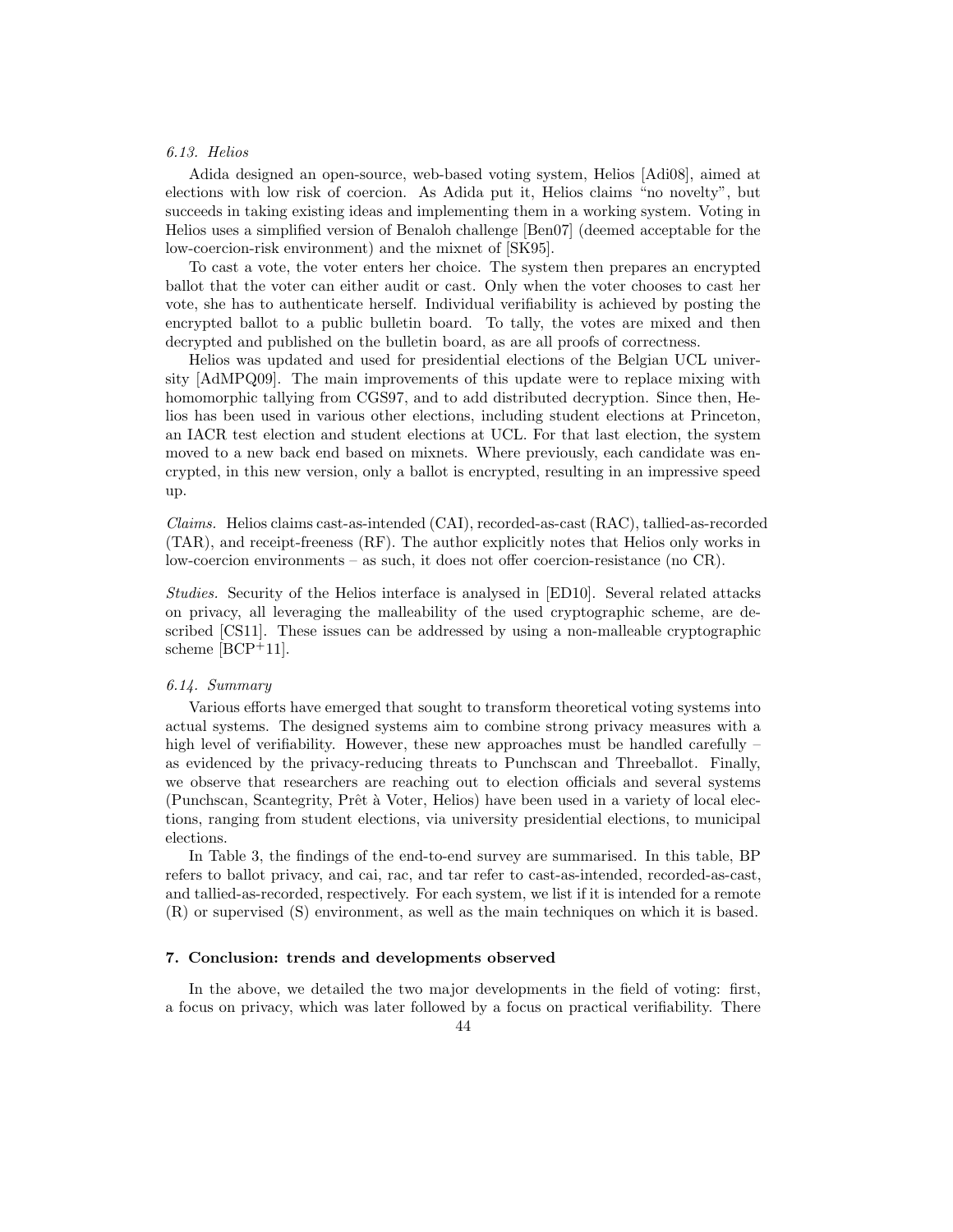|                                                 | priv           | verifiability                              | studies                                                             | based on                                                | $\star$                         |
|-------------------------------------------------|----------------|--------------------------------------------|---------------------------------------------------------------------|---------------------------------------------------------|---------------------------------|
| Code voting                                     | BP             | RAC                                        |                                                                     | codes                                                   | R                               |
| <b>PGD</b><br>Chaum04<br>MarkPledge             | RF<br>RF<br>CR | CAI, RAC, TAR<br>CAI<br>CAI, UV            | [PV08]                                                              | Code Voting<br>visual crypto<br>challenge-response      | $\mathbf R$<br>S<br>$R_{\cdot}$ |
| Prêt à Voter                                    | RF             | CAI, RAC, TAR                              | [PV08, JMP09b, KRMC10]                                              | randomised order                                        | S                               |
| (PaV)<br>Punchscan<br>Scantegrity               | RF<br>RF       | RAC, TAR<br>RAC, TAR                       | [BMR07, PV08, KRMC10]<br>[PV08]                                     | PaV, layered ballot<br>Punchscan                        | S<br>S                          |
| Scantegrity II<br>Scratch & Vote<br>ThreeBallot | RF<br>RF<br>RF | RAC, TAR<br>CAI, RAC, TAR<br>CAI, RAC, TAR | $\begin{bmatrix} KTV10, \text{App06}, \text{ACvdG10} \end{bmatrix}$ | Scantegrity<br>PaV, scratch strips<br>3 ballots / voter | S<br>$\mathbf S$<br>S           |
| <b>VAV</b>                                      | RF             | CAI, RAC, TAR                              |                                                                     | ThreeBallot                                             | S                               |
| Twin                                            | RF             | CAR, RAC                                   |                                                                     | floating receipts                                       | $\mathbf S$                     |
| Bingo                                           | RF             | CAI, RAC, TAR                              | [KTV10, DLL11, DLL12]                                               | PaV, MarkPledge                                         | S                               |
| Aperio<br>Aperio                                | RF<br>RF       | RAC, TAR<br>RAC, TAR                       |                                                                     | Punchscan<br>Aperio                                     | S<br>S                          |
| Helios                                          | RF             | CAI, RAC, TAR                              | $[ED10, CS11, BCP+11]$                                              | CGS97                                                   | $\mathbf R$                     |
| Civitas                                         | CR             | RAC, TAR                                   |                                                                     | JCJ05                                                   | R                               |

⋆ (R)emote or (S)upervised voting environment

Table 3: Properties of voting systems.

are various similarities between these developments: in the privacy line, refinements to the notion of privacy (receipt-freeness, coercion-resistance) were followed by individual attempts to satisfy the refined notion. More and more works claim to satisfy a notion, some of them pointing out problems in earlier work. The continued finding of problems in some earlier works underlines the need for a uniform approach to testing the validity of these claims. This leads to the appearance of studies of these claims. While these studies themselves were not the main subject of this paper, we do see a similar development there: At first, studies analysing a particular claim of an individual work appear  $[KR05, MVdV07, TMT+08]$ . This is followed by the appearance of generic (formal) frameworks to study a claim of any work. Initially, these frameworks are theoretical [JdV06, BRS07, DKR09, JMP09b, JMP09a] and enable a uniform approach to validating claims. Later frameworks [BHM08, KT09], become more detailed, refine the notions under consideration and begin to consider tool support.

When the focus shifted towards incorporating verifiability, we see a similar trend: at first, a few works identify specific verifiability notions not yet suitably covered before, and propose individual solutions for these. Other works appear, some of which identify problems in earlier works. Recently, the first studying framework [KRS10] appeared, which enables manual proofs of individual, universal and eligibility verifiability.

If developments in verifiability continue similarly as developments in privacy did, then more verifiability frameworks will emerge, which will cover more refined notions such as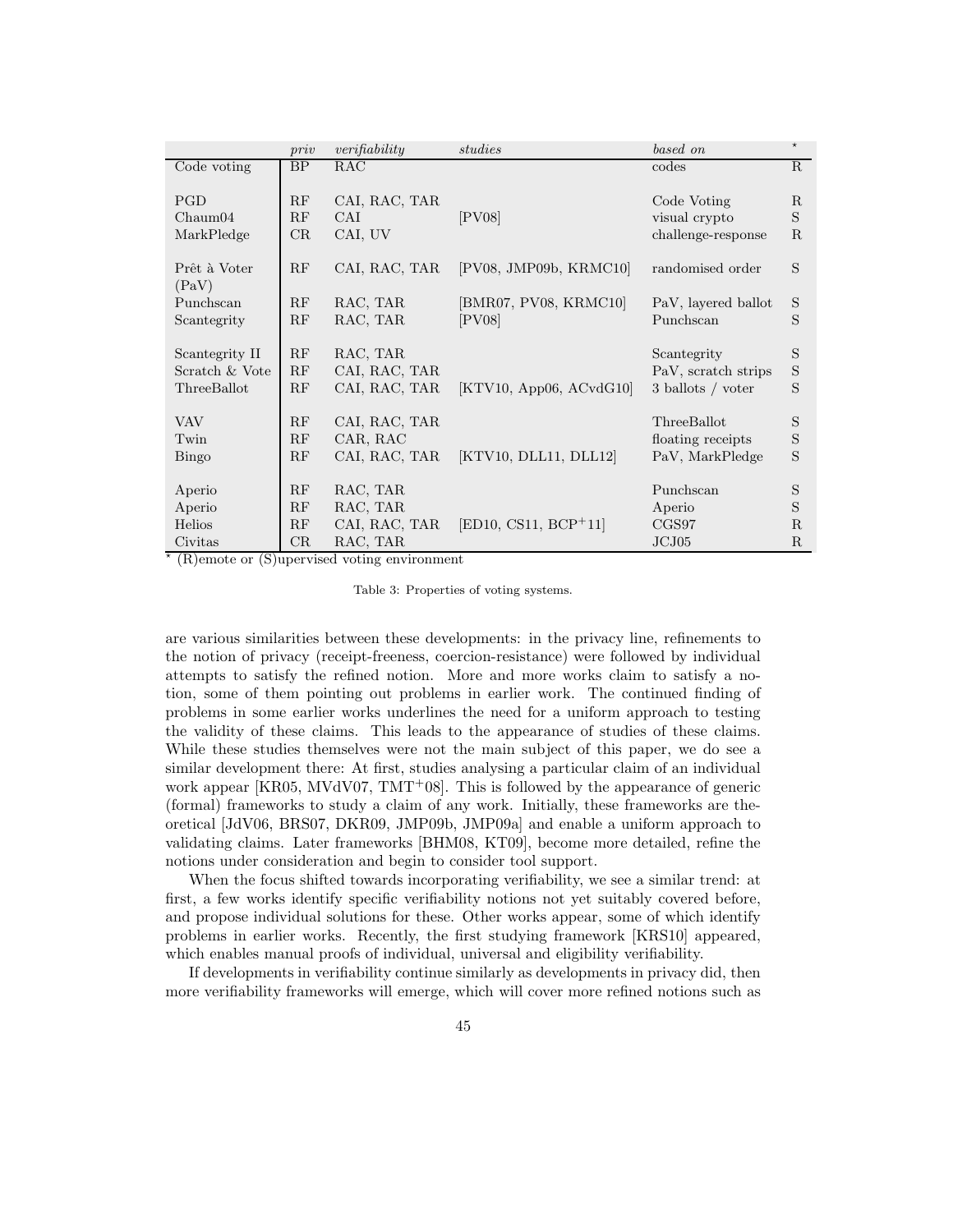cast-as-intended, recorded-as-cast, and tallied-as-recorded. In addition, steps will be made towards automated verification.

Another trigger for new developments may arise from the design of new cryptographic building blocks. An example is the newly proposed fully homomorphic cryptosystem [Gen09], which supports two operations (and thereby preserves the ring structure of the plaintexts). The introduction of such new building blocks may spur the development of a new class of voting systems.

In general, we see that developments in voting have followed the following path: 1. identification of notion, 2. refinements, 3. theoretical studies, 4. restart with new notion. Assuming developments continue in this fashion, the question is: where will the focus shift to? What notion will be investigated next?

In the current line of verifiability developments, we observe a move to practical maturity: various of these newly proposed systems have been used in a handful of elections. Such practical exposure raises interesting new questions, concerning user interface design, accessibility, and social aspects (e.g., poll work training, voter education, etc.). Note that these questions are of an ever-increasing interdisciplinary nature, and thus cannot be properly addressed only by computer scientists. In that regard, the community's attention may also turn towards theoretical notions beyond privacy and verifiability, such as fairness (ensuring all voters have equal influence on the result), eligibility (ensuring only those allowed can cast a vote), or accountability (ensuring that errors can be traced back to an offending party).

Finally, the above-noted outreach from the academic community to offer their systems for use in actual elections provides election officials with systems which offer strong guarantees on both privacy and verifiability. It is our hope that this will converge with governmental desire for automation in the election process.

Acknowledgments. This paper would not be in the shape and form it currently is, if not for the extensive comments made by Pascal Lafourcade, for which we are indebted to him. In addition, we are grateful for comments on early drafts of this work by Peter Y. A. Ryan, Marc Pouly, Gabriele Lenzini, and Thea Peacock, as well as for the support of the EPRIV and SerTVS projects and of the Fonds National de la Recherche Luxembourg (FNR).

# References

- [ACvdG10] R. Araújo, R. F. Custódio, and J. van de Graaf. A verifiable voting protocol based on Farnel. In Towards Trustworthy Elections, volume 6000 of LNCS, pages 274–288. Springer, 2010.
	- [Adi08] B. Adida. Helios: Web-based open-audit voting. In Proc. 17th USENIX Security Symposium, pages 335–348. USENIX Association, 2008.
- [AdMPQ09] B. Adida, O. de Marneffe, O. Pereira, and Jean-Jacques Quisqater. Electing a university president using open-audit voting: Analysis of real-world use of Helios. In Proc. EVT/WOTE 2009. USENIX Association, 2009.
	- [AFT08] R. Araújo, S. Foulle, and J. Traoré. A practical and secure coercion-resistant scheme for remote elections. In Frontiers of Electronic Voting, volume 07311 of Dagstuhl Seminar Proceedings. IBFI, Schloss Dagstuhl, Germany, 2008.
	- [ALBD04] R. Aditya, B. Lee, C. Boyd, and E. Dawson. An efficient mixnet-based voting scheme providing receipt-freeness. In Proc. 1st Conference on Trust and Privacy in Digital Business, volume 3184 of LNCS, pages 152–161. Springer, 2004.
		- [AN06] B. Adida and A. Neff. Ballot casting assurance. In Proc. EVT/WOTE 2006. USENIX Association, 2006.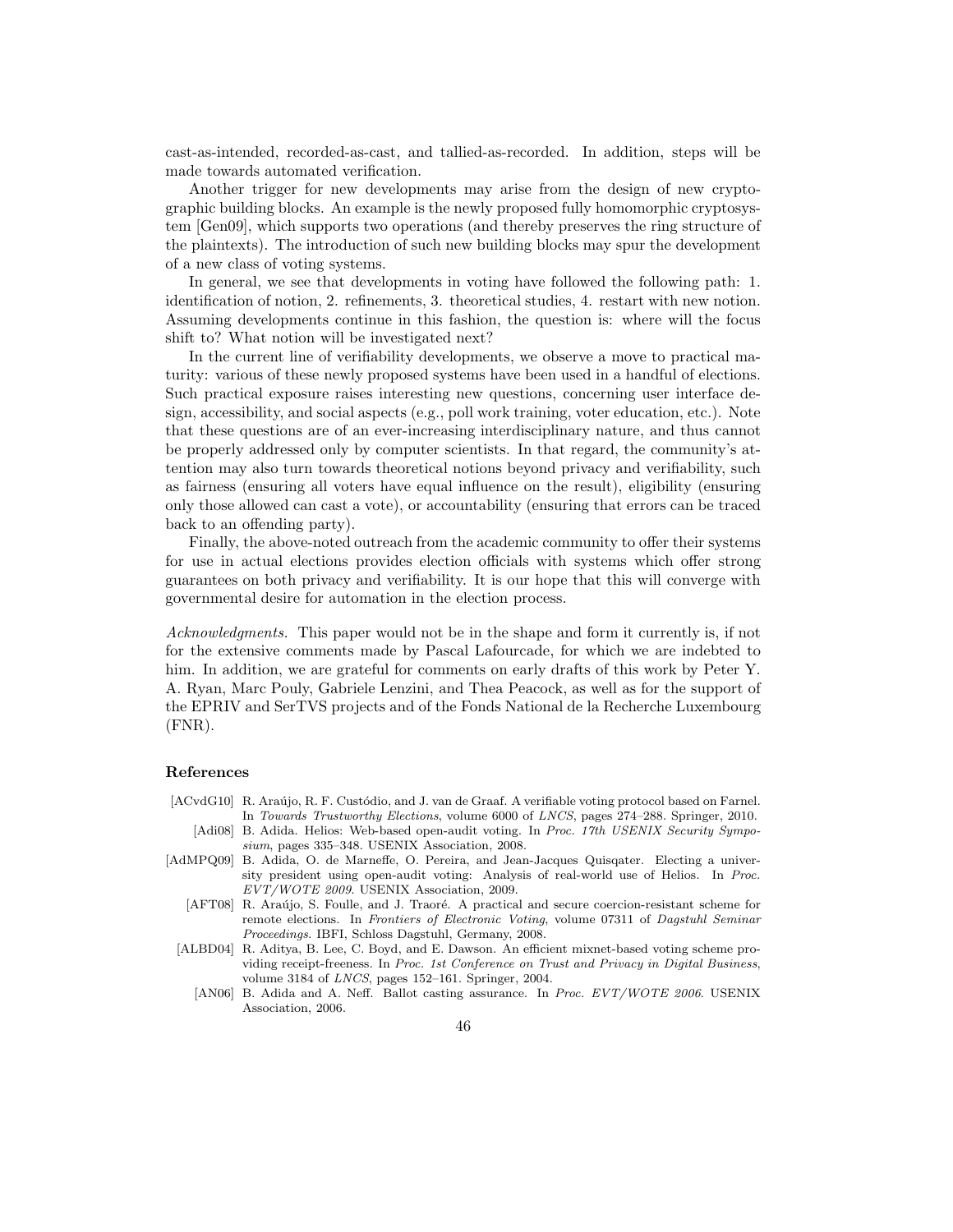- [App06] A. W. Appel. How to defeat Rivest's Threeballot voting system. Technical report, Princeton University, 2006.
- [AR06] B. Adida and R. L. Rivest. Scratch & vote: self-contained paper-based cryptographic voting. In Proc. ACM Workshop on Privacy in the Electronic Society (WPES), pages 29–40. ACM, 2006.
- [BCP+11] D. Bernhard, V. Cortier, O. Pereira, B. Smyth, and B. Warinschi. Adapting Helios for provable ballot privacy. In Proc. 16th European Symposium on Research in Computer Security (ESORICS), volume 6879 of LNCS, pages 335–354. Springer, 2011.
	- [Ben94] J. Benaloh. Dense probabilistic encryption. In Proc. Workshop on Selected Areas of Cryptography, pages 120–128, 1994.
	- [Ben06] J. Benaloh. Simple verifiable elections. In Proc. Electronic Voting Technology Workshop  $(EVT)$  2006. USENIX Association, 2006.
- [Ben07] J. Benaloh. Ballot casting assurance via voter-initiated poll station auditing. In Proc. Electronic Voting Technology Workshop (EVT) 2007. USENIX Association, 2007.
- [BFP+01] O. Baudron, P. Fouque, D. Pointcheval, J. Stern, and G. Poupard. Practical multicandidate election system. In Proc. 20th ACM Symposium on Principles of Distributed Computing (PODC), pages 274–283. ACM, 2001.
- [BG11] K. Bräunlich and R. Grimm. Formalization of receipt-freeness in the context of electronic voting. In Proc. 6th Conference on Availability, Reliability and Security (ARES'11), pages 119–126. IEEE, 2011.
- [BHM08] M. Backes, C. Hritçu, and M. Maffei. Automated verification of remote electronic voting protocols in the applied pi-calculus. In Proc. 21st Computer Security Foundations Symposium (CSF), pages 195–209. IEEE Computer Society, 2008.
- [Bla79] G. R. Blakley. Safeguarding cryptographic keys. In Proc. 1979 National Computer Conference, volume 48, pages 313–317. American Federation of Information Processing Societies, 1979.
- [BMR07] J. Bohli, J. Müller-Quade, and S. Röhrich. Bingo voting: Secure and coercion-free voting using a trusted random number generator. In Proc. 1st Conference on Voting and Identity (Vote-ID), volume  $4896$  of LNCS, pages  $111-124$ . Springer, 2007.
- [BRS07] A. Baskar, R. Ramanujam, and S. P. Suresh. Knowledge-based modelling of voting protocols. In Proc. 11th Conference on Theoretical Aspects of Rationality and Knowledge (TARK), pages 62–71. ACM, 2007.
- [BT94] J. Benaloh and D. Tuinstra. Receipt-free secret-ballot elections (extended abstract). In Proc. 26th ACM Symposium on Theory of Computing (STOC), pages 544–553. ACM, 1994.
- [CA12] S.-H. Cha and Y. J. An. Taxonomy and nomenclature of preferential voting methods. In Proc. World Congress on Engineering and Computer Science (WCECS 2012), volume 1 of Lecture Notes in Engineering and Computer Science, pages 173–178. International Association of Engineers / Newswood Limited, 2012.
- [CC97] L. F. Cranor and R. Cytron. Sensus: A security-conscious electronic polling system for the Internet. In Proc. 30th Annual Hawaii Conference on System Sciences (HICSS), pages 561–570. IEEE Computer Society, 1997.
- [CCC+08] D. Chaum, R. Carback, J. Clark, A. Essex, S. Popoveniuc, R. L. Rivest, P. Y. A. Ryan, E. Shen, and A. T. Sherman. Scantegrity II: End-to-end verifiability for optical scan election systems using invisible ink confirmation codes. In Proc. Electronic Voting Technology Workshop (EVT) 2008. USENIX Association, 2008.
- [CCC+10] R. Carback, D. Chaum, J. Clark, J. Conway, A. Essex, P. S. Herrnson, T. Mayberry, S. Popoveniuc, R. L. Rivest, E. Shen, A. T. Sherman, and P. L. Vora. Scantegrity II municipal election at Takoma Park: The first E2E binding governmental election with ballot privacy. In Proc. 19th USENIX Security Symposium, pages 291–306. USENIX Association, 2010.
- [CCM08] M. R. Clarkson, S. Chong, and A. C. Myers. Civitas: Toward a secure voting system. In Proc. 29th IEEE Symposium on Security and Privacy (S&P), pages 354–368. IEEE Computer Society, 2008.
- [CEC+08] D. Chaum, A. Essex, R. Carback, J. Clark, S. Popoveniuc, A. Sherman, and P. Vora. Scantegrity: End-to-end voter-verifiable optical-scan voting. Proc. 29th IEEE Symposium on Security and Privacy (S&P), 6(3):40–46, 2008.
- [CFS+06] B. Chevallier-Mames, P. Fouque, J. Stern, D. Pointcheval, and J. Traoré. On some incompatible properties of voting schemes. In Proc. IAVoSS Workshop On Trustworthy Elections,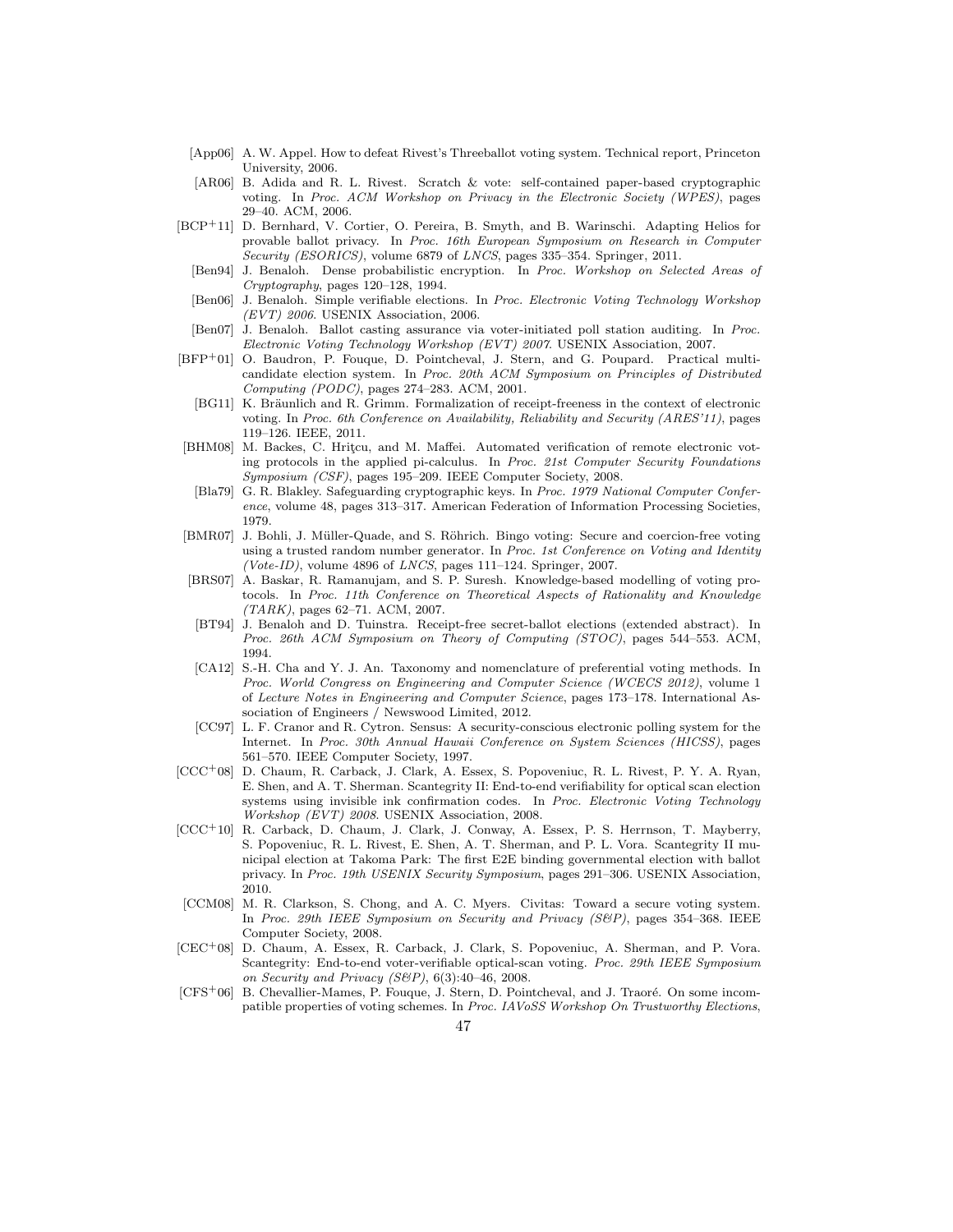2006.

- [CFSY96] R. Cramer, M. K. Franklin, B. Schoenmakers, and M. Yung. Multi-authority secret-ballot elections with linear work. In Proc. 15th Annual Conference on the Theory and Applications of Cryptographic Techniques: Advances in Cryptology (EUROCRYPT), volume 1070 of LNCS, pages 72–83. Springer, 1996.
- [CGS97] R. Cramer, R. Gennaro, and B. Schoenmakers. A secure and optimally efficient multiauthority election scheme. In Proc. 16th Annual Conference on the Theory and Applications of Cryptographic Techniques: Advances in Cryptology (EUROCRYPT), volume 1233 of LNCS, pages 103–118. Springer, 1997.
- [Cha81] D. Chaum. Untraceable electronic mail, return addresses, and digital pseudonyms. Communications of the ACM, 24(2):84–88, 1981.
- [Cha82] D. Chaum. Blind signatures for untraceable payments. In Proc. 2nd Annual International Cryptology Conference (CRYPTO), pages 199–203. Plenum Press, New York, 1982.
- [Cha01] D. Chaum. Surevote: Technical overview. In Proc. Workshop On Trustworthy Elections  $(WOTE)$ , 2001.
- [Cha04] D. Chaum. Secret-ballot receipts: True voter-verifiable elections. Proc. 25th IEEE Symposium on Security and Privacy (S&P), 2(1):38–47, 2004.
- [CRS05] D. Chaum, P. Y. A. Ryan, and S. A. Schneider. A practical voter-verifiable election scheme. In Proc. 10th European Symposium on Research in Computer Security (ESORICS), volume 3679 of LNCS, pages 118–139. Springer, 2005.
- [CS11] V. Cortier and B. Smyth. Attacking and fixing helios: An analysis of ballot secrecy. In Proc. 24th IEEE Computer Security Foundations Symposium (CSF), pages 297–311. IEEE Computer Society, 2011.
- [DDN00] D. Dolev, C. Dwork, and M. Naor. Nonmalleable cryptography. SIAM Journal on Computing, 30(2):391–437, 2000.
- [DKR06] S. Delaune, S. Kremer, and M. Ryan. Coercion-resistance and receipt-freeness in electronic voting. In Proc. 19th Computer Security Foundation Workshop (CSFW), pages 28–42. IEEE Computer Society, 2006.
- [DKR09] S. Delaune, S. Kremer, and M. D. Ryan. Verifying privacy-type properties of electronic voting protocols. Journal of Computer Security, 17(4):435–487, 2009.
- [DLL11] J. Dreier, P. Lafourcade, and Y. Lakhnech. Vote-independence: A powerful privacy notion for voting protocols. In 4th Canada-France MITACS Workshop on Foundations  $\mathcal C$  Practice of Security (FPS'11), volume 6888 of LNCS, pages 164–180. Springer, 2011.
- [DLL12] J. Dreier, P. Lafourcade, and Y. Lakhnech. A formal taxonomy of privacy in voting protocols. In First IEEE International Workshop on Security and Forensics in Communication Systems (ICC'12 WS - SFCS), pages 6710–6715, 2012.
- [DY83] D. Dolev and A. C.-C. Yao. On the security of public key protocols. IEEE Transactions on Information Theory, 29(2):198–207, 1983.
- [ECA08] A. Essex, J. Clark, and C. Adams. Aperio: High integrity elections for developing countries. In Proc. IAVoSS Workshop On Trustworthy Elections (WOTE), 2008.
- [ECCP07] A. Essex, J. Clark, R. Carback, and S. Popoveniuc. Punchscan in practice: An E2E election case study. In Proc. IAVoSS Workshop On Trustworthy Elections (WOTE), 2007.
- [ECHA10] A. Essex, J. Clark, U. Hengartner, and C. Adams. Eperio: mitigating technical complexity in cryptographic election verification. In Proc. EVT/WOTE 2010. USENIX Association, 2010.
	- [ED10] S. Estehghari and Y. Desmedt. Exploiting the client vulnerabilities in internet e-voting systems: Hacking Helios 2.0 as an example. In Proc. EVT/WOTE 2010. USENIX Association, 2010.
	- [ElG85] T. ElGamal. A public key cryptosystem and a signature scheme based on discrete logarithms. In Proc. 5th Annual International Cryptology Conference (CRYPTO), volume 218 of LNCS, pages 10–18. Springer, 1985.
	- [FCS06] K. Fisher, R. Carback, and A. T. Sherman. Punchscan: Introduction and system definition of a high-integrity election system. In Proc. IAVoSS Workshop On Trustworthy Elections  $(WOTE)$ , 2006.
	- [FG07] C. Fontaine and F. Galand. A survey of homomorphic encryption for nonspecialists. EURASIP Journal on Information Security, 2007:1–10, 2007.
	- [FLA11] L. Fousse, P. Lafourcade, and M. Alnuaimi. Benaloh's dense probabilistic encryption revisited. In Proc. 4th International Conference on Progress in Cryptology in Africa  $(AFRICACRYPT'11)$ , volume 6737 of *LNCS*, pages 348-362. Springer, 2011.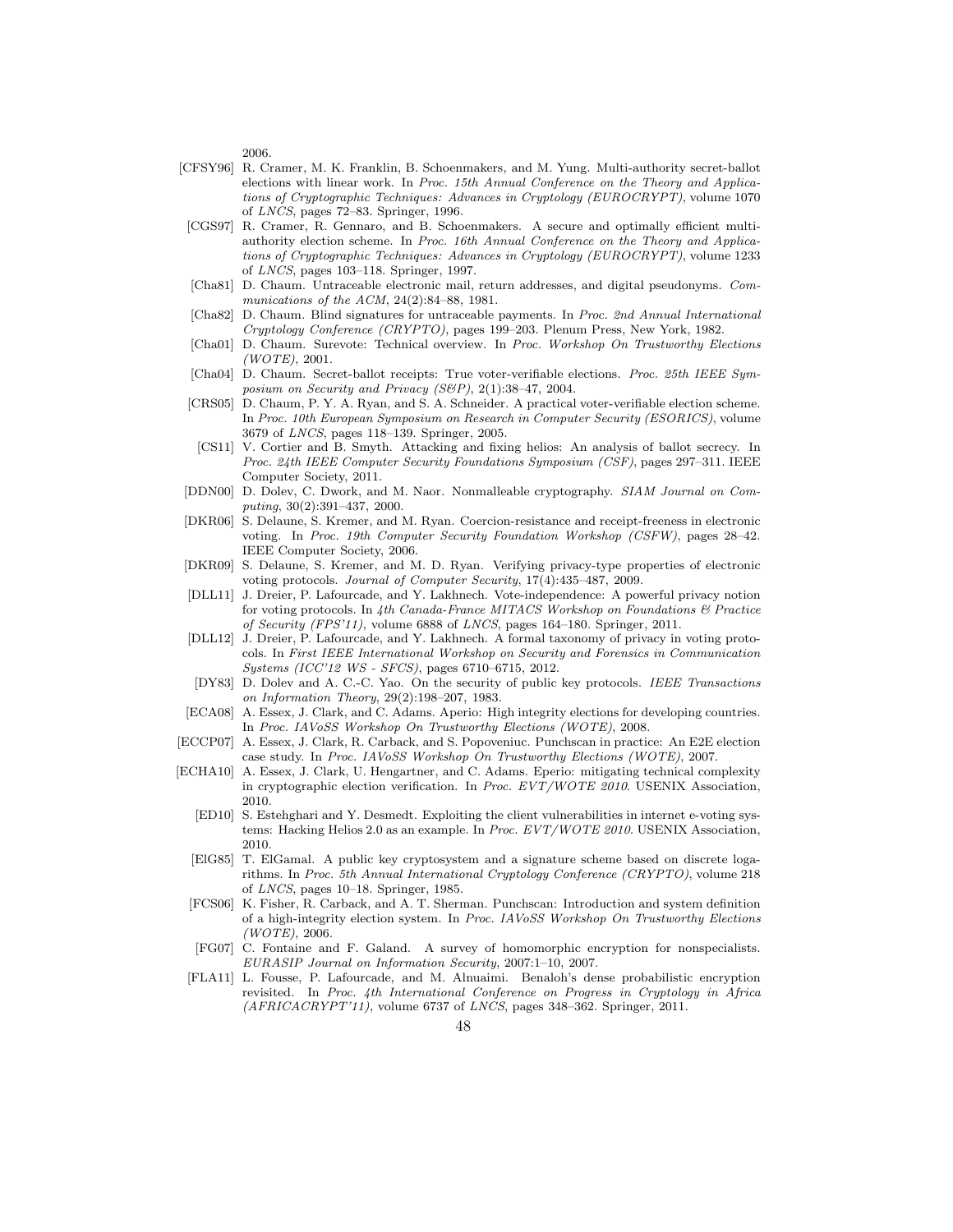- [FMM+02] J. Furukawa, H. Miyauchi, K. Mori, S. Obana, and K. Sako. An implementation of a universally verifiable electronic voting scheme based on shuffling. In Proc. 12th Conference on Financial Cryptography and Data Security (FC), volume 2357 of LNCS, pages 16–30. Springer, 2002.
	- [FOO92] A. Fujioka, T. Okamoto, and K. Ohta. A practical secret voting scheme for large scale elections. In Proc. Workshop on the Theory and Application of Cryptographic Techniques, volume 718 of LNCS, pages 244–251. Springer, 1992.
	- [FS86] A. Fiat and A. Shamir. How to prove yourself: Practical solutions to identification and signature problems. In Proc. 6th Annual International Cryptology Conference (CRYPTO), volume 263 of LNCS, pages 186–194. Springer, 1986.
	- [Gen09] C. Gentry. A fully homomorphic encryption scheme. PhD thesis, Stanford University, 2009.
	- [GM84] S. Goldwasser and S. Micali. Probabilistic encryption. Journal of Computer and System Sciences, 28(2):270–299, 1984.
	- [Her97] M. A. Herschberg. Secure electronic voting over the World Wide Web. Master's thesis, Massachusetts Institute of Technology, 1997.
	- [Hir01] M. Hirt. Multi-Party Computation: Efficient Protocols, General Adversaries, and Voting. PhD thesis, ETH Zurich, 2001.
	- [HRT10] J. Heather, P. Y. A. Ryan, and V. Teague. Pretty good democracy for more expressive voting schemes. In Proc. 15th European Symposium on Research in Computer Security (ESORICS), volume 6345 of LNCS, pages 405–423. Springer, 2010.
	- [HS00] M. Hirt and K. Sako. Efficient receipt-free voting based on homomorphic encryption. In Proc. 19th Annual Conference on the Theory and Applications of Cryptographic Techniques: Advances in Cryptology (EUROCRYPT), volume 1807 of LNCS, pages 539–556. Springer, 2000.
	- [HS07] J. Helbach and J. Schwenk. Secure internet voting with code sheets. In Proc. 1st Conference on E-Voting and Identity (Vote-ID), volume 4896 of LNCS, pages 166–177. Springer, 2007.
	- [JCJ05] A. Juels, D. Catalano, and M. Jakobsson. Coercion-resistant electronic elections. In Proc. ACM Workshop on Privacy in the Electronic Society (WPES), pages 61–70. ACM, 2005.
	- [JdV06] H. L. Jonker and E. P. de Vink. Formalising receipt-freeness. In Proc. 9th Conference on Information Security (ISC), volume 4176 of LNCS, pages 476–488. Springer, 2006.
	- [JJR02] M. Jakobsson, A. Juels, and R. L. Rivest. Making mix nets robust for electronic voting by randomized partial checking. In Proc. 11th USENIX Security Symposium, pages 339–353. USENIX Association, 2002.
- [JMP09a] H. L. Jonker, S. Mauw, and J. Pang. A formal framework for quantifying voter-controlled privacy. Journal of Algorithms in Cognition, Informatics and Logic, 64(2-3):89–105, 2009.
- [JMP09b] H. L. Jonker, S. Mauw, and J. Pang. Measuring voter-controlled privacy. In Proc. 4th Conference on Availability, Reliability and Security (ARES), pages 289–298. IEEE Computer Society, 2009.
	- [JP06] H. L. Jonker and W. Pieters. Receipt-freeness as a special case of anonymity in epistemic logic. In Proc. IAVoSS Workshop On Trustworthy Elections (WOTE), 2006.
	- [JP11] H. L. Jonker and J. Pang. Bulletin boards in voting systems: Modelling and measuring privacy. In Proc. 6th Conference on Availability, Reliability and Security (ARES), pages 294–300. IEEE Computer Society, 2011.
	- [JR12] R. Joaquim and C. Ribeiro. An efficient and highly sound voter verification technique and its implementation. In Proc. 3rd conference on E-Voting and Identity (VoteID'11), volume 7187 of LNCS, pages 104–121. Springer, 2012.
	- [JRF09] R. Joaquim, C. Ribeiro, and P. Ferreira. VeryVote: A voter verifiable code voting system. In Proc. 2nd Conference on Voting and Identity (Vote-ID), volume 5767 of LNCS, pages 106–121. Springer, 2009.
	- [JRF10] R. Joaquim, C. Ribeiro, and P. Ferreira. Improving remote voting security with codevoting. In Towards Trustworthy Elections, volume 6000 of LNCS, pages 310–329. Springer, 2010.
	- [JSI96] M. Jakobsson, K. Sako, and R. Impagliazzo. Designated verifier proofs and their applications. In Proc. 15th Annual Conference on the Theory and Applications of Cryptographic Techniques: Advances in Cryptology (EUROCRYPT), pages 143–154, 1996.
	- [KR05] S. Kremer and M. Ryan. Analysis of an electronic voting protocol in the applied pi calculus. In Proc. 14th European Symposium on Programming (ESOP), volume 3444 of LNCS, pages 186–200. Springer, 2005.
- [KRMC10] J. Kelsey, A. Regenscheid, T. Moran, and D. Chaum. Attacking paper-based e2e voting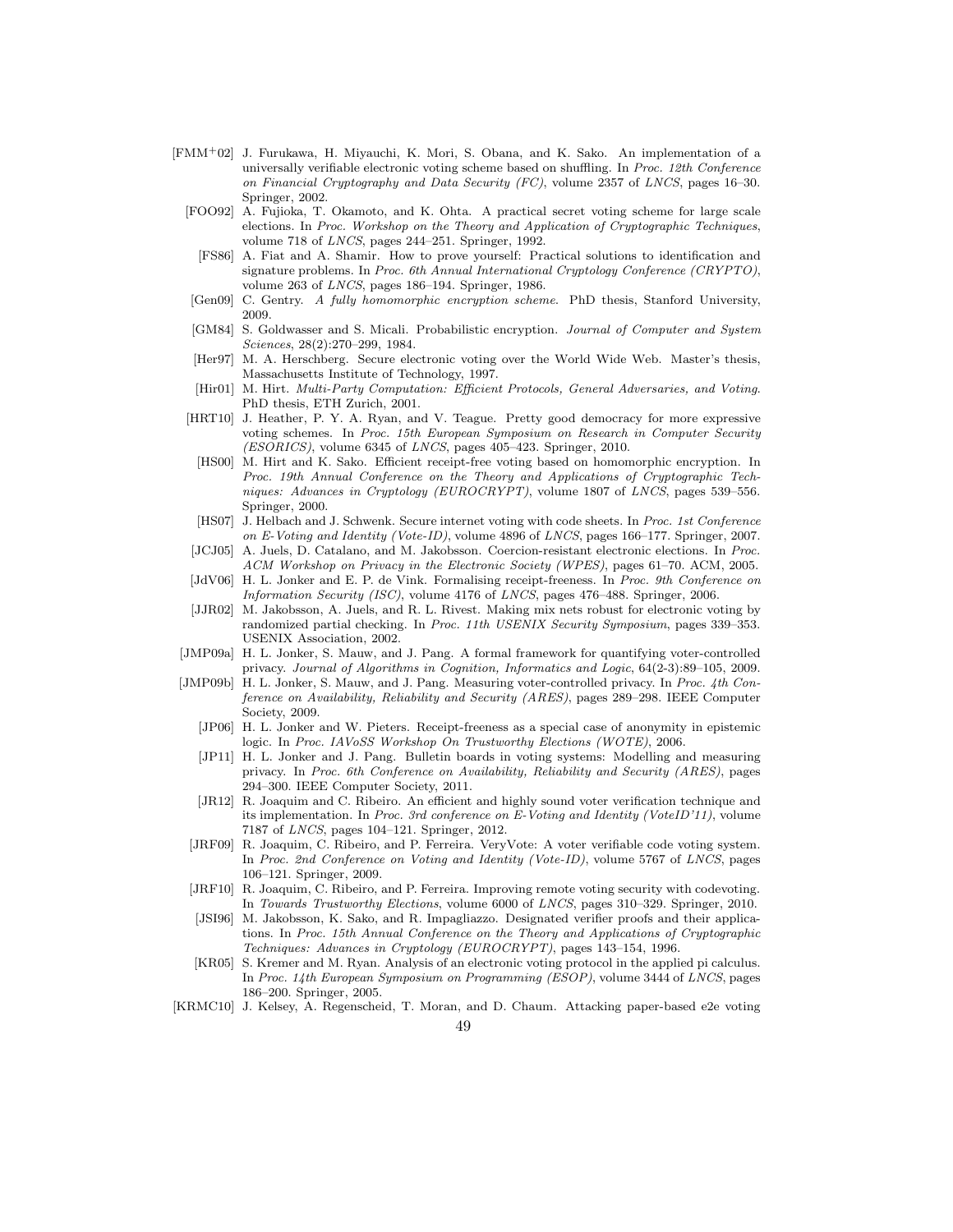systems. In Towards Trustworthy Elections, volume 6000 of LNCS, pages 370–387. Springer, 2010.

- [KRS10] S. Kremer, M. Ryan, and B. Smyth. Election verifiability in electronic voting protocols. In Proc. 15th European Symposium on Research in Computer Security (ESORICS), volume 6345 of LNCS, pages 389–404. Springer, 2010.
- [KT09] R. Küsters and T. Truderung. An epistemic approach to coercion-resistance for electronic voting protocols. In Proc. 30th IEEE Symposium on Security and Privacy (S&P), pages 251–266. IEEE Computer Society, 2009.
- [KTV10] R. Küsters, T. Truderung, and A. Vogt. A game-based definition of coercion-resistance and its applications. In Proc. 23rd IEEE Computer Security Foundations Symposium (CSF), pages 122–136. IEEE Computer Society, 2010.
- [LBD<sup>+</sup>04] B. Lee, C. Boyd, E. Dawson, K. Kim, J. Yang, and S. Yoo. Providing receipt-freeness in mixnet-based voting protocols. In Proc. 5th Conference on Information and Communications Security (ICICS), volume 2971 of LNCS, pages 245–258. Springer, 2004.
	- [LK00] B. Lee and K. Kim. Receipt-free electronic voting through collaboration of voter and honest verifier. In Proc. Joint workshop on Information Security and Cryptology, pages 101–108. Institute of Electronics, Information and Communication Engineers in Japan, 2000.
	- [LK02] B. Lee and K. Kim. Receipt-free electronic voting scheme with a tamper-resistant randomizer. In Proc. 5th Conference Information Security and Cryptology (ICISC), volume 2587 of LNCS, pages 389–406. Springer, 2002.
	- [MB01] S. Mauw and V. Bos. Drawing Message Sequence Charts with LAT<sub>E</sub>X. TUGBoat, 22(1-2):87–92, March/June 2001.
- [MBC01] E. Magkos, M. Burmester, and V. Chrissikopoulos. Receipt-freeness in large-scale elections without untappable channels. In Proc. IFIP Conference on Towards The E-Society: E-Commerce, E-Business, E-Government, volume 202 of IFIP Conference Proceedings, pages 683–694. Kluwer, 2001.
- [MH96] M. Michels and P. Horster. Some remarks on a receipt-free and universally verifiable mixtype voting scheme. In Proc. 4th Conference on the Theory and Applications of Cryptology  $(ASIACRYPT)$ , volume 1163 of *LNCS*, pages 125-132. Springer, 1996.
- [MN06] T. Moran and M. Naor. Receipt-free universally-verifiable voting with everlasting privacy. In Proc. 26th Annual International Cryptology Conference (CRYPTO), volume 4117 of LNCS, pages 373–392. Springer, 2006.
- [MN07] T. Moran and M. Naor. Split-ballot voting: everlasting privacy with distributed trust. In Proc. 14th ACM Conference on Computer and Communications Security (CCS), pages 246–255. ACM, 2007.
- [MVdV07] S. Mauw, J.H.S. Verschuren, and E.P. de Vink. Data anonymity in the FOO voting scheme. In Proc. 2nd International Workshop on Views On Designing Complex Architectures (VODCA), volume 168 of ENTCS, pages 5–28, 2007.
	- [Nef01] C. A. Neff. A verifiable secret shuffle and its application to e-voting. In Proc. 8th ACM Conference on Computer and Communications Security (CCS), pages 116–125. ACM, 2001.
	- [Nef04] C. Andrew Neff. Practical high certainty intent verification for encrypted votes. Votehere, Inc. whitepaper, 2004. http://citeseer.ist.psu.edu/viewdoc/download?doi=10. 1.1.134.1006&rep=rep1&type=pdf (last accessed 2 April 2012).
	- [NR94] V. Niemi and A. Renvall. How to prevent buying of votes in computer elections. In Proc. 2nd Conference on the Theory and Applications of Cryptology (ASIACRYPT), volume 917 of LNCS, pages 164–170. Springer, 1994.
	- [Oka96] T. Okamoto. An electronic voting scheme. In Proc. IFIP World Conference on IT Tools, pages 21–30. Chapman & Hall, 1996.
	- [Oka97] T. Okamoto. Receipt-free electronic voting schemes for large scale elections. In Proc. 5th Workshop on Security Protocols, volume 1361 of LNCS, pages 25–35. Springer, 1997.
	- [Pai99] P. Paillier. Public-key cryptosystems based on composite degree residuosity classes. In Proc. 18th Annual Conference on the Theory and Applications of Cryptographic Techniques: Cryptology (EUROCRYPT), volume 1592 of LNCS, pages 223–238. Springer, 1999.
	- [Ped91] T. P. Pedersen. Non-interactive and information-theoretic secure verifiable secret sharing. In Proc. 11th Annual International Cryptology Conference (CRYPTO), volume 576 of LNCS, pages 129–140. Springer, 1991.
	- [PV08] S. Popoveniuc and P. Vora. A framework for secure electronic voting. In Proc. IAVoSS Workshop On Trustworthy Elections (WOTE), 2008.